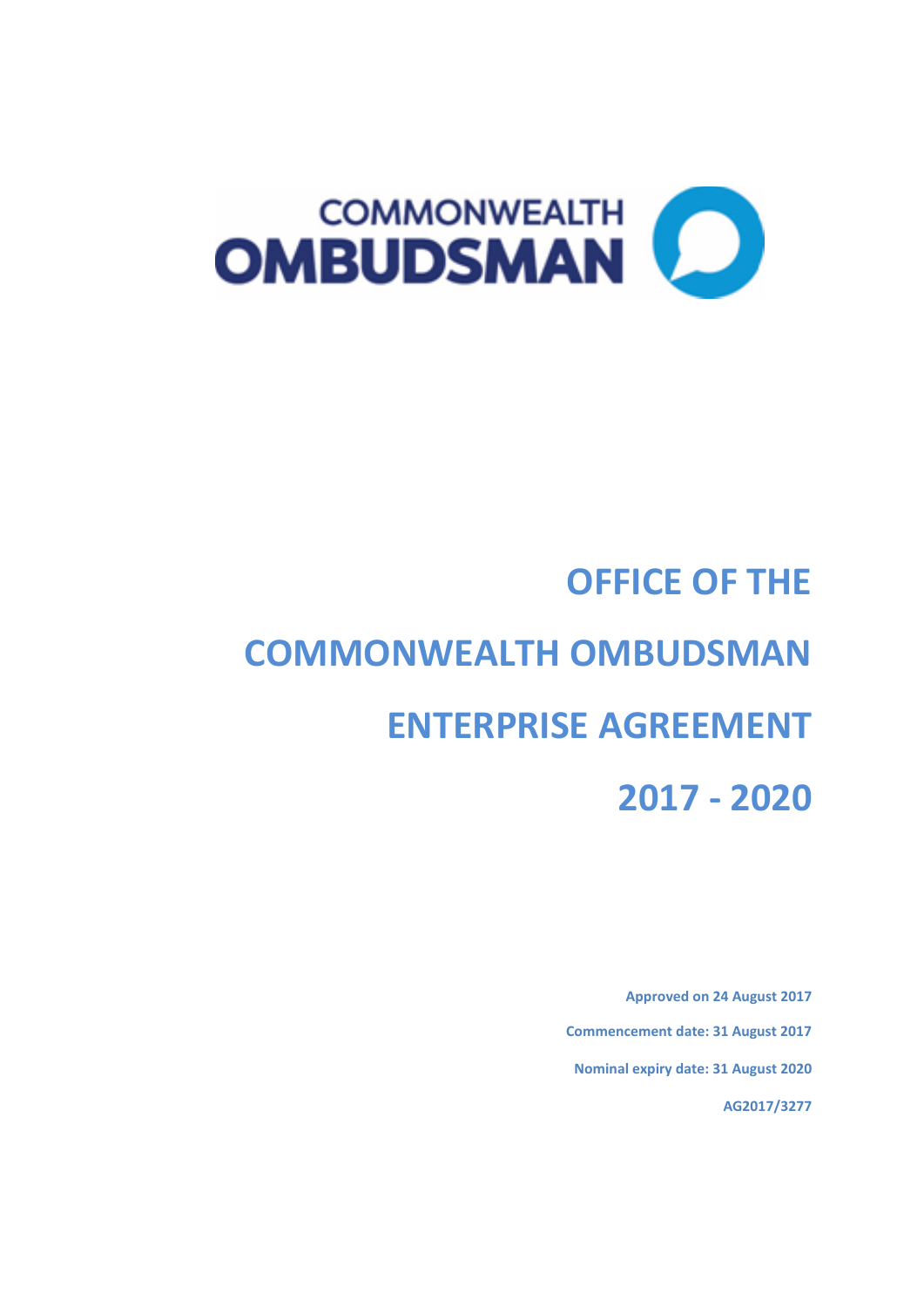| 1.  |  |
|-----|--|
| 2.  |  |
| 3.  |  |
| 4.  |  |
| 5.  |  |
| 6.  |  |
| 7.  |  |
| 8.  |  |
| 9.  |  |
|     |  |
| 10. |  |
| 11. |  |
| 12. |  |
| 13. |  |
| 14. |  |
| 15. |  |
| 16. |  |
| 17. |  |
| 18. |  |
| 19. |  |
| 20. |  |
| 21. |  |
|     |  |
| 22. |  |

# **CONTENTS**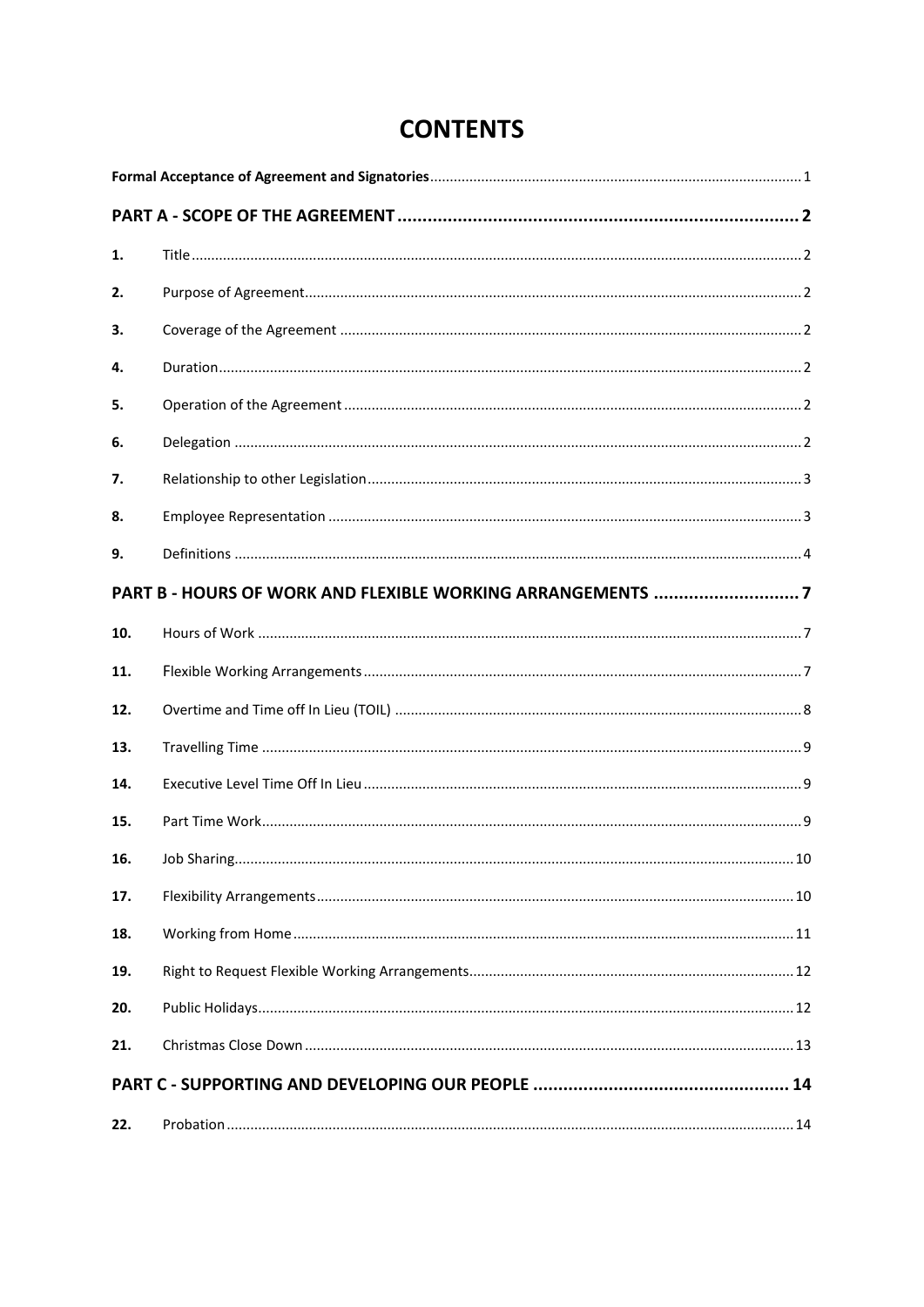| 23. |                                                                                                   |  |
|-----|---------------------------------------------------------------------------------------------------|--|
| 24. |                                                                                                   |  |
| 25. |                                                                                                   |  |
| 26. |                                                                                                   |  |
| 27. |                                                                                                   |  |
| 28. |                                                                                                   |  |
| 29. |                                                                                                   |  |
|     |                                                                                                   |  |
| 30. |                                                                                                   |  |
|     |                                                                                                   |  |
| 31. |                                                                                                   |  |
| 32. |                                                                                                   |  |
| 33. |                                                                                                   |  |
| 34. |                                                                                                   |  |
| 35. |                                                                                                   |  |
|     |                                                                                                   |  |
| 36. |                                                                                                   |  |
| 37. |                                                                                                   |  |
| 38. |                                                                                                   |  |
| 39. |                                                                                                   |  |
| 40. |                                                                                                   |  |
| 41. |                                                                                                   |  |
| 42. | Non-Ongoing Employees Engaged for Duties that are Irregular or Intermittent (Casual Employees) 26 |  |
| 43. |                                                                                                   |  |
| 44. |                                                                                                   |  |
| 45. |                                                                                                   |  |
|     |                                                                                                   |  |
| 46. |                                                                                                   |  |
|     |                                                                                                   |  |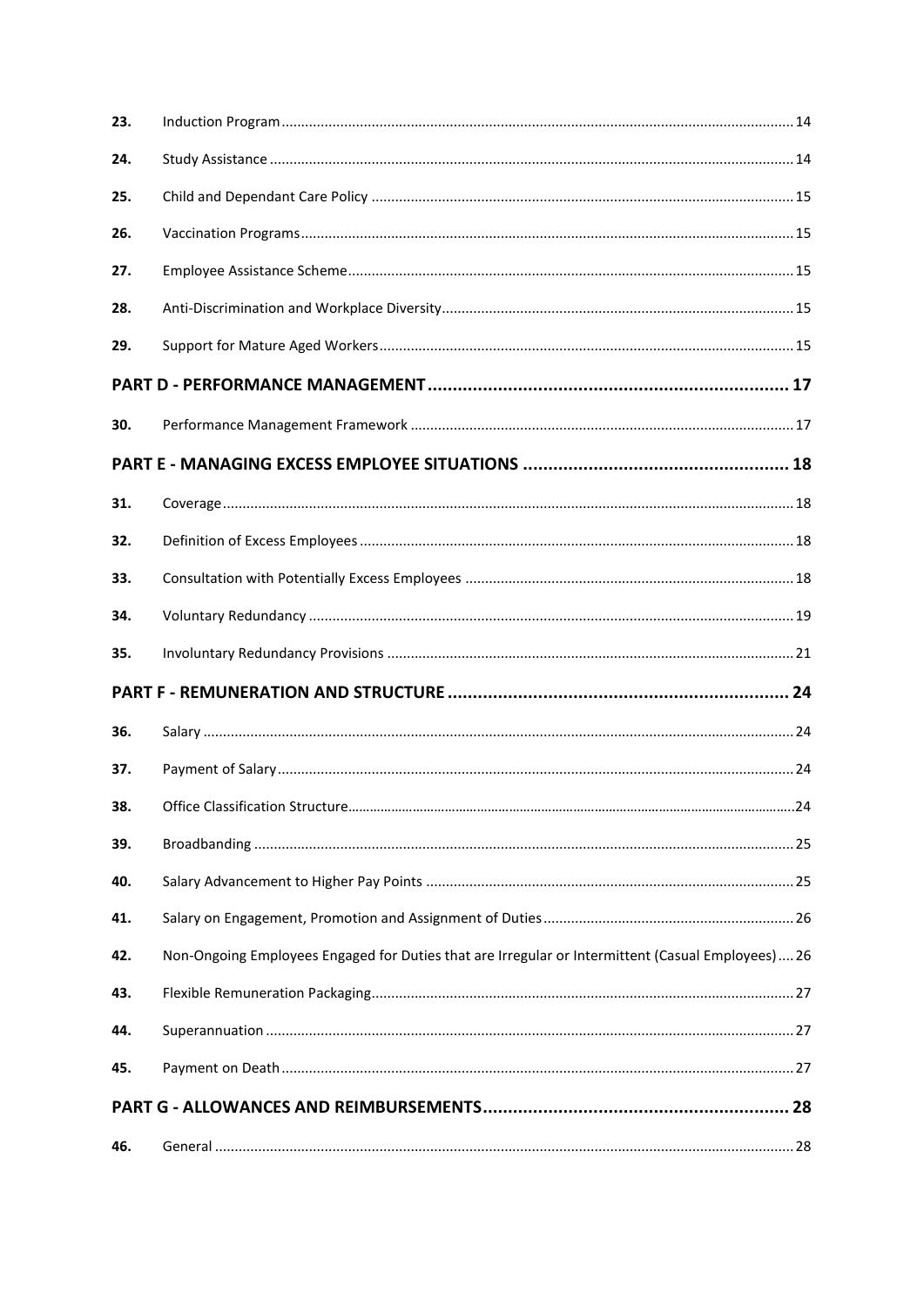| 47. |                                                                                                |  |
|-----|------------------------------------------------------------------------------------------------|--|
| 48. |                                                                                                |  |
| 49. | Health and Safety Representatives, Workplace Harassment Contact Officers and Emergency Control |  |
| 50. |                                                                                                |  |
| 51. |                                                                                                |  |
| 52. |                                                                                                |  |
| 53. |                                                                                                |  |
| 54. |                                                                                                |  |
| 55. |                                                                                                |  |
| 56. |                                                                                                |  |
| 57. |                                                                                                |  |
| 58. |                                                                                                |  |
|     |                                                                                                |  |
| 59. |                                                                                                |  |
| 60. |                                                                                                |  |
| 61. |                                                                                                |  |
| 62. |                                                                                                |  |
|     |                                                                                                |  |
| 63. |                                                                                                |  |
| 64. |                                                                                                |  |
| 65. |                                                                                                |  |
| 66. |                                                                                                |  |
| 67. |                                                                                                |  |
| 68. |                                                                                                |  |
| 69. |                                                                                                |  |
| 70. |                                                                                                |  |
| 71. |                                                                                                |  |
|     |                                                                                                |  |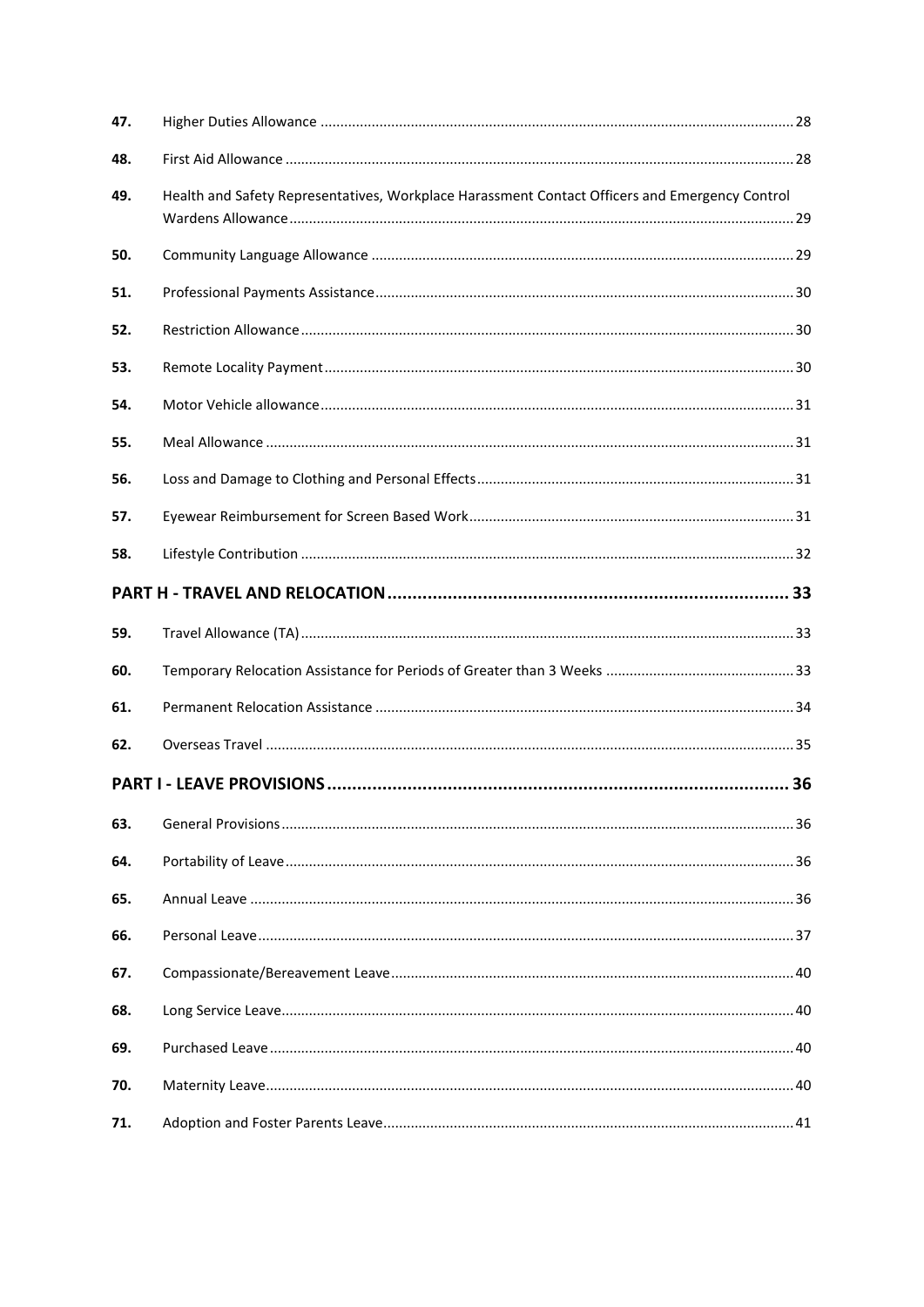| 72. |                                                                                 |  |
|-----|---------------------------------------------------------------------------------|--|
| 73. | Return to Work after Parental, Maternity, Adoption and Foster Parents Leave  42 |  |
| 74. |                                                                                 |  |
| 75. |                                                                                 |  |
| 76. |                                                                                 |  |
| 77. |                                                                                 |  |
| 78. |                                                                                 |  |
| 79. |                                                                                 |  |
| 80. |                                                                                 |  |
| 81. |                                                                                 |  |
|     | PART J - CONSULTATION, AND PREVENTION AND SETTLEMENT OF DISPUTES  45            |  |
| 82. |                                                                                 |  |
| 83. |                                                                                 |  |
| 84. |                                                                                 |  |
|     | ATTACHMENT A - CLASSIFICATION STRUCTURE AND SALARY RATES 49                     |  |
|     |                                                                                 |  |
|     |                                                                                 |  |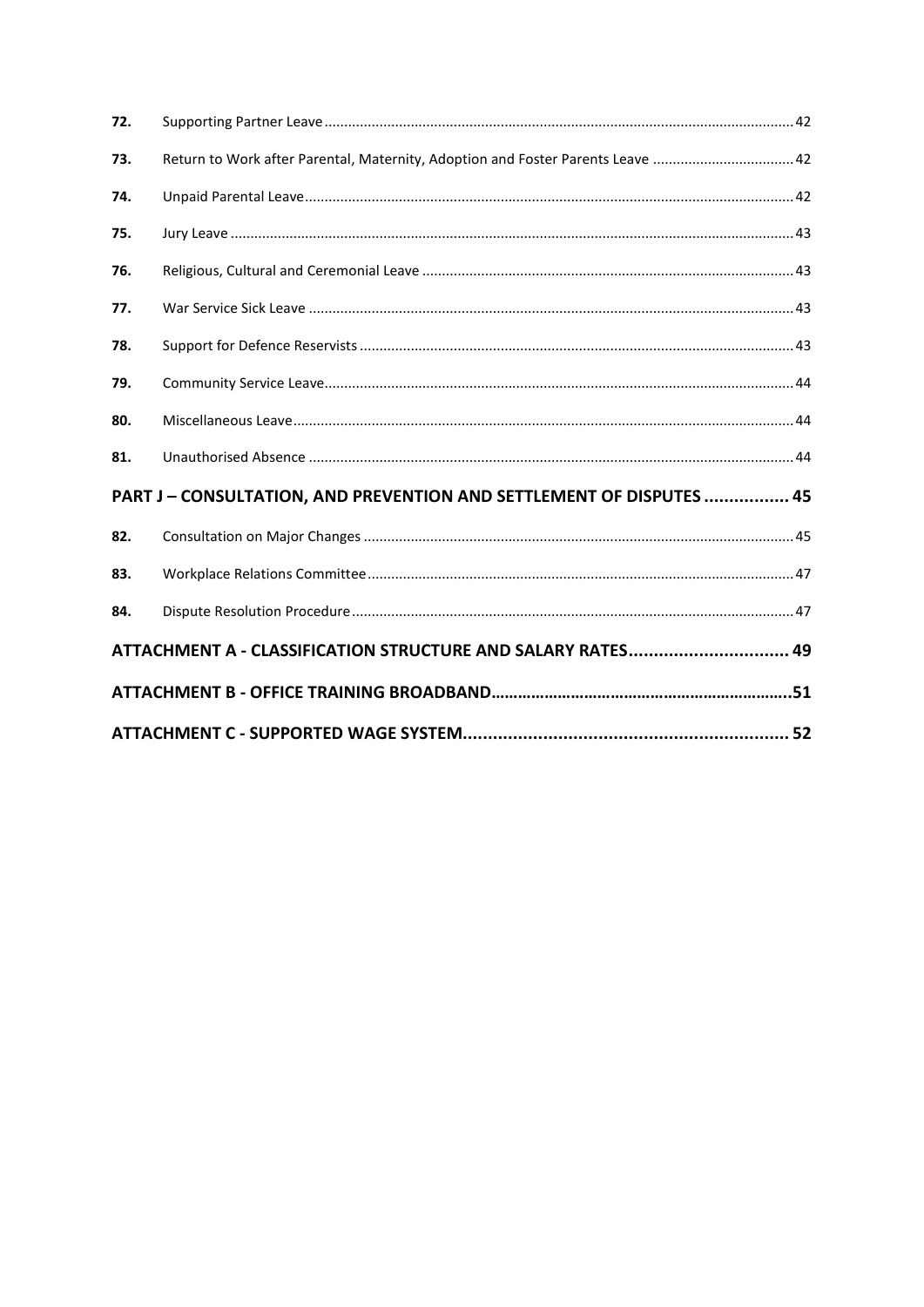#### <span id="page-5-0"></span>**FORMAL ACCEPTANCE OF AGREEMENT AND SIGNATORIES**

## **Employer**

Signed for, and on behalf of, the Commonwealth by the Commonwealth Ombudsman:

| Full Name:<br>Title:<br>Date: | <b>Michael Manthorpe</b><br>Commonwealth Ombudsman                         |
|-------------------------------|----------------------------------------------------------------------------|
| Address:                      | Level 5, Childers Square, 14 Childers Street, Canberra City, Canberra 2601 |
|                               | <b>Bargaining Representative - Community and Public Sector Union</b>       |
|                               | Signed for, and on behalf of, the Community and Public Sector Union:       |
|                               |                                                                            |
| Full Name:<br>Title:<br>Date: | Melissa Donnelly<br><b>Deputy Secretary</b>                                |
| Address:                      | 1/40 Brisbane Avenue, Barton, ACT 2600                                     |
|                               | <b>Employee Bargaining Representative - Jaye Nang</b>                      |
|                               |                                                                            |
| Full Name:<br>Title:<br>Date: | Jaye Nang<br><b>Dispute Resolution Officer</b>                             |
| Address:                      | Suite 2, Level 22 580 George Street, Sydney, NSW 2000                      |
|                               | <b>Employee Bargaining Representative - Karen Anderson</b>                 |
|                               |                                                                            |
| Title:<br>Date:               | Full Name: Karen Anderson<br><b>Investigation Officer</b>                  |
| Address:                      | Level 5, 14 Childers Street, Canberra City, Canberra 2600                  |
|                               | <b>Employee Bargaining Representative - Andrew Pearce</b>                  |
|                               |                                                                            |
| Full Name:<br>Title:<br>Date: | <b>Andrew Pearce</b><br>Corporate Governance Officer                       |
| Address:                      | Level 5, 14 Childers Street, Canberra City, Canberra 2600                  |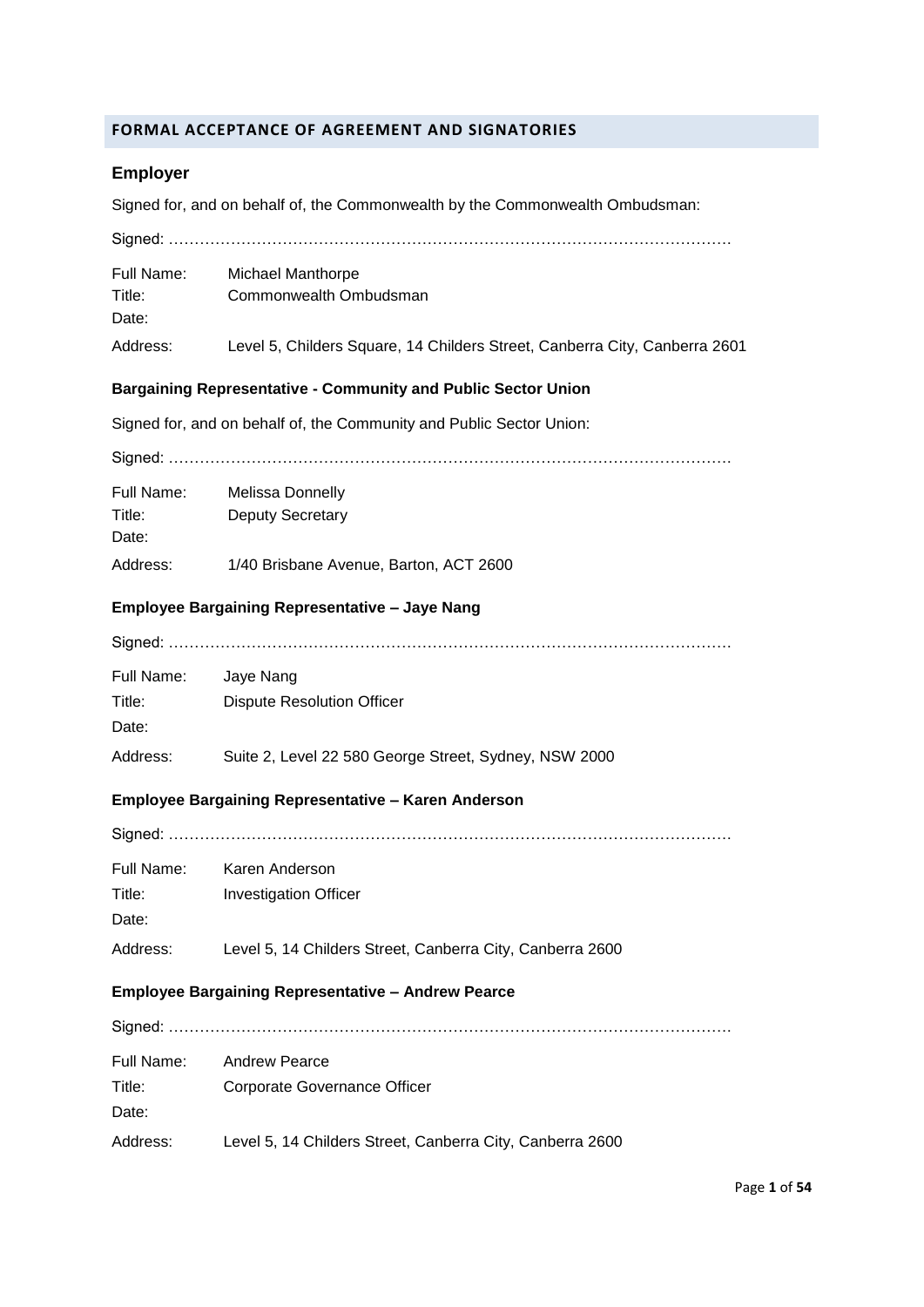#### **PART A – SCOPE OF THE AGREEMENT**

## **1. TITLE**

1.1 This Agreement shall be known as the Office of the Commonwealth Ombudsman Enterprise Agreement 2017–2020.

## **2. PURPOSE OF AGREEMENT**

2.1 The purpose of this Agreement is to outline the terms and conditions of employment for employees covered by this Agreement.

#### <span id="page-6-0"></span>**3. COVERAGE OF THE AGREEMENT**

- 3.1 In accordance with s 172 of the *Fair Work Act 2009*, the Agreement covers:
	- a. the Ombudsman (on behalf of the Commonwealth);
	- b. all non-SES employees of the Office of the Commonwealth Ombudsman; and
	- c. the Community and Public Sector Union, subject to the Fair Work Commission determining the union is covered.

## <span id="page-6-1"></span>**4. DURATION**

4.1 This Agreement will commence operation 7 days after approval by the Fair Work Commission and will nominally expire three years from the date of commencement.

## <span id="page-6-2"></span>**5. OPERATION OF THE AGREEMENT**

- 5.1 The operation of this Agreement is supported by the Office's policies and guidelines which will be made available to all employees. Notwithstanding this undertaking, employees should inform themselves of the provisions of this Agreement and associated policies and guidelines. The policies and guidelines do not form part of this Agreement and this Agreement will prevail to the extent of any inconsistency.
- 5.2 The Office and its employees agree that these supporting policies and guidelines will be available to all employees and will be updated as necessary following reasonable consultation.

## **6. DELEGATION**

- <span id="page-6-3"></span>6.1 The Ombudsman may, in writing, delegate to, or authorise, a person to perform any of the Ombudsman's powers or functions under this Agreement, including this power of delegation.
- 6.2 A person exercising delegated powers or functions under sub-clause [6.1](#page-6-3) must comply with any directions of the Ombudsman. Where possible these directions will be in writing.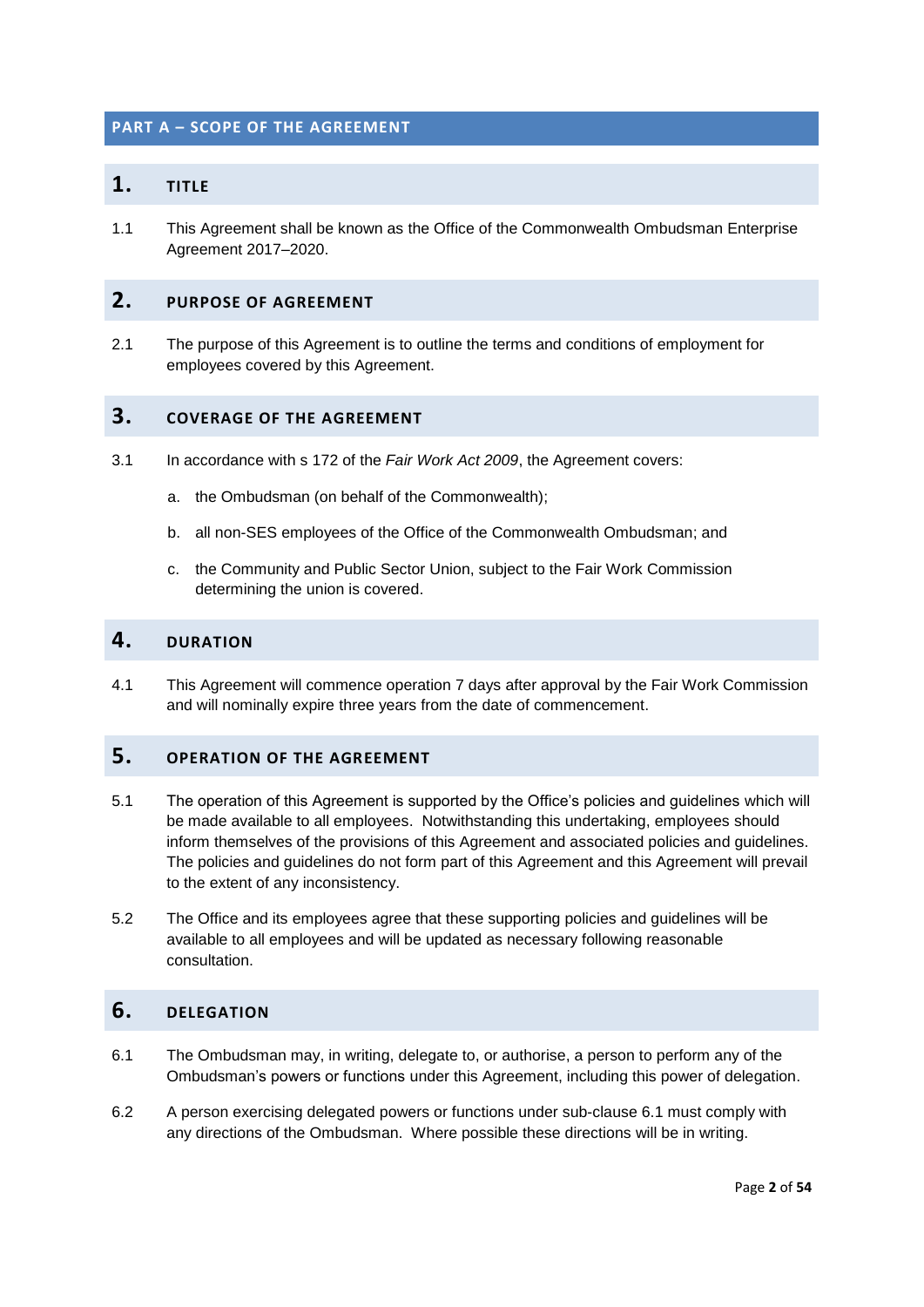## **7. RELATIONSHIP TO OTHER LEGISLATION**

- 7.1 This Agreement operates in conjunction with a range of other Acts (including regulations, directions, rules or instruments made under those Acts) as in force from time to time, that may regulate terms and conditions of employment, including:
	- a. *Public Service Act 1999*
	- b. *Fair Work Act 2009*
	- c. *Fair Work (Transitional and Consequential Amendments) Act 2009*
	- d. *Long Service Leave (Commonwealth Employees) Act 1976*
	- e. *Maternity Leave (Commonwealth Employees) Act 1973*
	- f. *Paid Parental Leave Act 2010*
	- g. *Public Employment (Consequential and Transitional) Amendment Act 1999*
	- h. *Public Governance, Performance and Accountability Act 2013*
	- i. *Privacy Act 1998*
	- j. *Superannuation Act 1976*
	- k. *Superannuation Act 1990*
	- l. *Superannuation Act 2005*
	- m. *Superannuation Benefits (Supervisory Mechanisms) Act 1990*
	- n. *Superannuation Guarantee (Administration) Act 1992*
	- o. *Superannuation (Productivity Benefit) Act 1988*
	- p. *Safety, Rehabilitation and Compensation Act 1988*
	- q. *Work Health and Safety Act 2011*

## **8. EMPLOYEE REPRESENTATION**

- 8.1 The office recognises:
	- the legitimate role of unions in the workplace; and
	- that employees are free to choose whether or not to join a union.
- 8.2 An employee may have an employee representative, who may be a union representative, to represent them in their industrial interests. The office and employee representative will deal with each other in good faith.
- 8.3 The role of employee representatives, including union delegates and other non-union employee representatives, is to be respected and facilitated.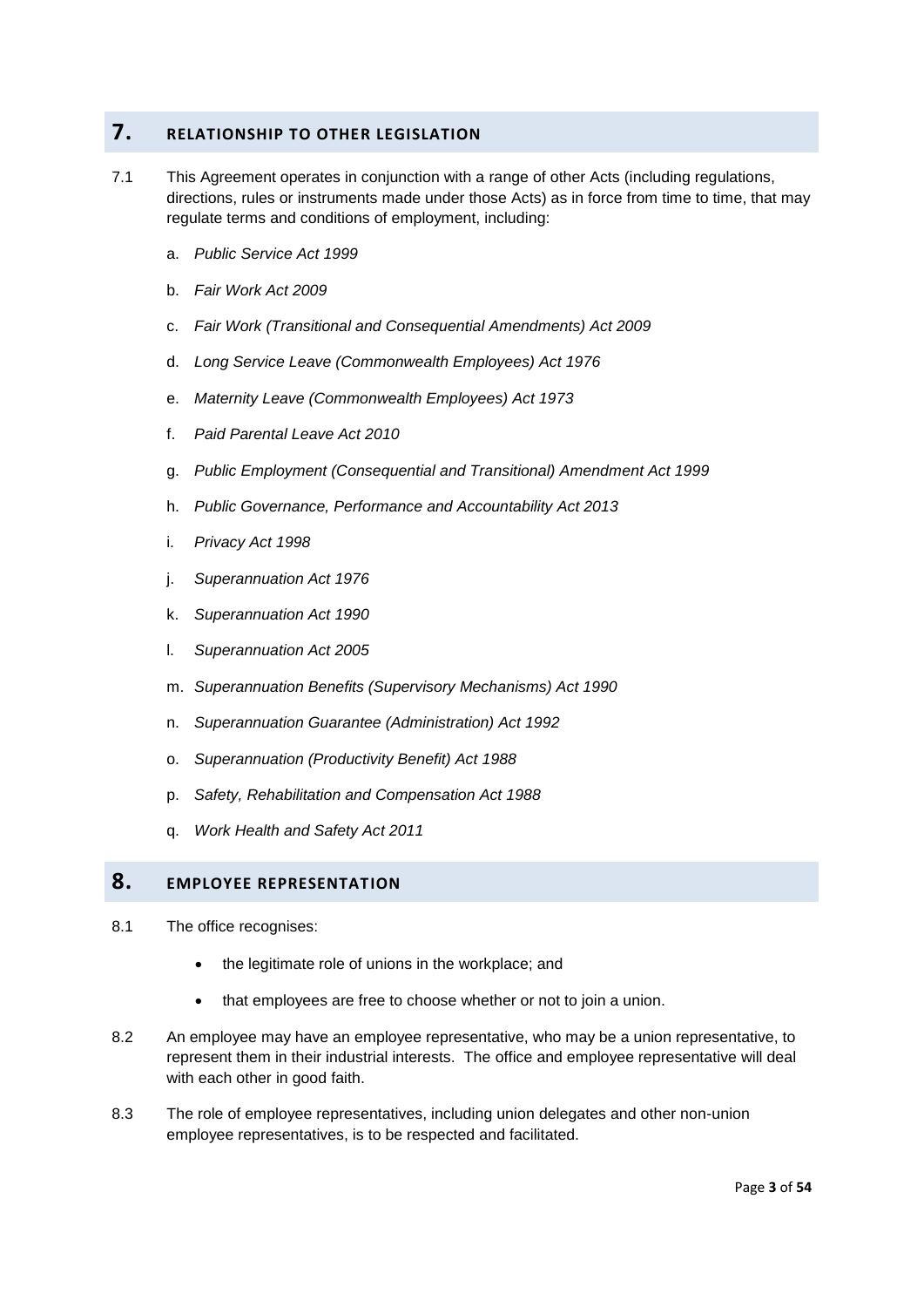## <span id="page-8-0"></span>**9. DEFINITIONS**

| <b>Term Used</b>          | <b>Definition</b>                                                                                                                                                                                                                                                                                            |  |
|---------------------------|--------------------------------------------------------------------------------------------------------------------------------------------------------------------------------------------------------------------------------------------------------------------------------------------------------------|--|
| <b>Agreement</b>          | The Office of the Commonwealth Ombudsman Enterprise<br>Agreement 2017 - 2020.                                                                                                                                                                                                                                |  |
| <b>APS</b>                | The Australian Public Service.                                                                                                                                                                                                                                                                               |  |
| <b>APS employee</b>       | Has the same meaning as in the Public Service Act 1999.                                                                                                                                                                                                                                                      |  |
| <b>Casual employee</b>    | A person engaged as an APS employee for duties that are<br>irregular or intermittent.                                                                                                                                                                                                                        |  |
| De Facto partner          | Means a person who, although not legally married to the<br>employee, lives with the employee in a relationship as a couple<br>on a genuine domestic basis (whether the employee and the<br>person are of the same sex or different sexes); and includes a<br>former de Facto partner of the employee.        |  |
| <b>Dependant</b>          | In relation to child and dependant care responsibilities under<br>clause 25, is a child or adult in relation to whom the employee<br>has a substantial caring responsibility.                                                                                                                                |  |
| <b>Dependant</b>          | In relation to circumstances other than child and dependant care<br>responsibilities - a child or parent of the employee, or of the<br>spouse/partner of the employee being a child or parent who<br>ordinarily resides with the employee and who is wholly or<br>substantially dependent upon the employee. |  |
| <b>Executive level</b>    | An employee at the Executive Level 1 or Executive Level 2<br>classification or equivalent.                                                                                                                                                                                                                   |  |
| <b>Employee</b>           | An employee employed in the Office of the Commonwealth<br>Ombudsman covered by this Agreement whether full time or part<br>time) and includes employees on temporary placement in the<br>Office.                                                                                                             |  |
| <b>Full-time employee</b> | A person engaged under paragraphs $22(2)(a)$ or $22(2)(b)$ of the<br>Public Service Act 1999 to work 150 hours in a settlement<br>period.                                                                                                                                                                    |  |
| <b>Household member</b>   | Means the usual occupants of the dwelling in which the<br>employee normally resides.                                                                                                                                                                                                                         |  |
| Immediate family          | Means:                                                                                                                                                                                                                                                                                                       |  |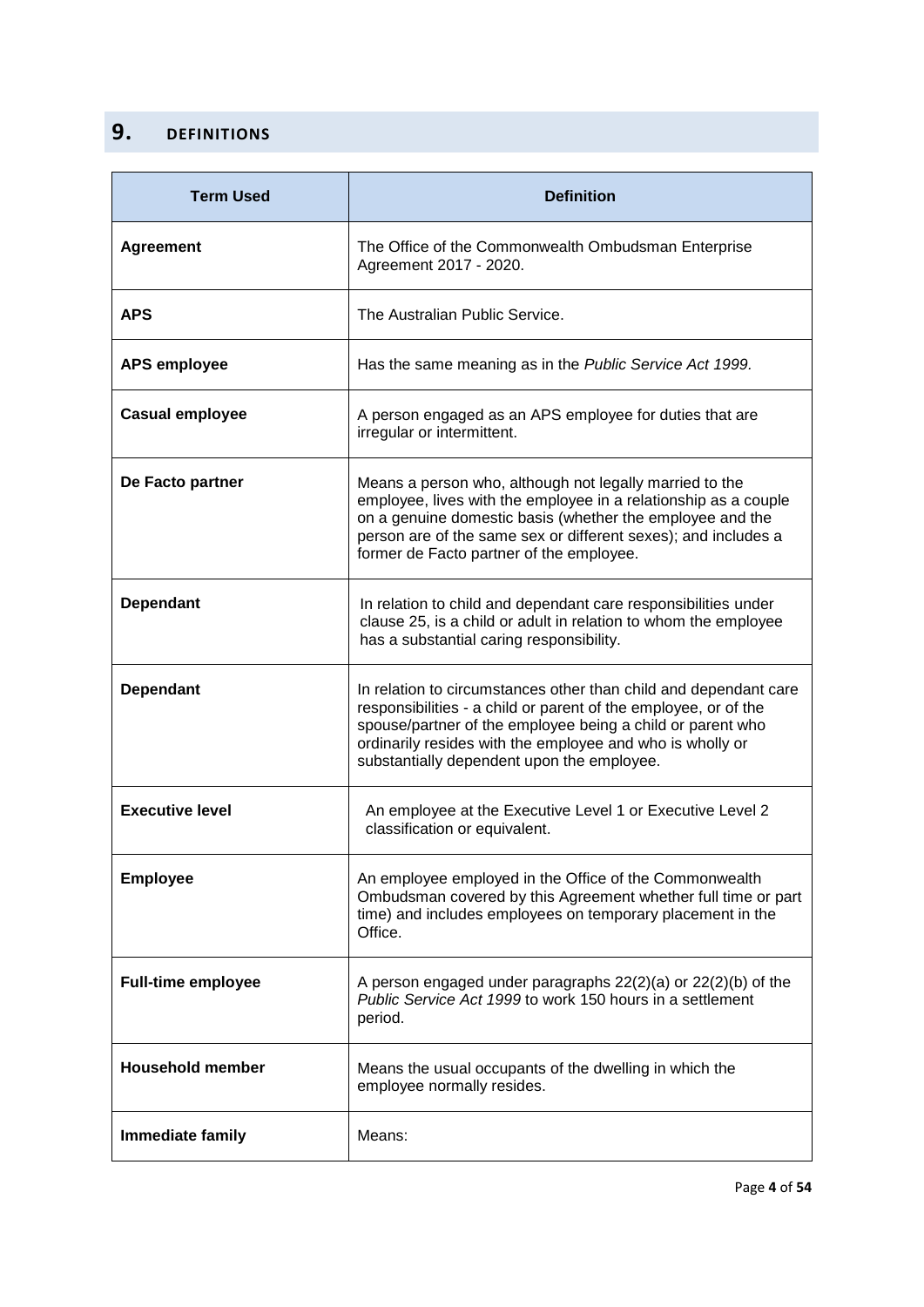| <b>Term Used</b>                                            | <b>Definition</b>                                                                                                                                                                                                                                                                                                                                                                                                                                                                       |  |
|-------------------------------------------------------------|-----------------------------------------------------------------------------------------------------------------------------------------------------------------------------------------------------------------------------------------------------------------------------------------------------------------------------------------------------------------------------------------------------------------------------------------------------------------------------------------|--|
|                                                             | a spouse or de facto partner of the employee, including<br>a former spouse or de facto partner;<br>a child (including an adopted, foster or step child, or an<br>٠<br>ex-nuptial child);<br>a parent, grandparent, grandchild or sibling of the<br>$\bullet$<br>employee or the employee's spouse or de facto partner;<br>and/or<br>traditional kinship where there is a relationship or<br>obligation under the traditions of the community or group<br>to which the employee belongs. |  |
| <b>Medical certificate or other</b><br>documentary evidence | For personal leave purposes:<br>a medical certificate from a registered health<br>practitioner; or<br>evidence that would satisfy a reasonable person that the<br>$\bullet$<br>leave is taken for the reasons specified (which may<br>include a statutory declaration where accepted by the<br>employee's supervisor).                                                                                                                                                                  |  |
| <b>National Employment</b><br><b>Standards</b>              | The Standards contained in Part 2-2 of the Fair Work Act 2009.                                                                                                                                                                                                                                                                                                                                                                                                                          |  |
| Non-ongoing employee                                        | An APS employee engaged in the Office of the Commonwealth<br>Ombudsman for a specified term or for the duration of a<br>specified task, whose employment is covered by this Agreement.                                                                                                                                                                                                                                                                                                  |  |
| the Office                                                  | Office of the Commonwealth Ombudsman.                                                                                                                                                                                                                                                                                                                                                                                                                                                   |  |
| Ombudsman                                                   | The Ombudsman as appointed under the Ombudsman Act 1976<br>or the Ombudsman's delegate.                                                                                                                                                                                                                                                                                                                                                                                                 |  |
| <b>Ongoing employee</b>                                     | Person engaged under paragraph 22(2)(a) of the Public Service<br>Act 1999.                                                                                                                                                                                                                                                                                                                                                                                                              |  |
| <b>Ordinary Hours</b>                                       | For full time employees, 150 hours over a settlement period, and<br>for part time employees, the hours specified in an employee's<br>part time work agreement.                                                                                                                                                                                                                                                                                                                          |  |
| <b>Partner</b>                                              | A spouse or de facto partner of the employee.                                                                                                                                                                                                                                                                                                                                                                                                                                           |  |
| Part time employee                                          | An employee who is not engaged as a casual employee and<br>whose ordinary hours of work are less than 150 hours in a<br>settlement period.                                                                                                                                                                                                                                                                                                                                              |  |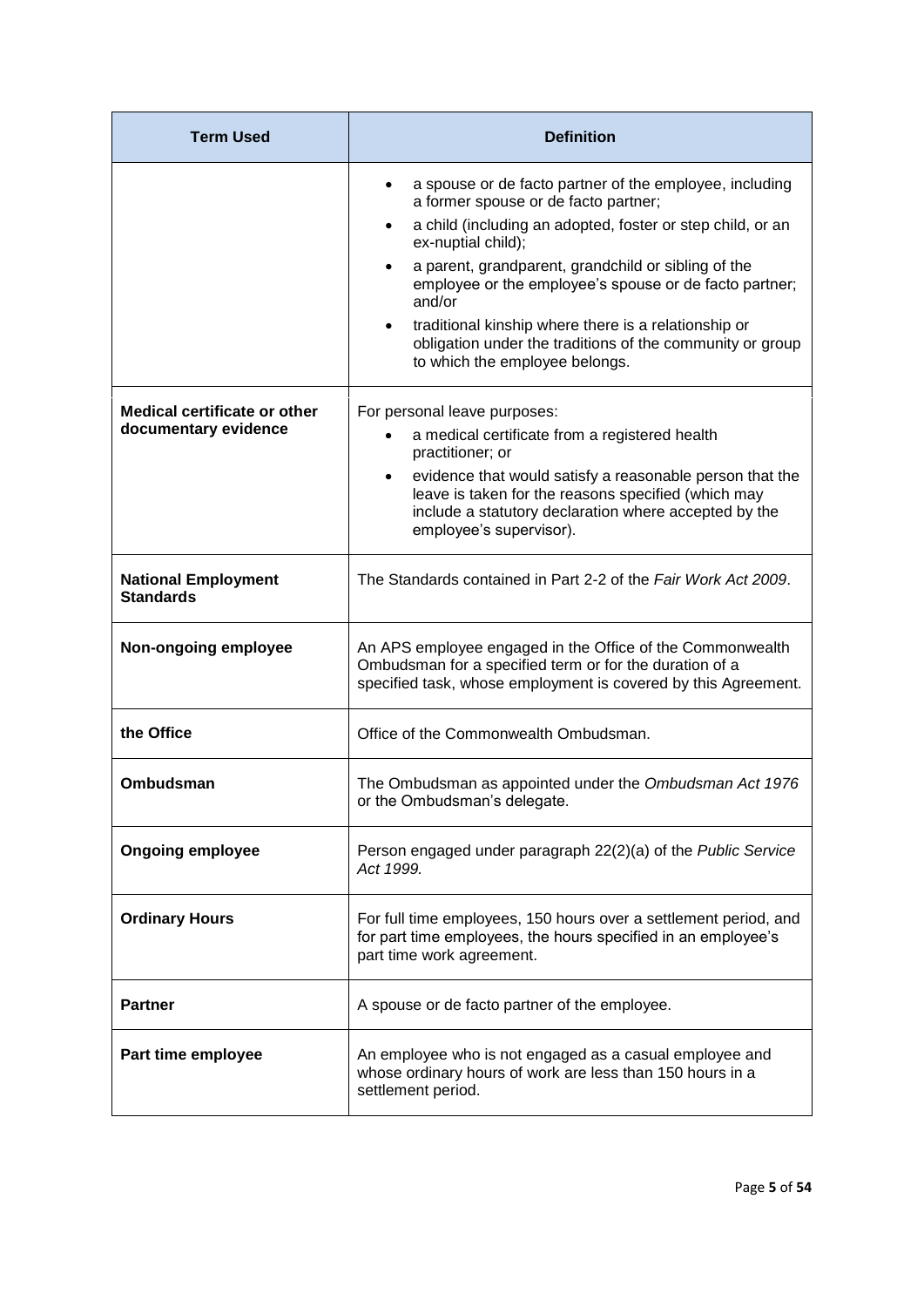| <b>Term Used</b>      | <b>Definition</b>                                                                                                                                                                                                                                                  |
|-----------------------|--------------------------------------------------------------------------------------------------------------------------------------------------------------------------------------------------------------------------------------------------------------------|
| Settlement period     | A four week period.                                                                                                                                                                                                                                                |
| <b>Standard hours</b> | Seven hours 30 minutes per day to be worked 8:30am to<br>12:30pm and 1:30pm to 5:00pm, Monday to Friday.                                                                                                                                                           |
| <b>Supervisor</b>     | The person who has operational and/or supervisory<br>responsibility for another employee or a team of employees<br>within the Office of the Commonwealth Ombudsman, which may<br>include another supervisor/employee at, above or below the<br>supervisor's level. |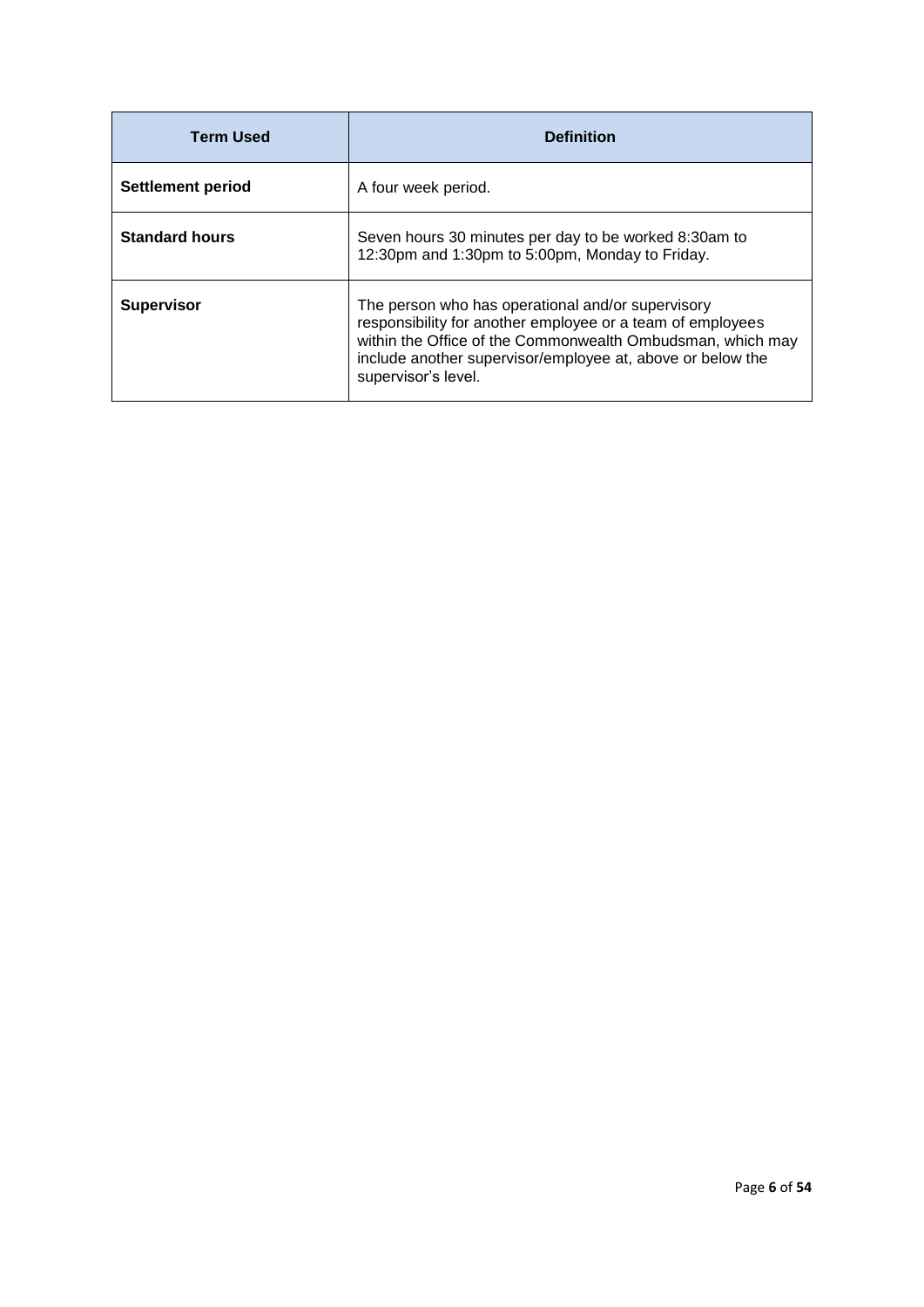#### <span id="page-11-0"></span>**PART B - HOURS OF WORK AND FLEXIBLE WORKING ARRANGEMENTS**

#### **10. HOURS OF WORK**

- 10.1 The ordinary hours of work for full-time employees is 150 hours over a four week settlement period. This equates to a standard working week of 37 hours and 30 minutes and a standard working day of 7 hours and 30 minutes.
- 10.2 For part time employees, the ordinary hours of work are those agreed in the part time work agreement or as designated for the particular job.
- 10.3 The standard day for full-time employees is defined as being working hours from 8.30am to 12.30pm and 1.30pm to 5.00pm (seven hours and 30 minutes) or the agreed hours for part time employees.
- 10.4 The bandwidth hours during which an employee may work their ordinary hours is 7am to 7pm Monday to Friday.
- 10.5 Unless there is a business need to vary hours to suit local conditions, or circumstances, the Office of the Commonwealth Ombudsman will be open to the public between 9am and 5pm Monday to Friday.
- 10.6 The times of commencement and cessation of duty outside of standard hours specified at clause 10.3 will be subject to agreement between the Ombudsman and the employee. This includes meal breaks.
- 10.7 An employee will not be expected to work more than:
	- 10 hours ordinary time on any one day; or
	- five consecutive hours without a meal break of at least 30 minutes.
- 10.8 Both employees and supervisors have a mutual responsibility for managing their working hours and patterns. If in exceptional circumstances, employees are required to work in excess of their usual pattern of hours over a settlement period, supervisors will consult with the affected employees and have regard to the requirements of [section](https://www.fwc.gov.au/documents/documents/legislation/fw_act/FW_Act-01.htm#P1719_160351) 62 of the *Fair Work Act 2009.*
- 10.9 All APS1-6 (and their equivalent) employees are required to record their hours worked each day in a manner determined by the Ombudsman.

## **11. FLEXIBLE WORKING ARRANGEMENTS**

- 11.1 The Ombudsman is committed to providing flexible working arrangements to assist employees in getting an appropriate balance between their work and personal life, and all parties to this Agreement recognise the need for this balance. All parties to this Agreement recognise the need to balance these flexibilities with the Office's obligation to perform its functions in the most efficient and effective manner.
- 11.2 Flexible working arrangements enable employees and supervisors to vary their ordinary working hours, patterns and arrangements and provide employees with flexibility in relation to hours worked on any particular day. This will enable the Office to make arrangements, which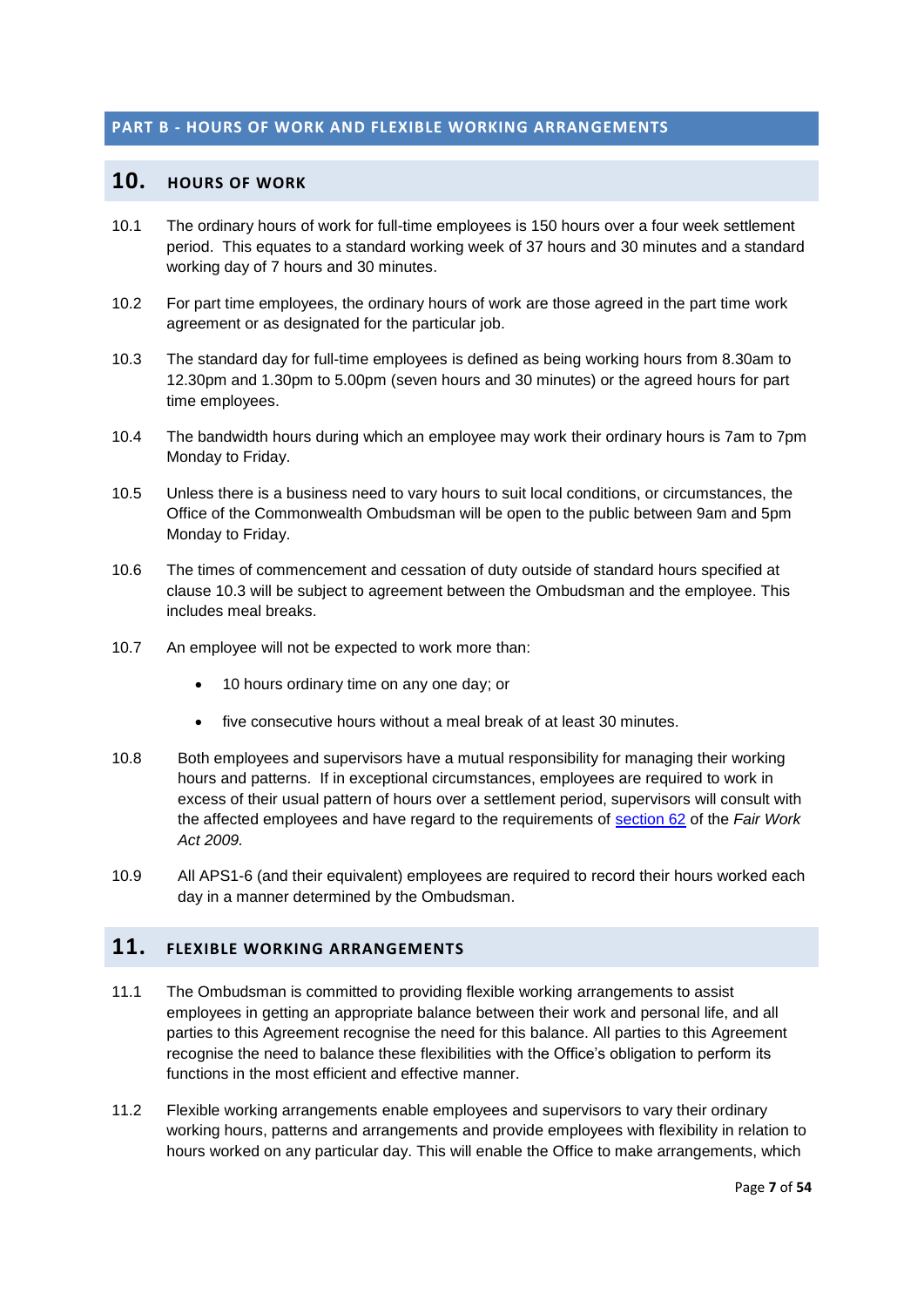balance the employee's personal commitments and operational requirements, including arrangements for recording or averaging work hours.

11.3 All employees have access to flexible working arrangements (including flextime, subject to the limitations imposed by clause 11.4), subject to the Ombudsman's approval.

#### **FLEXTIME**

- 11.4 Employees up to and including APS6 and equivalent classification levels are able to work flextime and to accrue a flextime credit (including part time employees). Flextime does not apply to Executive Level (and their equivalents) employees. Arrangements for Executive Level employees are covered under clause 14.
- 11.5 Flextime allows eligible employees to accrue a flextime credit for duty performed in excess (which does not attract overtime) of their ordinary hours of work over the settlement period. Employees with a flextime credit are, with the agreement of their supervisor, able to take time off work in respect of the additional hours worked, without deduction from leave credits.
- 11.6 An employee may, by agreement with his or her supervisor, carry over a balance of hours, not exceeding 37 hours and thirty minutes into the next settlement period. Employees should not exceed 37 hours and thirty minutes credit.
- 11.7 The Ombudsman may, where it is reasonable to do so because an employee has failed to comply with the flextime provisions, remove the employee from the arrangements for a specified period and that employee will revert to working standard hours.
- 11.8 Access to flextime may be restored where the Ombudsman is satisfied that the employee's attendance and compliance with the provisions is satisfactory.
- 11.9 Where it has not been possible for an employee to reduce a flex balance to zero at time of separation any credits will be paid out at single time rates.

#### **NON-DIRECTED WORK OUTSIDE THE BANDWIDTH**

11.10 Where an employee requests to work outside bandwidth hours, he or she may do so with the agreement of the Ombudsman. This includes a Saturday, Sunday or Public Holidays. Any hours worked under this provision shall count towards hours of duty on a 1:1 basis; that is, one hour claimed for each hour worked outside the bandwidth.

#### **12. OVERTIME AND TIME OFF IN LIEU (TOIL)**

- 12.1 Clauses 12 and 13 of this Agreement apply only to APS 1 to APS 6 employees.
- 12.2 Where an employee is directed by the Ombudsman to perform work in addition to their ordinary hours of work the employee will be eligible for payment of overtime, or time off in lieu (TOIL) subject to mutual agreement between the parties.
- 12.3 Overtime and TOIL rates are as follows:
	- a. **Monday to Saturday:** time and a half for the first three hours and double time thereafter
	- b. **Christmas Close Down:** time and a half
	- c. **Sunday:** double time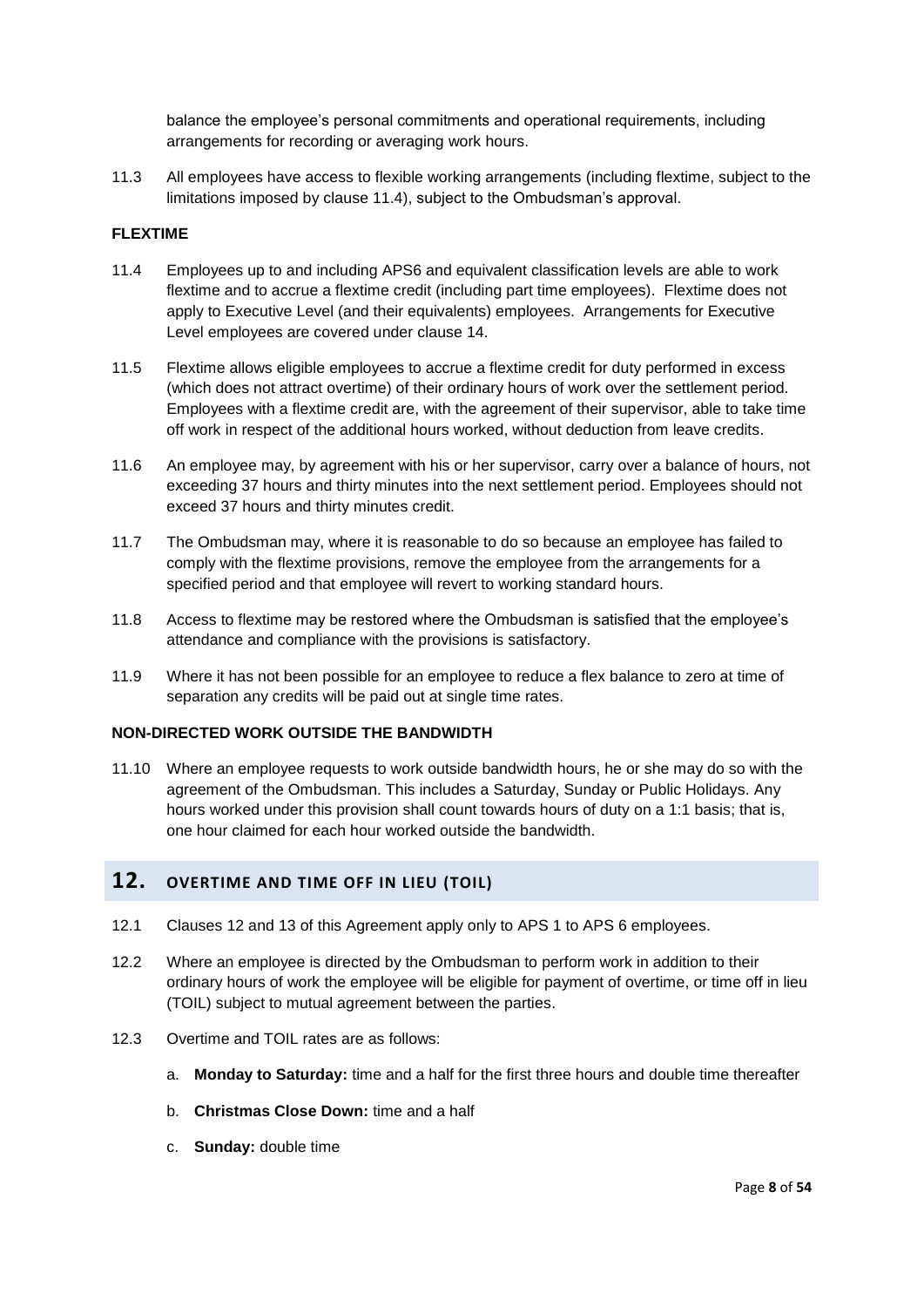#### d. **Public Holidays:** double time and a half

\*See also clause 55 for payment of meal allowance during periods of paid overtime.

12.4 An employee is entitled to a 10 hour break including travelling time before recommencing work without incurring a loss of pay. Where such a break is not possible due to operational requirements, the Ombudsman will approve payment at double time for the next period of work.

#### <span id="page-13-0"></span>**13. TRAVELLING TIME**

- 13.1 Employees at APS 1 to 6 levels required to travel within Australia on official business outside their ordinary hours may include the travel time as working hours on an hour for hour basis.
- 13.2 Travel time for air travel will commence one hour prior to flight departure (2 hours for international flights) and one hour after flight arrival.
- 13.3 Employees will travel on the day of business where a flight is available, unless otherwise agreed by the Ombudsman. Request for non-same day travel must be submitted in writing for approval prior to the day of travel. Where such requests are approved, and flights are available on the day of travel, travel time cannot be claimed.

## <span id="page-13-1"></span>**14. EXECUTIVE LEVEL TIME OFF IN LIEU**

14.1 The Office recognises that the hours of duty of Executive Level employees (and equivalents) are not regular or easily categorised. While Executive Level employees (and equivalents) are not eligible for flextime, supervisors should allow these employees flexibility in their working arrangements, including hours of work and travel time, and have the authority to grant time off in lieu in recognition of additional hours worked, where it is considered such hours are in excess of agreed working arrangements. This means that supervisors should, as appropriate, agree to absences, including whole days. Such absences do not need to be covered by official leave and will not necessarily be granted on an hour to hour basis.

## <span id="page-13-2"></span>**15. PART TIME WORK**

- 15.1 Part time arrangements are available to employees, subject to the operational requirements and Ombudsman approval, as a means of balancing the competing demands of work, family and lifestyle. Agreed part time arrangements will be specified in the part time work agreement.
- 15.2 Part time employees are those who are not engaged as a casual employee and whose ordinary hours of work are less than 150 hours in a four week settlement period.
- 15.3 Other than in exceptional circumstances to be determined by the Ombudsman, part time employees will be required to work a minimum of three consecutive hours on any one day.
- 15.4 Remuneration and other benefits for part time employees will be calculated on a pro-rata basis. For allowances of a reimbursement or expense related nature, part time employees will receive the same amounts as full-time employees.
- 15.5 The Ombudsman may approve an extension of part time employment upon application, subject to operational requirements. Arrangements will be reviewed on a six monthly basis.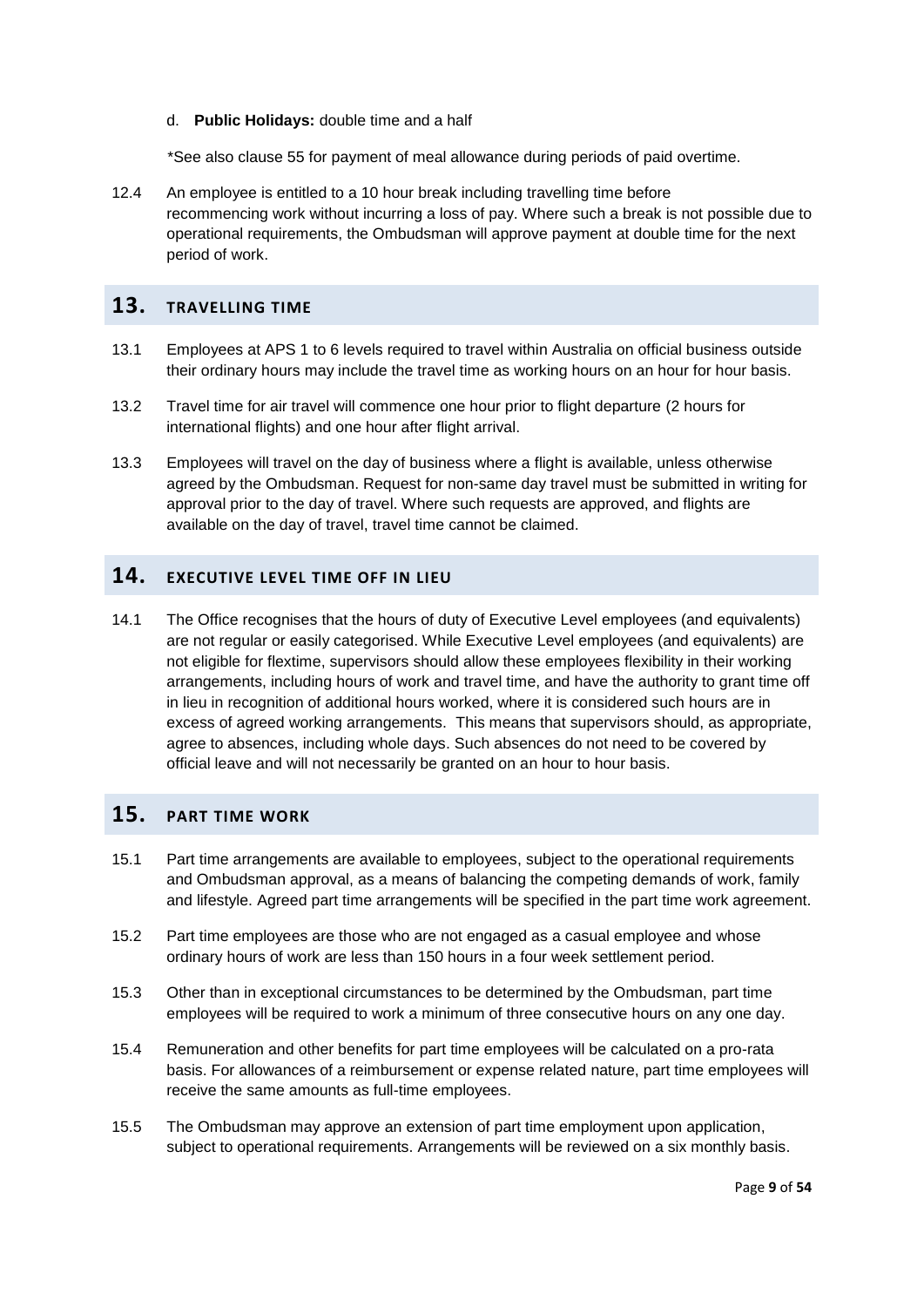- 15.6 A full time employee will not be required to convert to part time hours without his or her agreement.
- 15.7 Where an employee converts from full time work to part time work, the period of part time work is to be specified. The employee will revert back to full time work at the completion of this period.
- 15.8 Where an employee's circumstances alter before the expiry of the agreed period, and the employee is personally available to return to full time work, the employee may apply to revert back to full time employment.
- 15.9 Where an employee who is engaged or assigned duties in a management initiated part time opportunity and wishes to convert to full time employment the employee may apply to the Ombudsman, stating reasons and benefits to the Office.
- 15.10 The Office will ensure that all employees returning from maternity, parental, adoption or foster parents leave will have access to part time work in accordance with [section](https://www.fwc.gov.au/about-us/legislation-regulations/fair-work-act-2009) 65 of the *Fair Work Act 2009*.

## <span id="page-14-0"></span>**16. JOB SHARING**

16.1 The Ombudsman may approve job sharing arrangements between two or more employees wishing to share the one full-time job, subject to operational requirements and the basis of the employees' applications. The details of any job sharing arrangement will be agreed to in writing between the supervisor and the employees involved.

## <span id="page-14-1"></span>**17. FLEXIBILITY ARRANGEMENTS**

- 17.1 The Ombudsman and employees covered by this enterprise agreement may agree to make an individual flexibility arrangement to vary the effect of terms of the agreement if:
	- a. the arrangement deals with one or more of the following matters:
		- arrangements about when work is performed;
		- overtime rates;
		- penalty rates;
		- allowances;
		- remuneration; and
		- leave and leave loading.
	- b. the arrangement meets the genuine needs of the Office and employee in relation to one or more of the matters mentioned in paragraph (a); and
	- c. the arrangement is genuinely agreed to by the Ombudsman and employee.
- 17.2 The Ombudsman must ensure that the terms of the individual flexibility arrangement:
	- a. are about permitted matters under section 172 of the *Fair Work Act 2009*; and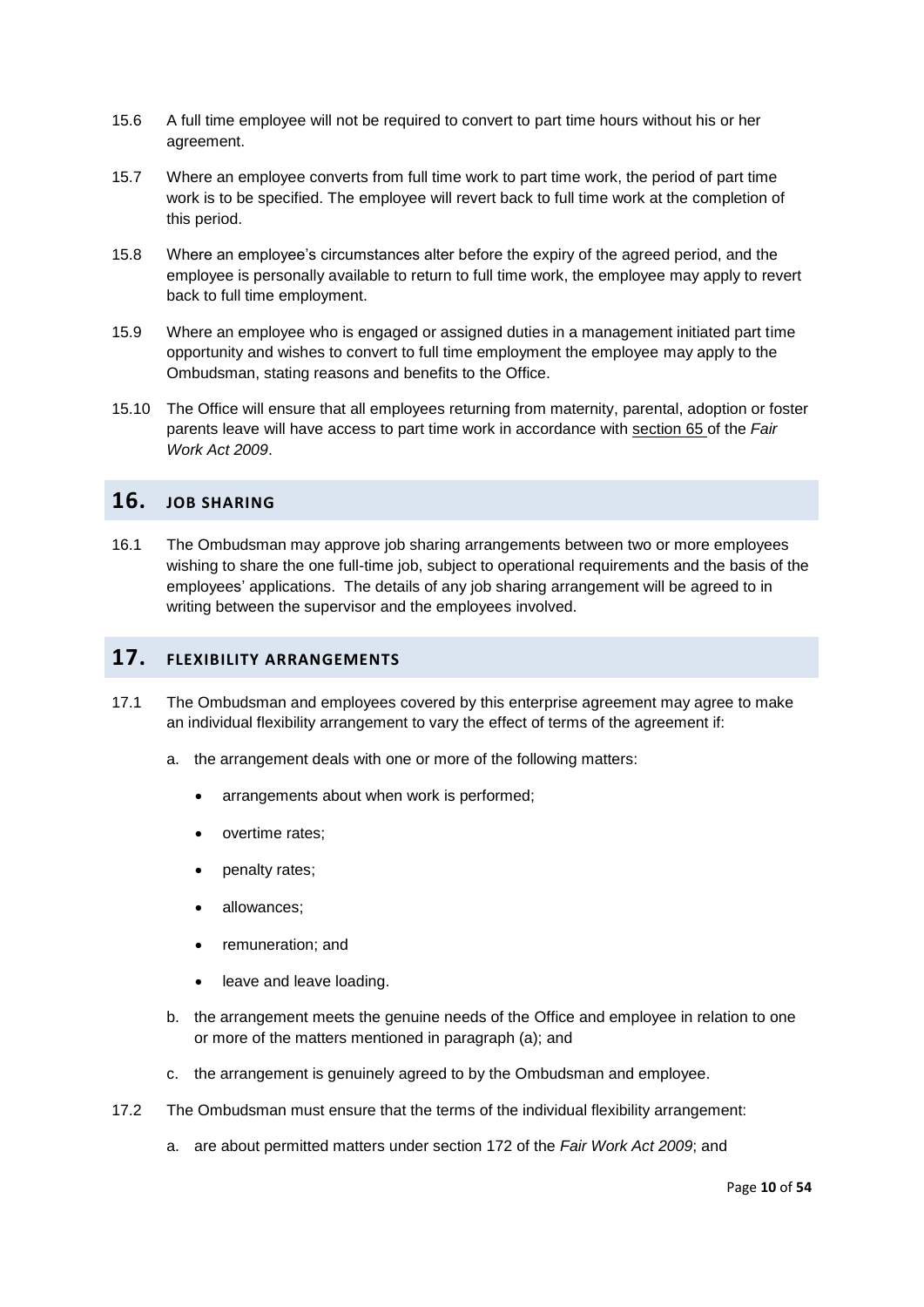- b. are not unlawful terms under section 194 of the *Fair Work Act 2009*; and
- c. result in the employee being better off overall than the employee would be if no arrangement was made.
- 17.3 The Ombudsman must ensure that the individual flexibility arrangement:
	- a. is in writing; and
	- b. includes the name of the employer and employee; and
	- c. is signed by the Ombudsman and employee and if the employee is under 18 years of age, signed by a parent or guardian of the employee; and
	- d. includes details of:
		- the terms of the enterprise agreement that will be varied by the arrangement; and
		- how the arrangement will vary the effect of the terms; and
		- how the employee will be better off overall in relation to the terms and conditions of his or her employment as a result of the arrangement; and
	- e. states the day on which the arrangement commences and, where applicable, when the arrangement ceases.
- 17.4 The Ombudsman must give the employee a copy of the individual flexibility arrangement within 14 days after it is agreed to.
- 17.5 The Ombudsman or employee may terminate the individual flexibility arrangement:
	- a. by giving no more than 28 days written notice to the other party to the arrangement; or
	- b. if the Ombudsman and employee agree in writing at any time.

#### <span id="page-15-0"></span>**18. WORKING FROM HOME**

- 18.1 The Ombudsman may approve an employee working from home, subject to operational requirements, provided that the work to be performed is appropriate and the following primary considerations/issues are properly addressed:
	- work health and safety considerations;
	- security issues;
	- the capacity of ICT services; and
	- effective working arrangements and the productivity of the employee being maintained.
- 18.2 Approval for an employee working from home may be granted on:
	- a formal basis for periods up to six months; or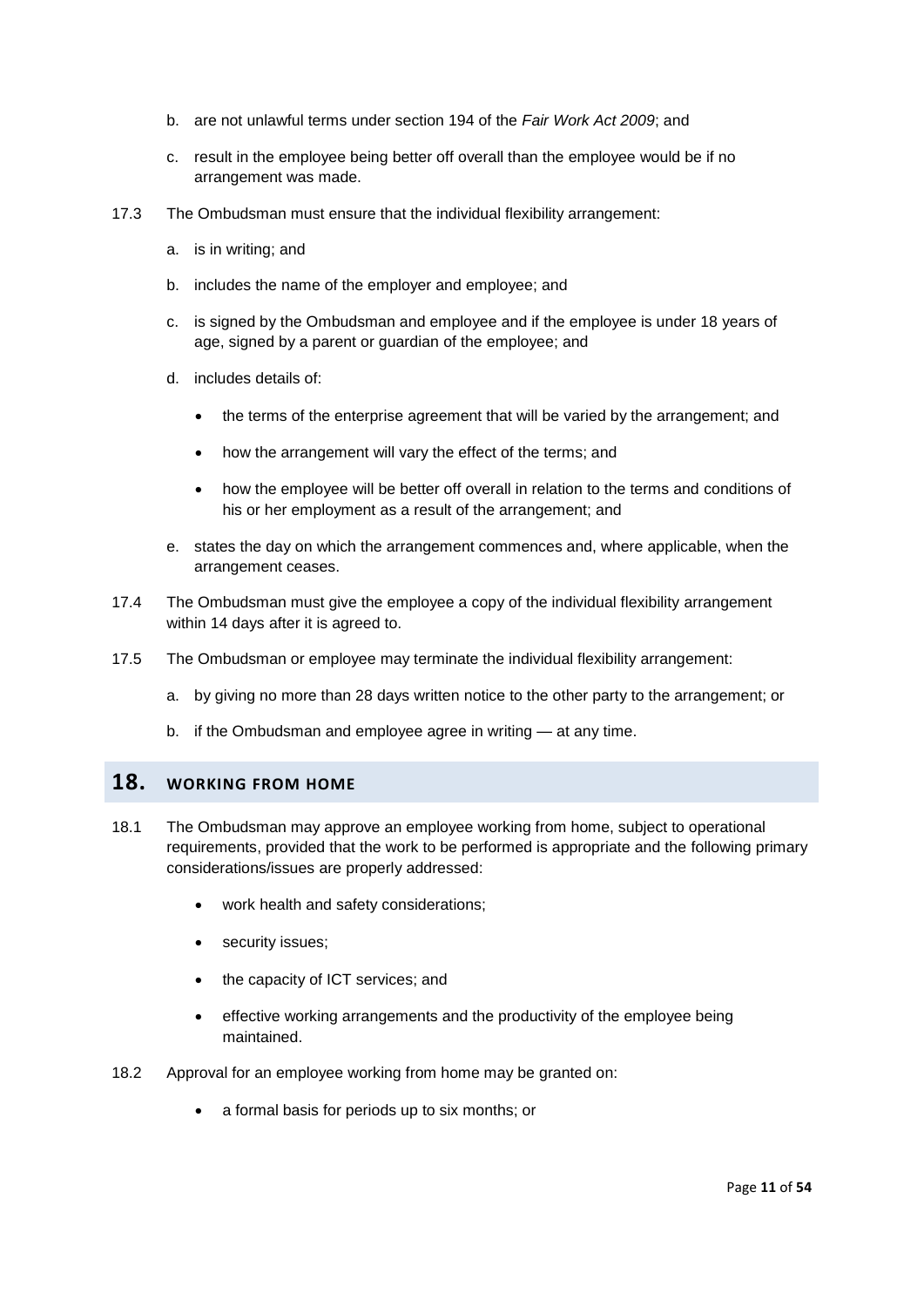- informal (ad hoc) basis for continuous periods of up to three days or for an ad hoc/intermittent requirement that may extend for a period of 3 months.
- 18.3 The arrangement may be varied or terminated as a result of:
	- a. operational requirements (including budget considerations and the capacity of ICT services);
	- b. unsatisfactory performance of duties;
	- c. ineffectiveness of the arrangement; and/or
	- d. failure of the employee to comply with office requirements.
- 18.4 Employees who are subject of performance management or disciplinary action will not have access to home based work.

#### <span id="page-16-0"></span>**19. RIGHT TO REQUEST FLEXIBLE WORKING ARRANGEMENTS**

19.1 An employee may request a change in working arrangements in accordance with [section](https://www.fwc.gov.au/about-us/legislation-regulations/fair-work-act-2009) 65 of the *Fair Work Act 2009.*

#### **20. PUBLIC HOLIDAYS**

- 20.1 Employees will be entitled to the following public holidays:
	- a. New Year's Day (1 January);
	- b. Australia Day (26 January);
	- c. Good Friday;
	- d. Easter Monday;
	- e. Anzac Day (25 April);
	- f. The Queen's birthday holiday (on the day on which it is celebrated in a State or Territory or a region of a State or Territory);
	- g. Christmas Day (25 December);
	- h. Boxing Day (26 December); and
	- i. Any other day, or part-day, declared or prescribed by or under a law of a State or Territory to be observed generally within the State or Territory, or a region of the State or Territory, as a public holiday, other than a day or part-day, or a kind of day or part-day, that is excluded by the Fair Work Regulations from counting as a public holiday.
- 20.2 If under a state or territory law, a day or part day is substituted for one of the public holidays listed above, then the substituted day or part day is the public holiday.
- 20.3 The Ombudsman and an employee may agree on the substitution of a day or part day that would otherwise be a public holiday, having regard to operational requirements.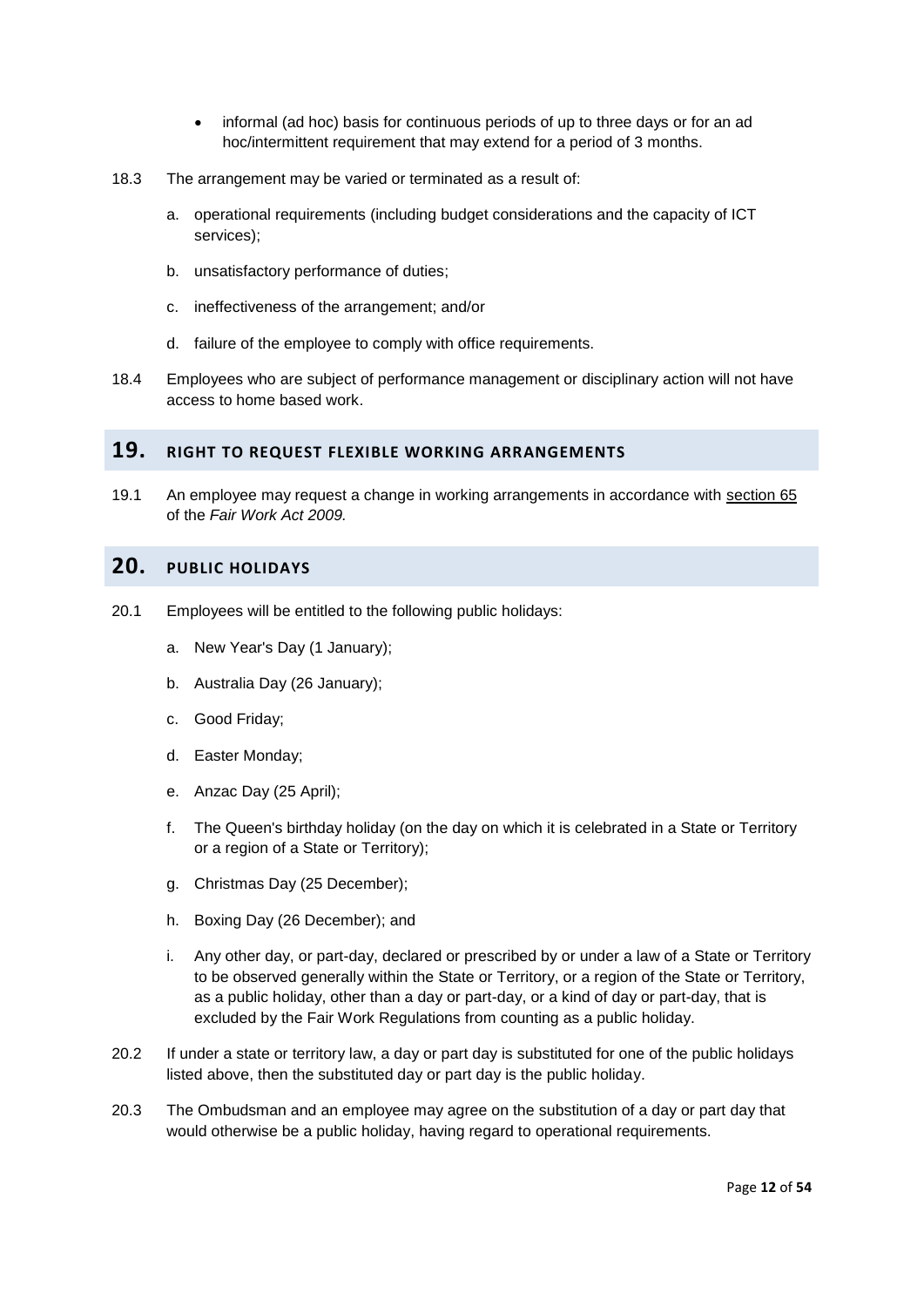- 20.4 An employee, who is absent on a day or part-day that is a public holiday in the place where the employee is based for work purposes, is entitled to be paid for the part or full day absence as if that day or part-day was not a public holiday, except where that person would not normally have worked on that day.
- 20.5 Where a public holiday falls during a period when an employee is absent on leave (other than annual or paid personal leave) there is no entitlement to receive payment as a public holiday. Payment for that day would be in accordance with the entitlement for that form of leave (e.g. if on long service leave on half pay, payment is on half pay).
- 20.6 If under a law of a State or Territory every Sunday is declared or prescribed by or under that law to be a public holiday, there is no entitlement to receive payment as a public holiday if the employee would have worked, or does perform work, on that day. In these circumstances, payment will only be made at the public holiday rate of pay if the employee performs work on that day, and the Sunday would otherwise be a public holiday under sub-clauses 20.1 and 20.2.

## **21. CHRISTMAS CLOSE DOWN**

- 21.1 The Office will close its normal operations from midday on the last working day before Christmas, with business resuming on the first working day after New Year's Day.
- 21.2 Employees will be provided with time off for the working days between Christmas and New Year's Day and will be paid in accordance with their ordinary hours of work. Where an employee is absent on leave, payment for the Christmas closedown provision will be in accordance with the entitlement for that form of leave, (e.g. if on long service leave half pay, payment is on half pay).
- 21.3 There will be no deduction from annual or personal leave credits for the closedown days.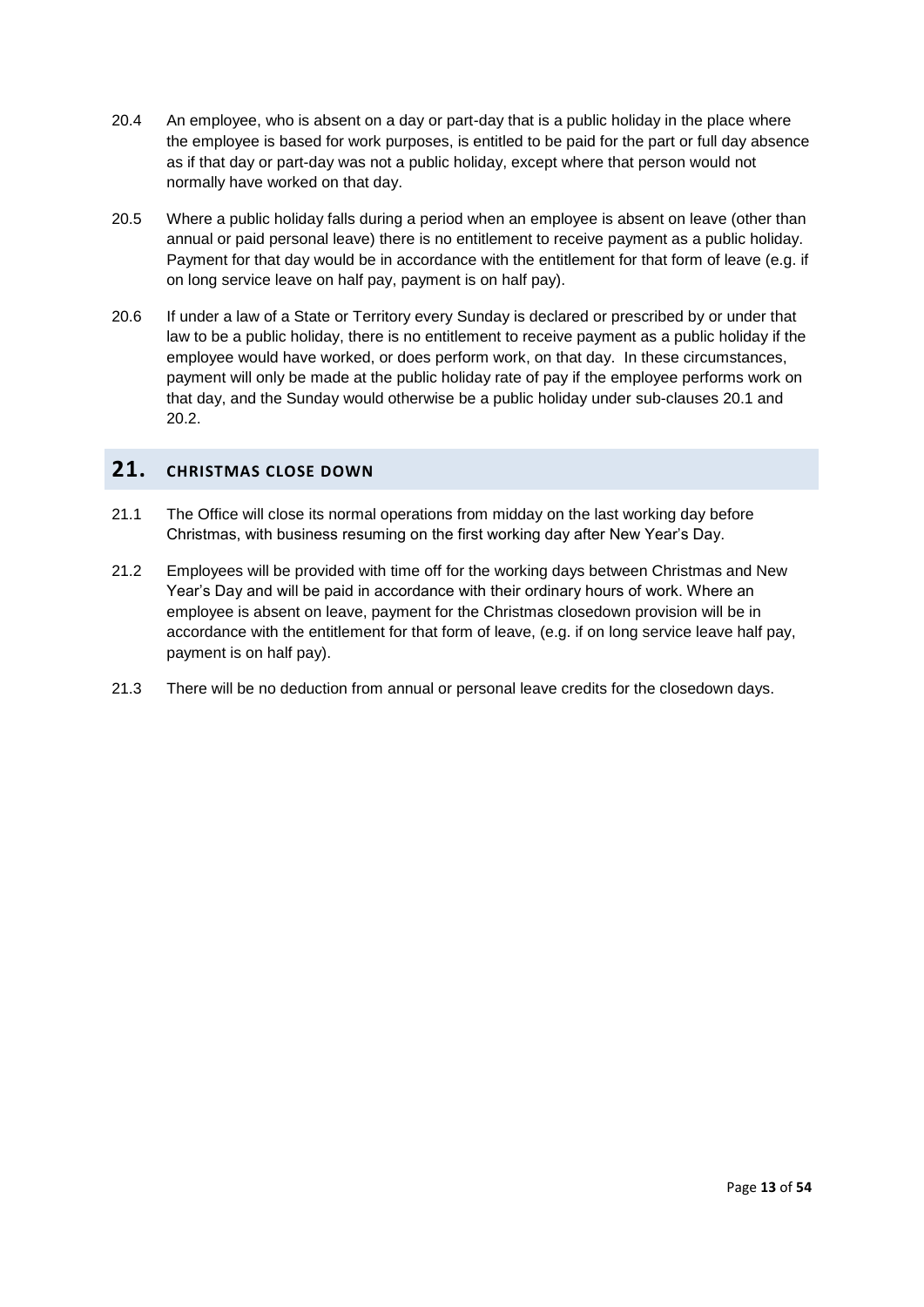#### <span id="page-18-0"></span>**PART C – SUPPORTING AND DEVELOPING OUR PEOPLE**

#### **22. PROBATION**

22.1 All new ongoing APS employees engaged in the Office will be required to successfully complete a probation period. The maximum probationary period will be six months.

#### **23. INDUCTION PROGRAM**

23.1 The Office will maintain an updated Induction Handbook to support the orientation into the Office of all new employees regardless of tenure, proposed period of service or previous work background into the Office.

## **24. STUDY ASSISTANCE**

- 24.1 The Ombudsman is committed to supporting employees undertaking formal studies that are relevant both to the employee's career and to the Office.
- 24.2 An employee's proposed course of study must be approved by the Ombudsman for the employee to have access to any form of studies assistance. The Ombudsman will consider operational requirements, the benefit of the proposed course of study to the Office and to the employee's career, and the capacity of the employee to balance the study commitments with his or her work responsibilities.

#### **STUDY LEAVE**

- 24.3 The Ombudsman may approve up to 60 hours of paid study leave per semester to attend formal lectures, seminars, presentations, tutorials, including on-line, residential or other events scheduled as part of an approved course of study and occurring during agreed ordinary hours.
- 24.4 The Ombudsman may approve miscellaneous leave per semester, including full time study, for research, exam preparation and to sit exams, which may be paid or unpaid. This leave will not count towards the 60 hours paid study leave covered under sub-clause 24.3.

#### **FINANCIAL ASSISTANCE**

- 24.5 The Ombudsman may approve financial assistance to undertake an approved course of study. Financial assistance is in the form of a bursary that is paid on receipt of proof of costs incurred and successful completion of approved studies. The amounts are:
	- a. **University students:** \$292 per unit (subject) to a maximum payment of \$1166 per academic year
	- b. **TAFE students:** \$292 per semester total \$583 per academic year.
- 24.6 The bursary payment is not payable to employees on leave without pay.
- 24.7 The Ombudsman may approve the cost of a training course of study in a tertiary institution where the course is approved as part of the employee's Professional Development Plan. The Ombudsman may approve reasonable time off to travel to and from the training.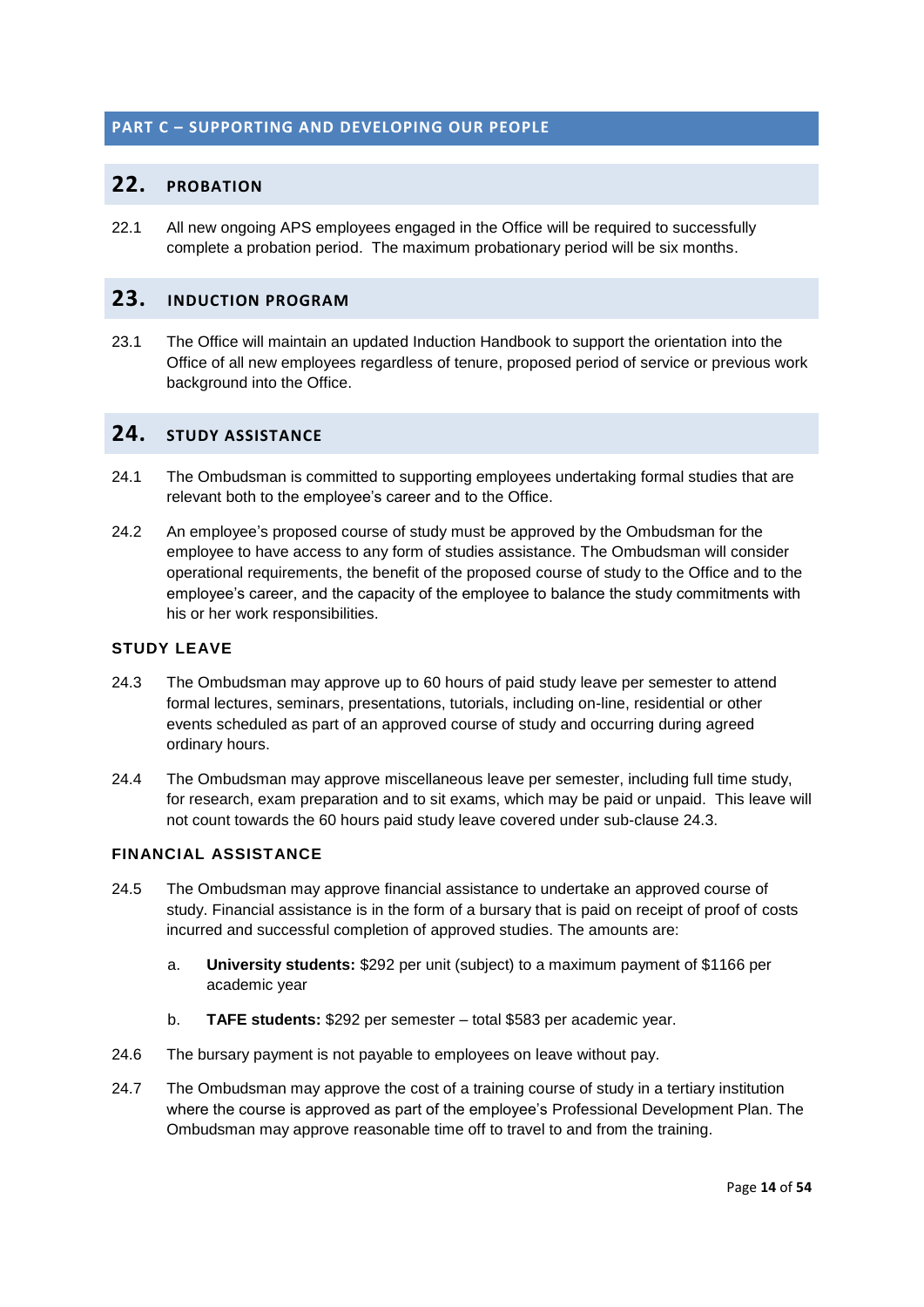#### **OTHER MATTERS**

- 24.8 Travel time of up 30 minutes each way will be granted to attend approved study activity within agreed ordinary hours.
- 24.9 Employees may have reasonable use of Ombudsman office equipment, for purposes connected with their approved course of study, outside standard hours with approval of their supervisor.

#### <span id="page-19-0"></span>**25. CHILD AND DEPENDANT CARE POLICY**

- 25.1 In recognition of child and dependant care responsibilities, on prior approval the Ombudsman will approve reimbursement of reasonable expenses (on receipt of satisfactory evidence) arising from additional family arrangements made necessary where an employee is:
	- a. required to travel away from his or her normal work location for business purposes; or
	- b. directed to work additional hours or attend a conference or training course outside the bandwidth or outside the employee's ordinary hours of work.

#### <span id="page-19-1"></span>**26. VACCINATION PROGRAMS**

26.1 The Office will fund and make arrangements for annual flu vaccinations to be made available to all employees.

#### **27. EMPLOYEE ASSISTANCE SCHEME**

27.1 A confidential counselling service (the Employee Assistance Scheme) will be made available to employees and their immediate families to help them resolve work related and personal problems. Counselling sessions will be provided at no cost to the employee, although employees who fail to attend a session may incur any resultant fee.

#### **28. ANTI-DISCRIMINATION AND WORKPLACE DIVERSITY**

28.1 The Office is an organisation, that values fairness, equity and diversity, and respect and acceptance of diversity is an integral part of our own workplace. Consistent with that aim, the Office is committed to preventing and eliminating discrimination on the basis of race, colour, descent, national or ethnic origin, immigrant status and racial hatred, sex, sexual harassment, gender identity, intersex status, sexual orientation, marital status or relationship status, breastfeeding, family responsibilities, pregnancy, age, mental or physical disability, religion, political opinion, irrelevant criminal record, national extraction, membership or nonmembership of a trade union or social origin.

## **29. SUPPORT FOR MATURE AGED WORKERS**

29.1 The Ombudsman values the skill, expertise and knowledge held by mature aged workers. In keeping the Ombudsman's commitment to work/life balance, flexible working arrangements such as part-time and the use of annual and long service leave provisions can be suitable for use by mature age employees as a means to assist their transition to retirement.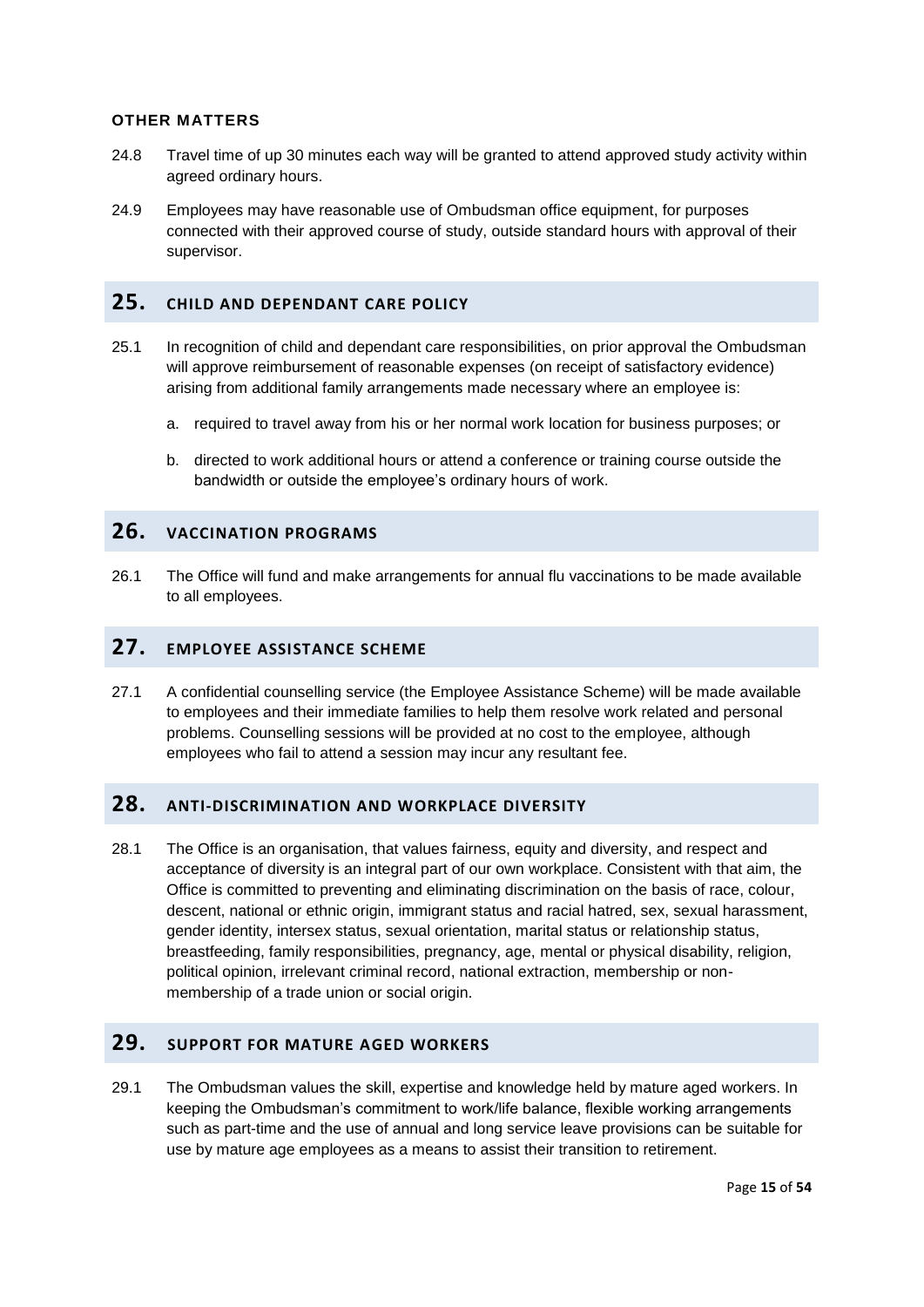- 29.2 Employees are encouraged to explore these flexibilities as a means of extending their working lives.
- 29.3 Subject to operational requirements, supervisors will favourably consider flexible working arrangements as a means to retaining mature age employees who might otherwise choose to leave the Office.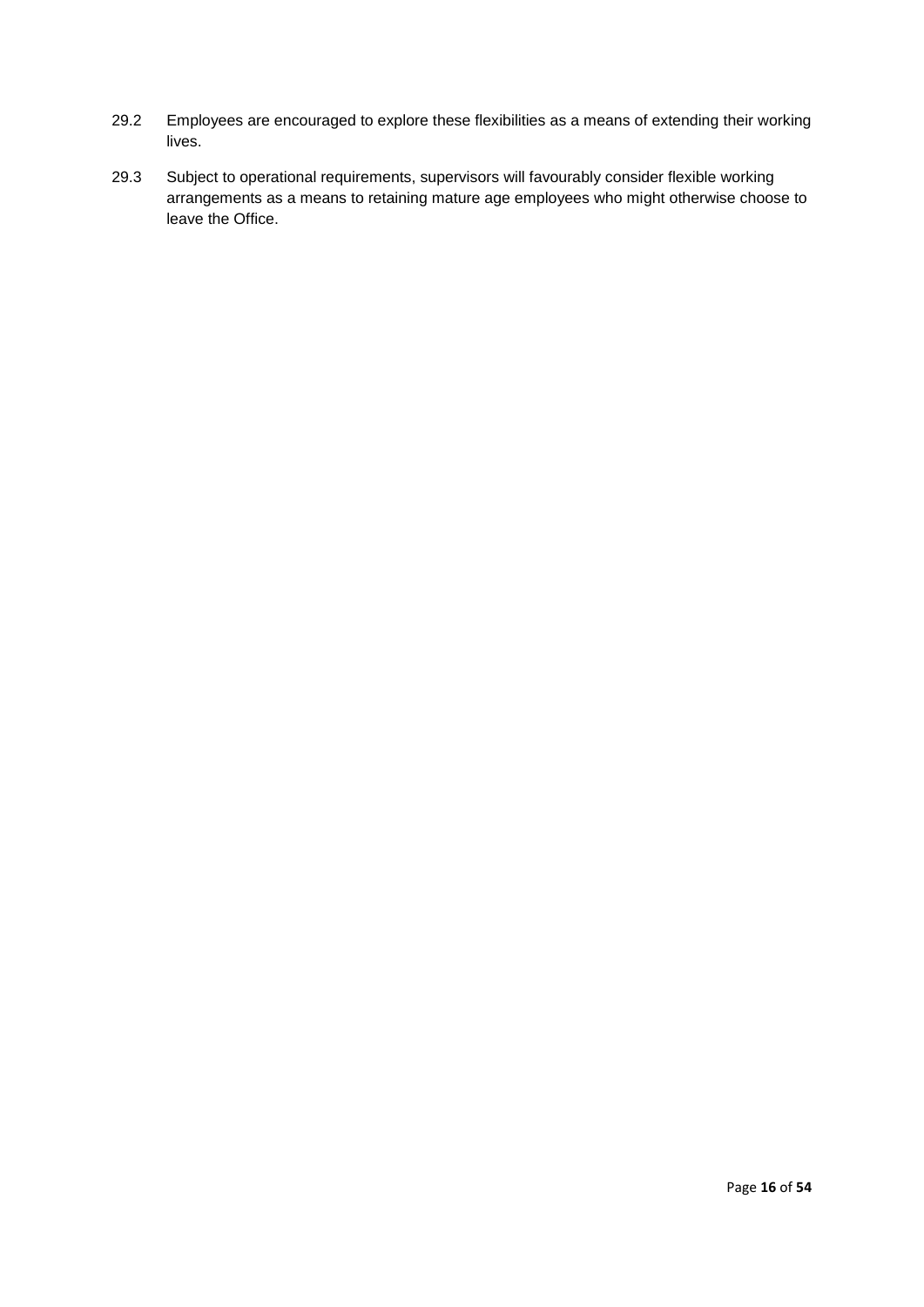#### **PART D - PERFORMANCE MANAGEMENT**

#### **30. PERFORMANCE MANAGEMENT FRAMEWORK**

- 30.1 The Performance Management Framework (PMF) is the framework for guiding and handling performance management, performance assessment, performance/career development and managing underperformance within the Office.
- 30.2 The aim of the PMF is to ensure:
	- that performance expectations are clearly articulated and managed;
	- role and goal clarity is clearly established;
	- there is a clear link between the employee's individual/team performance and the achievement of the Office's Strategic objectives;
	- regular communication/feedback and constructive assessment in relation to employee performance and behaviour is facilitated and promoted;
	- employee learning and development needs are identified and addressed;
	- high performance is recognised; and
	- a structured process for managing underperformance is in place.
- 30.3 The two key elements of the PMF are the Performance Management Program (PMP) Guidelines and Managing Underperformance Guidelines. The PMP Guidelines and Managing Underperformance Guidelines, as varied from time to time, outline the detailed processes and requirements in relation to these two elements.
- 30.4 The PMF applies to all Office employees, with the following exceptions:
	- employees on probation;
	- non-ongoing employees are excluded from certain requirements under the PMP; and
	- the provisions contained in the Managing Underperformance Guidelines do not apply to non-ongoing employees.
- 30.5 In addressing issues where employees are not performing to the required standard, the PMF is designed to:
	- have regard to the principles of procedural fairness;
	- ensure processes are timely and effective;
	- restore performance of the employee to the required standard; and
	- have regard to the individual circumstances of the employee, including any health issues.
- 30.6 Salary advancement through a classification and/or broadband is subject to employees' performance being assessed as at least satisfactory under the PMP and the employee meeting the requirements of clause 39 and/or 40.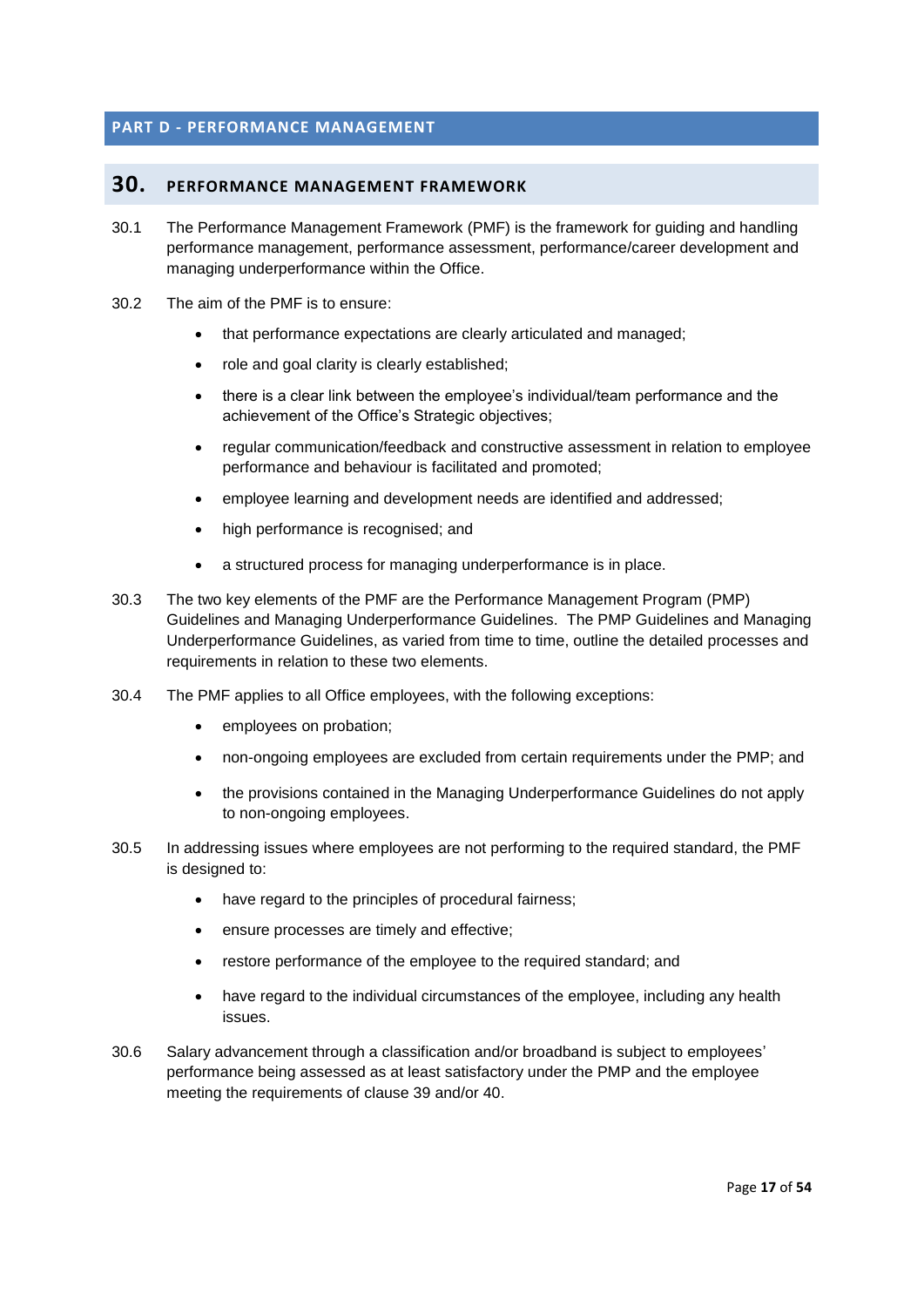#### <span id="page-22-1"></span><span id="page-22-0"></span>**PART E – MANAGING EXCESS EMPLOYEE SITUATIONS**

#### **31. COVERAGE**

31.1 This Part only applies to ongoing employees covered by this Agreement who are not on probation.

## <span id="page-22-2"></span>**32. DEFINITION OF EXCESS EMPLOYEES**

- 32.1 An employee is an excess employee if:
	- a. the employee is included in a class of employees employed in the Office that comprises a greater number of employees than is necessary for the efficient and economical operation of the Office;
	- b. the services of the employee cannot be effectively used because of technological or other changes in the work methods of the Office or changes in the nature, extent or organisation of the functions of the Office; or
	- c. the duties usually performed by the employee are to be performed at a different locality, the employee is not willing to perform duties at that locality and the Ombudsman has determined that these provisions will apply to that employee.

## <span id="page-22-3"></span>**33. CONSULTATION WITH POTENTIALLY EXCESS EMPLOYEES**

- 33.1 When the Ombudsman becomes aware that an employee is likely to become an excess employee (i.e. potentially excess), the Ombudsman will advise the employee of the situation in writing.
- 33.2 The Ombudsman will, as soon as possible, hold discussions with the employee or, where they choose, his or her nominated representative, to consider:
	- a. actions that might be taken to reduce the likelihood of the employee becoming excess;
	- b. redeployment opportunities for the employee within the Office or another APS Agency; and
	- c. the possibility of voluntary redundancy.
- 33.3 Consistent with the interests of the efficient management of the Office and where a suitable vacancy exists, the Ombudsman will take all reasonable steps to reassign duties to the excess employee within the Office and explore options to assist with career transition.
- 33.4 This consultation period will extend for at least a one month period, but may be reduced with the written agreement of the employee.
- 33.5 Where 15 or more employees are likely to become excess, the Ombudsman will comply with Division 2, Part 3-6 of the *Fair Work Act 2009*.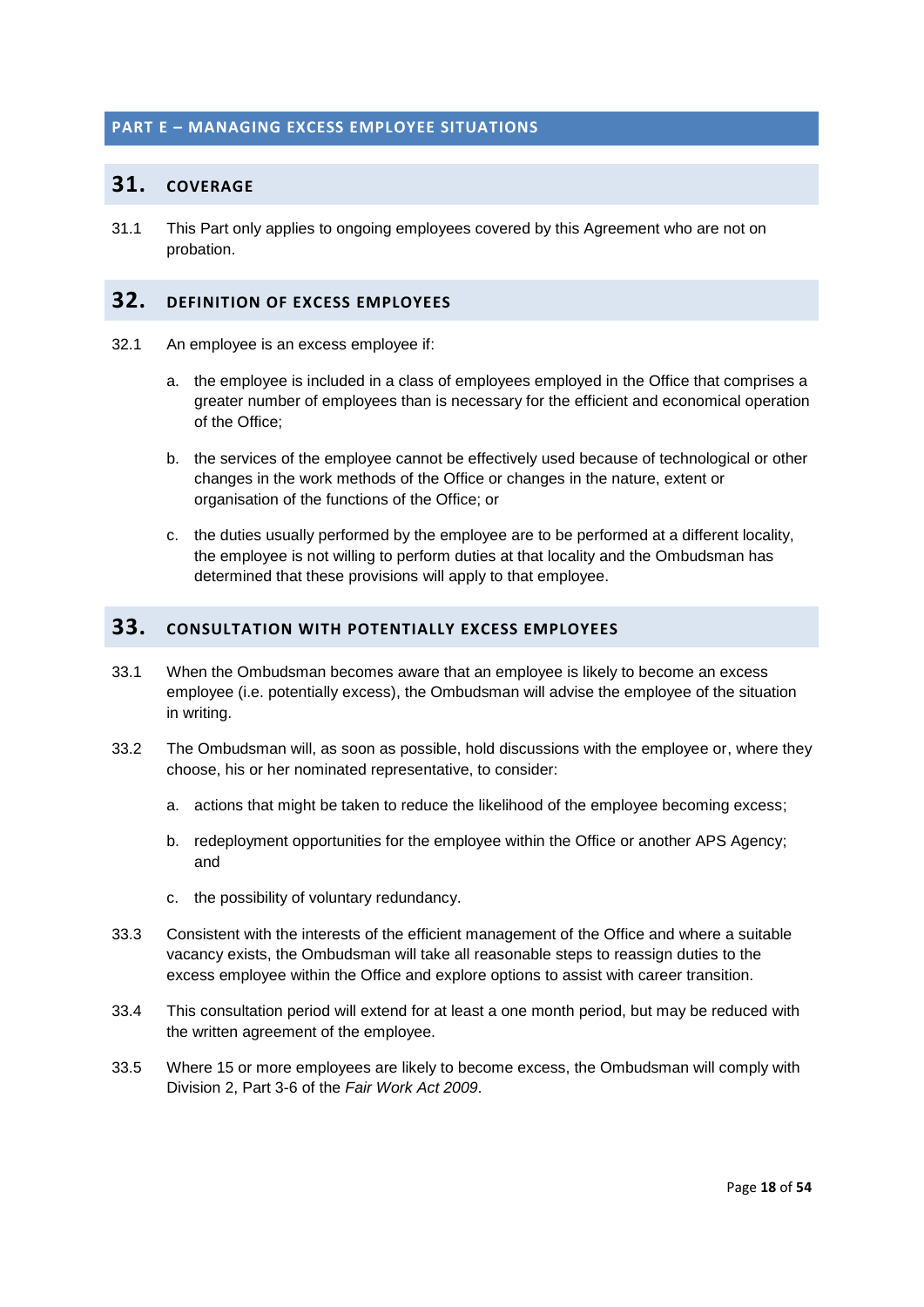#### **34. VOLUNTARY REDUNDANCY**

- 34.1 At the end of the consultation period (unless the employee agrees to a shorter period) referred to under clause 33 the Ombudsman may advise, in writing, the employee who has been identified as potentially excess that they are excess to the Office's requirements and make an offer of voluntary redundancy.
- 34.2 The advice provided to the employee under sub-clause 34.1 will include, if this has not already been provided to the employee during the consultation period:
	- a. the amounts payable as redundancy pay, pay in lieu of notice and accrued annual and long service leave credits;
	- b. information in relation to the amount of accumulated superannuation contributions and superannuation options, or where this is not practicable, advice on how the employee can ascertain this information; and
	- c. any taxation applying to the various redundancy payments.
- 34.3 Where the Ombudsman invites an excess employee to accept voluntary redundancy, the employee will have one month to accept that offer (the consideration period). Where the offer is accepted the Ombudsman will not give notice of termination of employment before the end of that period without the agreement of the employee.
- 34.4 Only one offer of voluntary redundancy will be made to an excess employee.
- 34.5 An employee that has been advised that they are an excess employee will be reimbursed up to a maximum of \$600 for professional financial advice for the purposes of making a decision in relation to their redundancy options.
- 34.6 Where an excess employee agrees to redundancy, the Ombudsman may terminate the employee's employment, by giving the required notice of termination of employment, under s 29 of the *Public Service Act 1999*. The period of notice will be 4 weeks (or 5 weeks for an employee over 45 and with at least 5 years of continuous service).
- 34.7 Where an employee's employment is terminated at the beginning of, or within, the notice period, the employee will receive payment in lieu of notice as set out in the *Fair Work Act 2009* for the unexpired portion of the notice period.
- 34.8 Employees not accepting an offer of voluntary redundancy will be covered by clause 35.

#### **REDUNDANCY PAY**

- 34.9 An employee who accepts an offer of voluntary redundancy and whose employment is terminated by the Ombudsman under s 29 of the *Public Service Act 1999* on the grounds that he/she is excess to the requirements of the Office, is entitled to payment of a redundancy benefit of an amount equal to two weeks' salary for each completed year of continuous service, plus a pro-rata payment for completed months of service since the last completed year of service, subject to any minimum amount the employee is entitled to under the National Employment Standards (NES).
- 34.10 The minimum sum payable will be 4 weeks' salary and the maximum will be 48 weeks' salary.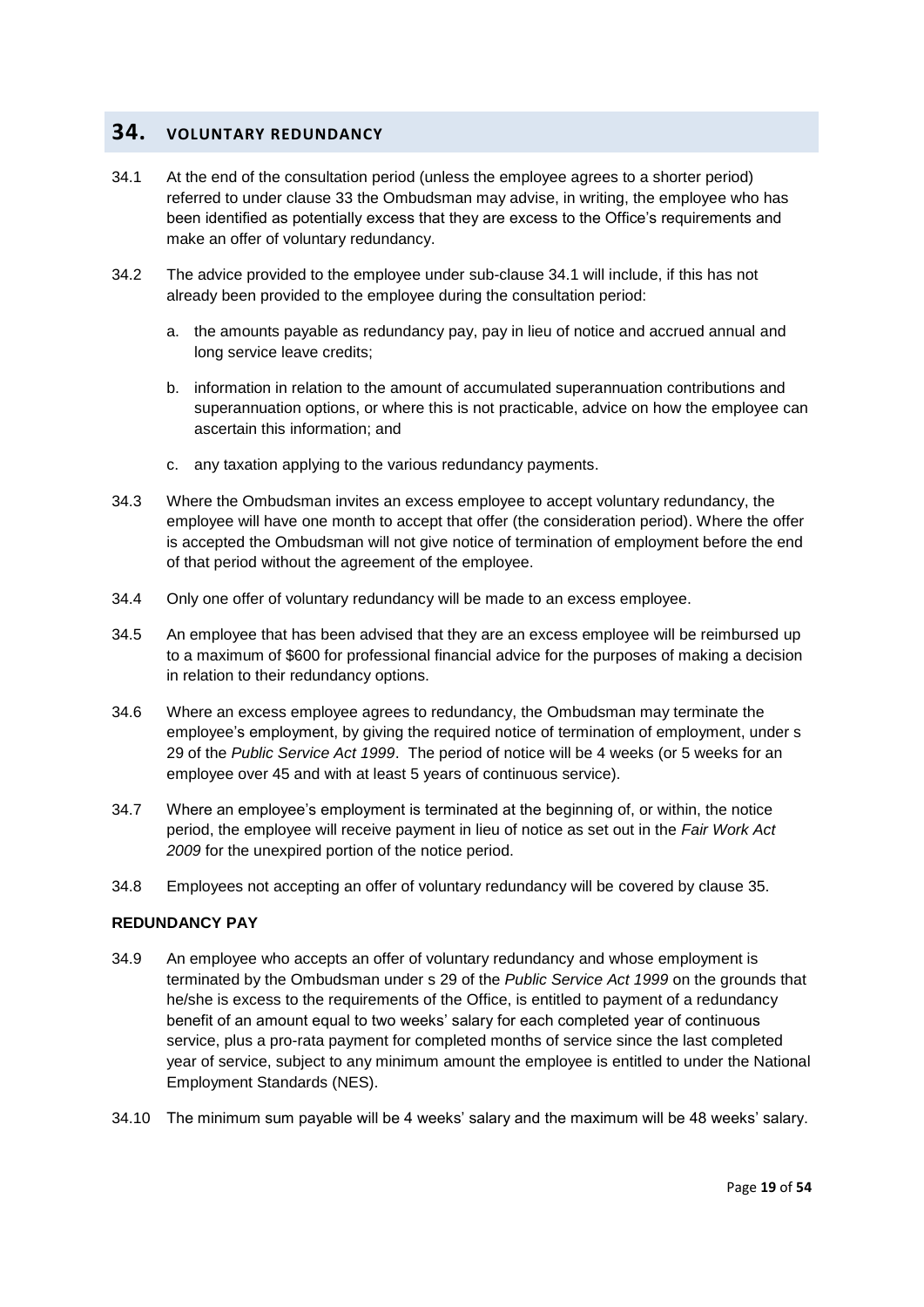34.11 The redundancy benefit will be calculated on a pro rata basis for any period where an employee has worked part time hours during his or her period of service and the employee has less than 24 years full-time service (refer to sub-clause 34.17), subject to any minimum amount the employee is entitled to under the NES.

#### **SERVICE FOR REDUNDANCY PAY**

- 34.12 The following types of service are counted in the calculation of service for the purposes of redundancy pay:
	- Service in the Office of the Commonwealth Ombudsman.
	- Government service as defined in s 10 of the *Long Service Leave Act 1976.*
	- Service within the Commonwealth, which is recognised for long service leave purposes, other than service with a Joint Commonwealth-State body corporate in which the Commonwealth has a controlling interest.
	- Service with the Australian Defence Forces.
	- APS service immediately preceding deemed resignation under repealed section 49 of the *Public Service Act 1922*, if service has not been recognised for redundancy pay purposes.
	- Service in another organisation where:
		- an employee was transferred from the APS to that organisation with a transfer of function; or
		- an employee engaged by that organisation on work within a function is engaged in the APS as a result of the transfer of that function to the APS; and
		- such service is recognised for long service leave purposes.
- 34.13 For earlier periods of service to count there must be no breaks between the periods of service, except where:
	- a. the break in service is less than one month and occurs where an offer of employment with the new employer was made and accepted by the employee before ceasing employment with the preceding employer; or
	- b. the earlier period of service was with the APS and ceased because the employee was deemed to have resigned from the APS on marriage under the repealed s 49 of the *Public Service Act 1922*.
- 34.14 Any period of service which ceased for the following reasons will not count as service for redundancy pay purposes.
	- a. by way of termination under s 29 of the *Public Service Act 1999;*
	- b. on a ground equivalent to any ground listed in this sub-clause;
	- c. through voluntary retirement at or above the minimum retiring age applicable to the employee; or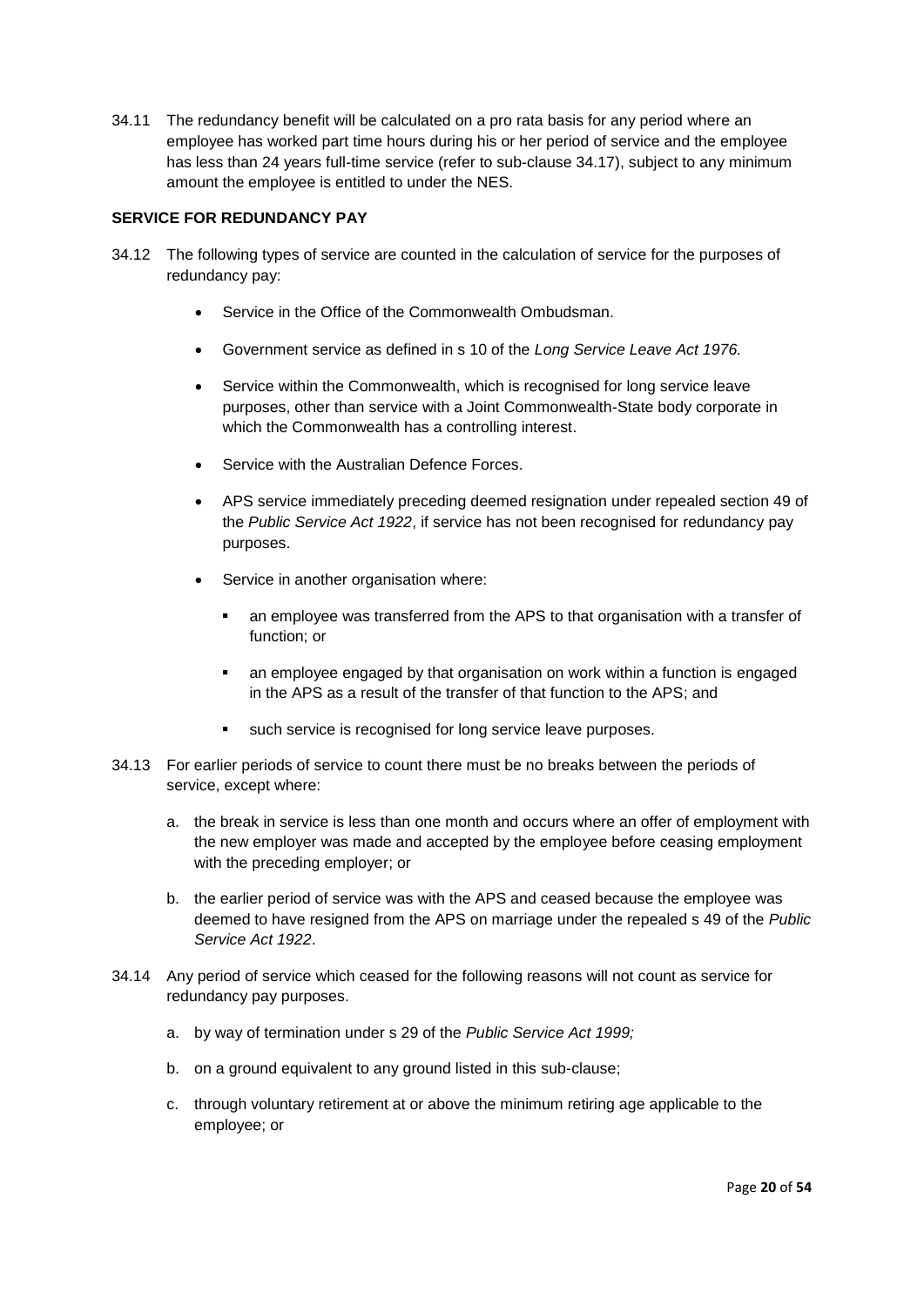- d. with payment of a redundancy benefit or similar payment or an employer financed retirement benefit.
- 34.15 Absences from work that do not count as service for leave purposes will not count as service for severance pay purposes.

#### **RATE OF PAYMENT FOR REDUNDANCY BENEFIT**

- 34.16 For the purposes of calculating any payment for the redundancy benefit, salary will include:
	- a. the employee's salary at the substantive work value level; or
	- b. the salary of the higher work value level, where the employee has been working at the higher level for a continuous period of at least 12 months immediately preceding the date on which the employee is given notice of termination of employment; and
	- c. other allowances in the nature of salary which are paid during periods of annual leave and on a regular basis, excluding allowances which are a reimbursement for expenses or a payment for disabilities associated with the performance of duty.
- 34.17 Where an employee has worked part time hours during his or her period of service and the employee has less than 24 years full-time service, the 2 weeks per year of service that relates to the part time service will be paid on pro-rata basis as follows:
	- current annual full-time equivalent salary (used for redundancy purposes), divided by full time hours, multiplied by the part time hours for that part time period worked.

#### **35. INVOLUNTARY REDUNDANCY PROVISIONS**

#### **RETENTION PERIODS**

- 35.1 The purpose of the retention period is to allow an employee to continue to remain employed whilst attempting to secure alternative employment.
- 35.2 An excess employee who has declined a voluntary redundancy will be entitled to the following periods of retention:
	- a. 56 weeks where an employee has 20 years or more service or is over 45 years of age; or
	- b. 30 weeks for all other employees.
- 35.3 If an employee is entitled to a redundancy payment in accordance with the National Employment Standards, the relevant period in sub-clause 35.2 will be reduced by the number of weeks redundancy pay that the employee will be entitled to under the National Employment Standards on termination, calculated at the expiration of the retention period (as adjusted by this sub-clause).
- 35.4 The retention period will not be extended by any periods of personal leave supported by medical evidence taken by the excess employee during the retention period unless, after considering the circumstances of the individual case, the Ombudsman deems an extension as a result of the period of leave taken to be reasonable.
- 35.5 The retention period will commence on the earlier of the following: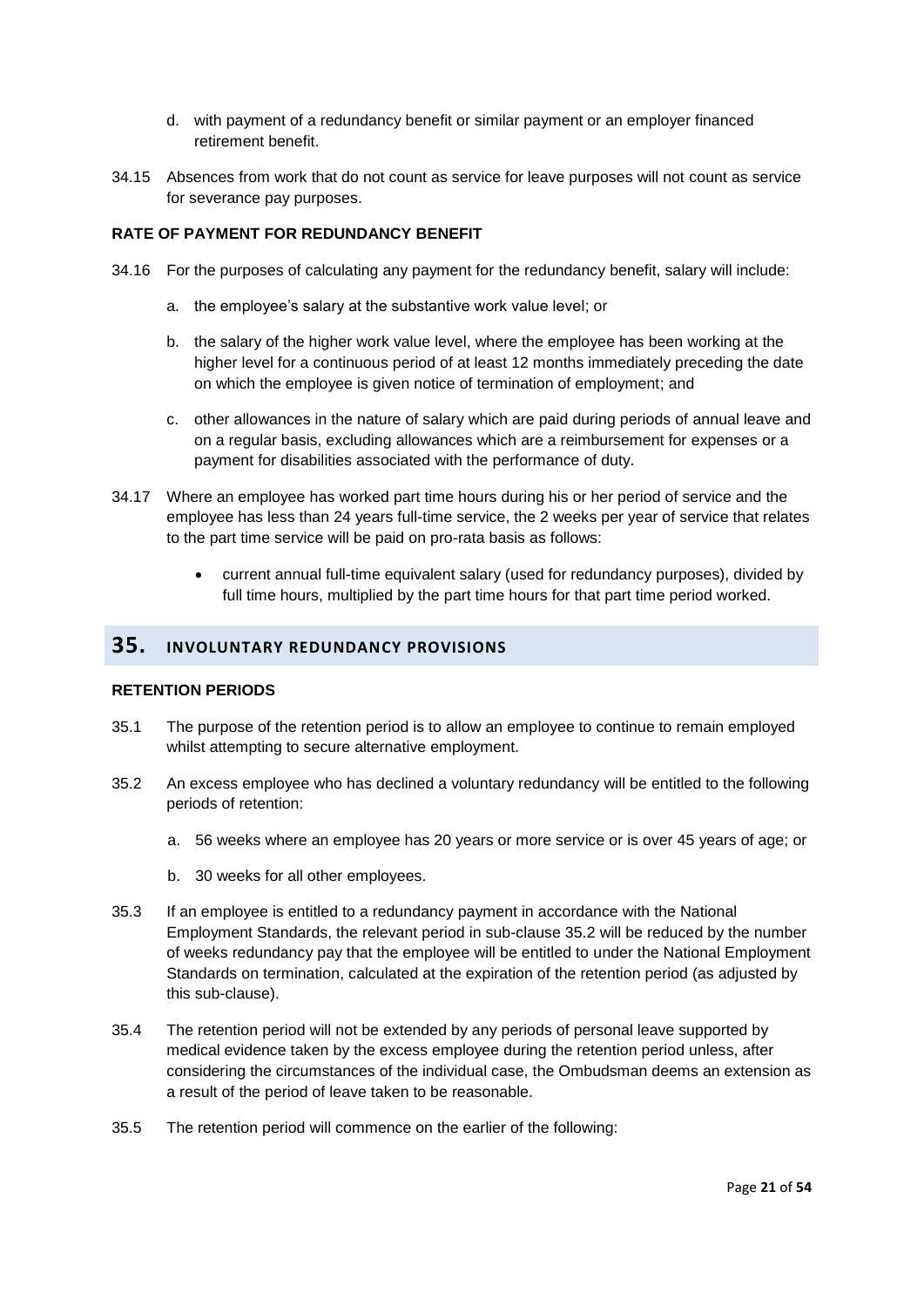- the day the employee advises the Ombudsman in writing that they do not accept the offer of voluntary redundancy made under sub-clause 34.1; or
- one month after the day on which the Ombudsman offered the employee voluntary redundancy under sub-clause 34.1.
- 35.6 During the retention period the Ombudsman:
	- a. will continue to try and redeploy the excess employee to suitable vacancies that arise within the Office; and/or
	- b. may, with four weeks' notice, reassign duties at a lower APS classification to the excess employee (where this occurs before the end of an employee's retention period, the employee will receive income maintenance to maintain salary at the previous higher level for the balance of the retention period).
- 35.7 It is the excess employee's responsibility to take all reasonable steps to identify and apply for suitable vacancies at their substantive level.
- 35.8 The excess employee may request assistance in meeting reasonable travel and incidental expenses incurred in seeking alternative employment where these expenses are not met by the prospective employer.
- 35.9 Where an excess employee is required to move the employee's household to a new locality as a result of a reduction in classification under sub-clause 35.6b. the Ombudsman will approve reasonable expenses where these expenses are not met by the prospective employer.

#### **INSUFFICIENT PRODUCTIVE WORK AVAILABLE DURING RETENTION PERIOD**

- 35.10 Where the Ombudsman is satisfied that there is insufficient productive work available for the employee within the Office during the remainder of the retention period and that there is no reasonable redeployment prospects in the APS:
	- a. the Ombudsman may, with the agreement of the employee, terminate the employee's employment under s 29 of the *Public Service Act 1999;* and
	- b. upon termination, the employee will be paid a lump sum comprising:
		- the balance of the retention period (as shortened for the National Employment Standards under sub-clause 35.3) and this payment will be taken to include the payment in lieu of notice of termination of employment; and
		- an additional redundancy payment equal to the amount the retention period was shortened by under sub-clause 35.3.

#### **INVOLUNTARY TERMINATION OF EMPLOYMENT**

- 35.11 The Ombudsman may involuntarily terminate the employment of an excess employee at the end of the retention period under s 29 of the *Public Service Act 1999*.
- 35.12 Where procedures outlined in this Agreement may lead to termination of employment on any of the allowable grounds under s 29 of the *Public Service Act 1999*, those procedures will be followed before an ongoing employee's employment may be terminated.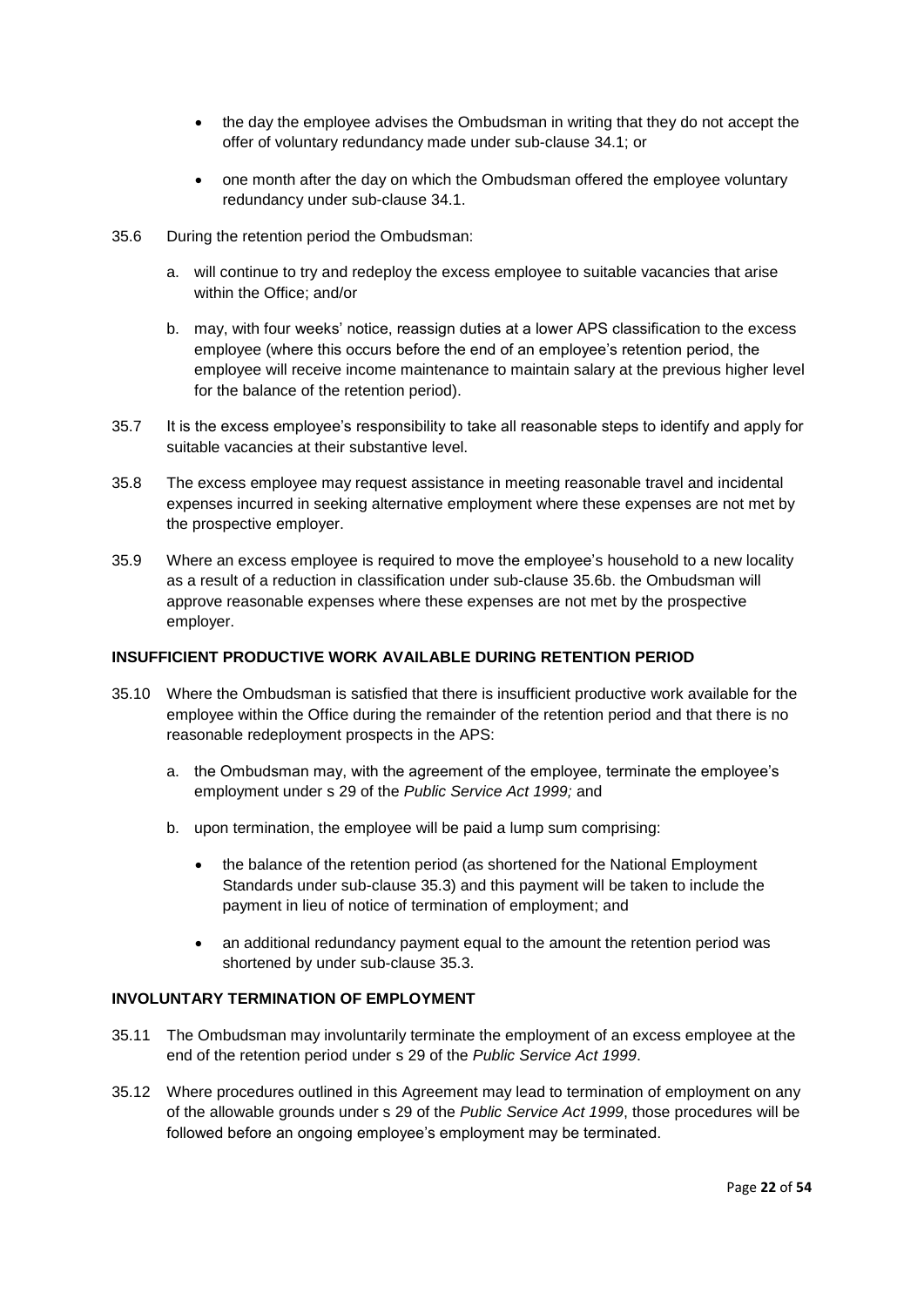- 35.13 An excess employee's employment will not be involuntarily terminated if the employee has not been invited to accept an offer of voluntary redundancy or has elected to be terminated but the Ombudsman has refused to approve it.
- 35.14 An excess employee's employment will not be involuntarily terminated without being given four weeks' notice or five weeks' notice for an employee over 45 with at least five years of continuous service, or payment in lieu of notice.
- 35.15 The specified periods of notice will as far as practicable be concurrent with the retention periods.
- 35.16 During the retention period, the Office will provide reasonable development opportunities to assist the excess employee with redeployment.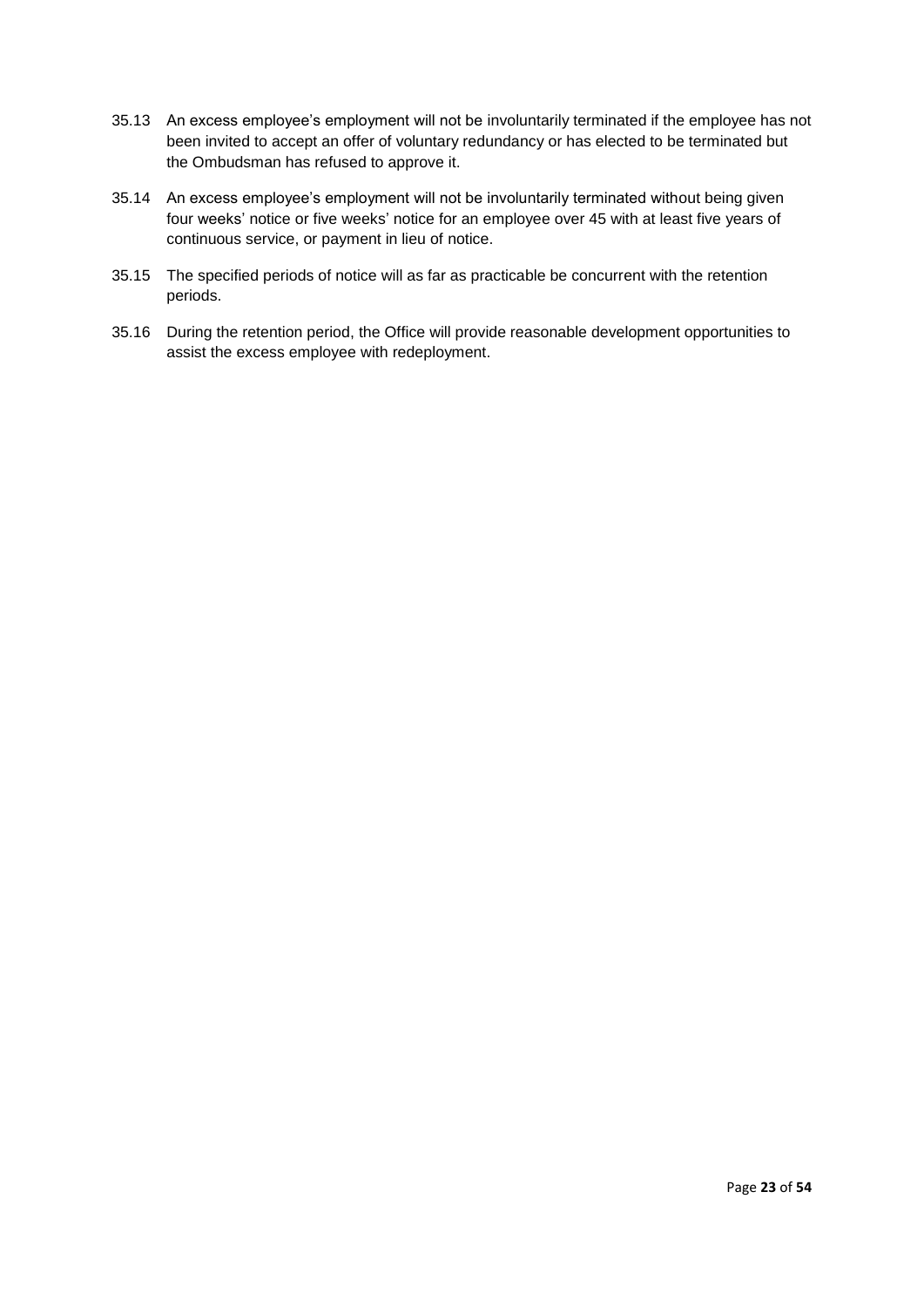#### <span id="page-28-1"></span><span id="page-28-0"></span>**PART F - REMUNERATION AND CLASSIFICATION STRUCTURE**

#### **36. SALARY**

- 36.1 Employees will receive a salary increase of:
	- 3% on commencement of the Agreement
	- 2% 12 months after commencement
	- 1% 18 months after commencement
- 36.2 Salary ranges and pay points to apply under this Agreement are set out at **Attachment A**.

## <span id="page-28-2"></span>**37. PAYMENT OF SALARY**

37.1 Employees will be paid fortnightly in arrears and the fortnightly rate of pay will be based on the following formula:

Fortnightly pay  $=$  annual salary  $\times$  12 313

- 37.2 Employees will have their fortnightly salary paid by electronic funds transfer into a financial institution of his or her choice.
- 37.3 Access to the financial institution must be available to the pay processing system used by the Office at the time.

## **38. OFFICE CLASSIFICATION STRUCTURE**

38.1. The Office's classification structures and broadbands under this Agreement are detailed in **Attachments A and B**.

#### **OFFICE'S TRAINING BROADBAND**

- 38.2. The Office's Training Broadband at **Attachment B** is used for those employees required to undertake a training and/or development programme and whose progression is subject to successful completion of that programme.
- 38.3 The Ombudsman may assign other classifications to the Office's Training Broadband relevant to the training and/or development programme being undertaken by an employee or to ensure consistency with whole of government approaches.

#### **OFFICE GRADUATES**

38.4 Graduates will be engaged at the APS 3 classification level within the Office's Training Broadband. The salary will be the base point of the APS3 classification level unless the Ombudsman approves payment of a higher salary having regard to the experience, qualifications, skills and previous salary of the employee.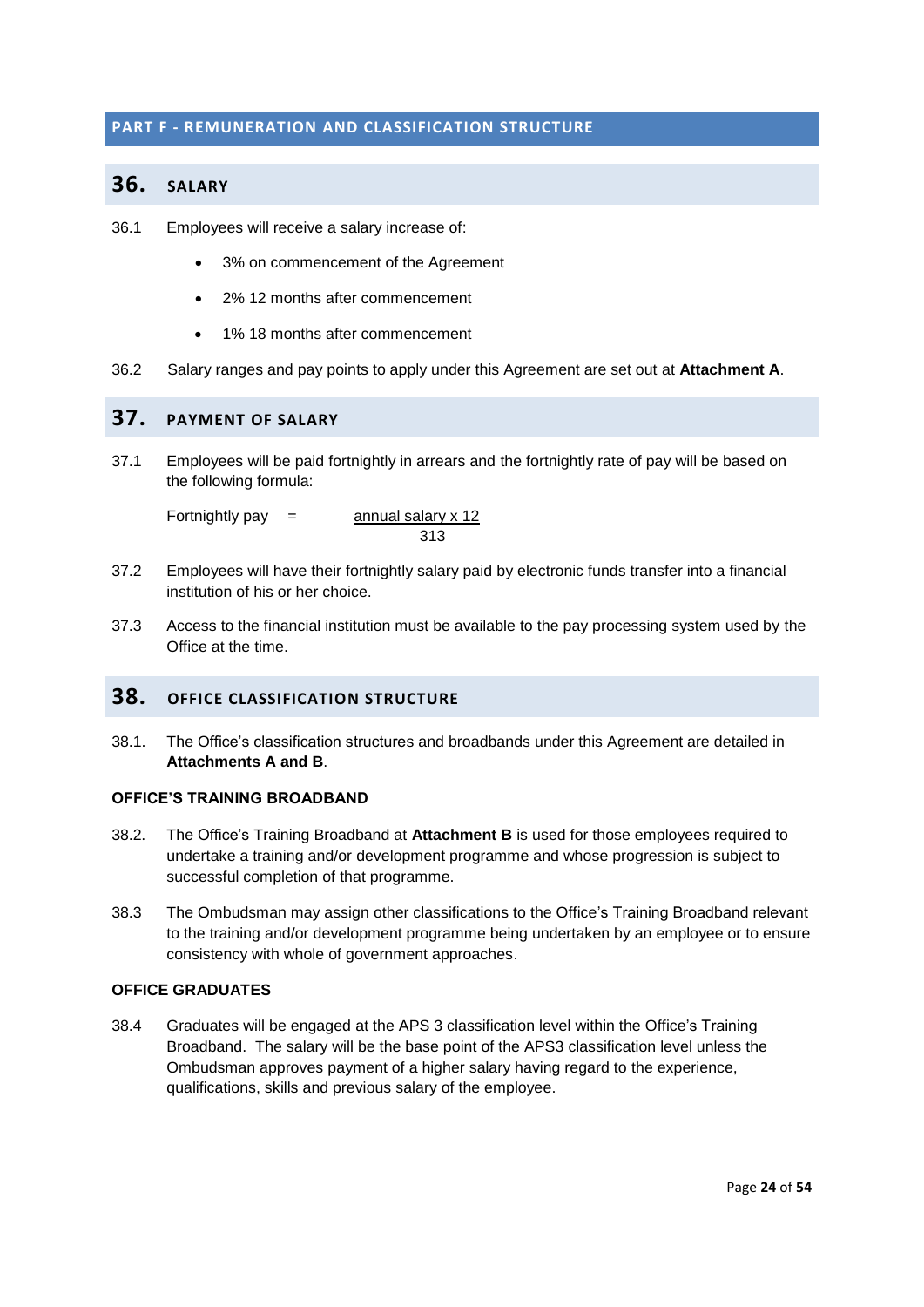- 38.5 On successful completion of the Graduate Programme, Graduates will, subject to Ombudsman approval, be advanced to the APS 4 classification level within the Training Broadband.
- 38.6 The Ombudsman will then assign duties within the APS 4/5 broadband (Ombudsman Band 4) and determine salary.

#### **OFFICE TRAINEES**

- 38.7 Trainee employees will be engaged within the Office's Training Broadband and undertake a course of training and/or development determined by the Ombudsman.
- 38.8 When the Ombudsman is satisfied that the course of training and/or development has been successfully completed, he/she will advance the employee to a classification that will be not less than the APS 3 classification level and determine salary. The employee will then be integrated into the relevant Ombudsman Band in the classification structure at **Attachment A**.

## **39. BROADBANDING**

- 39.1 The provisions relating to advancement within the broadband are as follows:
	- a. advancement within a broadband is based on the performance of the employee and the needs of the Office;
	- b. an employee who is at the maximum level applicable at the classification and meets the requirements of sub-clauses 40.1 and 40.4 may be advanced to the next classification level provided that:
		- there is sufficient ongoing work required to be performed at the higher work level; and
		- they have been assessed as having the skill requirements for the available work at the next classification level.
	- c. where the advancement relates to the APS4/5 broadband (Ombudsman Band 4) and where more than one employee satisfies the performance and skills requirements, but there is insufficient ongoing work available for all such employees, a merit selection will be used to determine advancement; and
	- d. where an employee is advanced within a broadband, they are automatically reclassified to the relevant APS classification.

#### <span id="page-29-0"></span>**40. SALARY ADVANCEMENT TO HIGHER PAY POINTS**

- 40.1 Employees who are not on the top point of their salary range will be eligible for salary advancement, subject to:
	- having a current performance development agreement in place for the relevant year's cycle; and
	- being assessed as performing to a satisfactory standard at his or her current level under the Performance Management Program (PMP).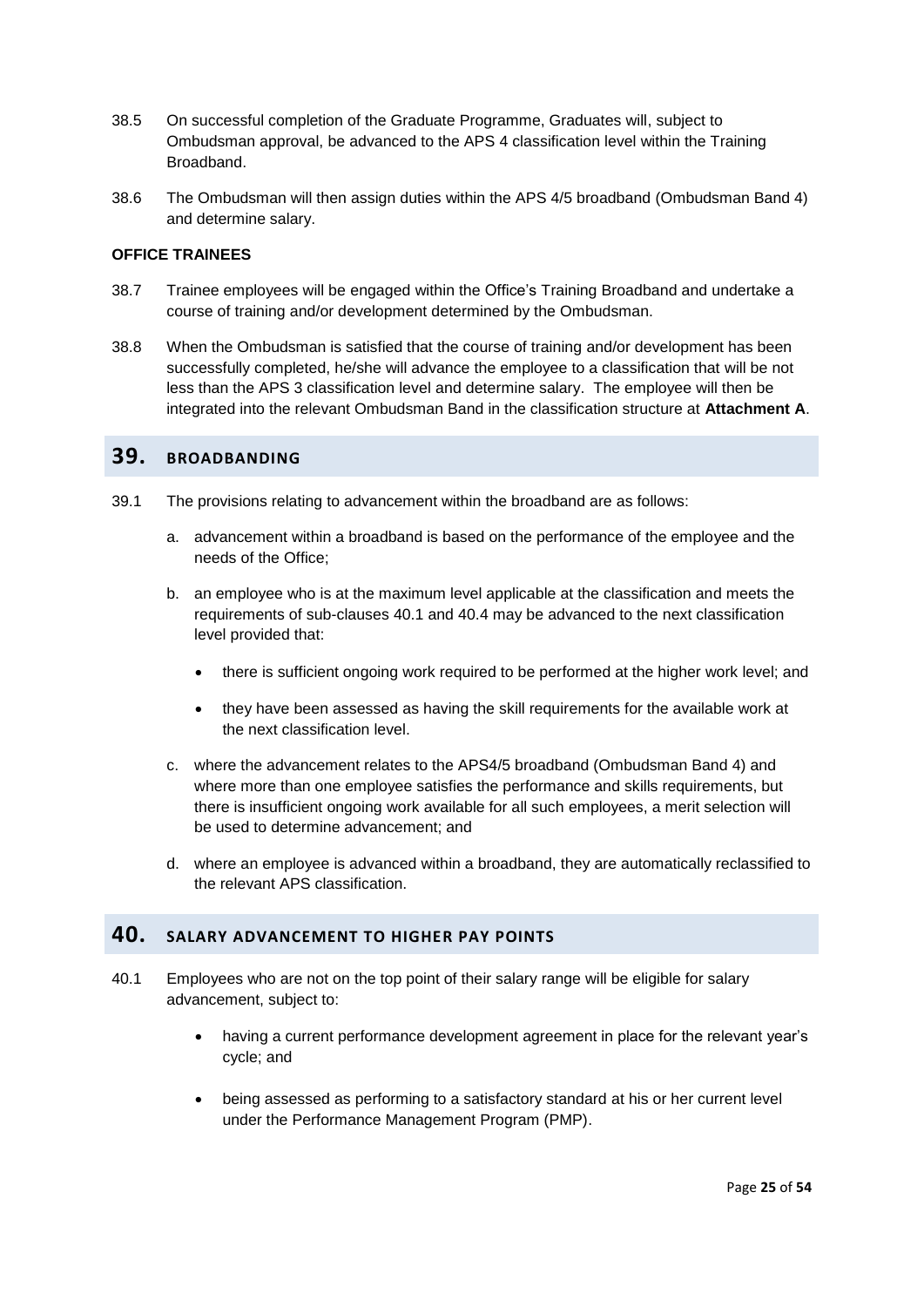- 40.2 The requirements of sub-clause 40.1 will also apply to progression from a lower level to the higher level within the broadbanded classifications.
- 40.3 An employee who is assessed as not performing to a satisfactory standard under the PMP will not advance a pay point.
- 40.4 Subject to sub-clause 40.1 the date of effect for pay point advancement will be 12 months from whichever is the later, of the date the employee:
	- commenced with the Office; or
	- last advanced in pay through either promotion or pay point advancement.

#### **41. SALARY ON ENGAGEMENT, PROMOTION AND ASSIGNMENT OF DUTIES**

- 41.1 An employee's salary on engagement, promotion and assignment of duties (including movement from another APS Agency) will normally be at the minimum salary rate for the classification, unless the Ombudsman approves payment at a higher salary point within the classification range based on experience, qualifications and skills.
- 41.2 Where an APS employee moving to the Office is receiving a salary in his or her previous APS agency that exceeds the current maximum pay point in the Office for that classification, the Ombudsman may approve continued payment at that salary until it is absorbed by Office pay increases at the relevant classification level, at which time the employee will move to the next pay point immediately above their current salary level.
- 41.3 Where an employee commences in the Office at the same classification and is in receipt of a salary that does not have a direct translation point in the Office's salary scale, the salary payable will be the next highest point within the Office's salary range for that classification.
- 41.4 Where the classification of an employee is reduced, on either a temporary or ongoing basis, salary will be determined by the Ombudsman having regard to the experience, qualifications and skills of the employee.
- 41.5 Where, at the time of engagement, an employee's salary is set at an incorrect salary point (in error) within the applicable salary scale, the Ombudsman may determine, in writing, that the employee will be paid salary at the more correct salary point.

## <span id="page-30-0"></span>**42. NON-ONGOING EMPLOYEES ENGAGED FOR DUTIES THAT ARE IRREGULAR OR INTERMITTENT (CASUAL EMPLOYEES)**

42.2 Non-ongoing employees engaged for duties that are irregular or intermittent will receive a loading of 20 per cent of salary in lieu of public holidays on which the employee is not rostered to work and paid leave. Such employees will still accrue long service leave.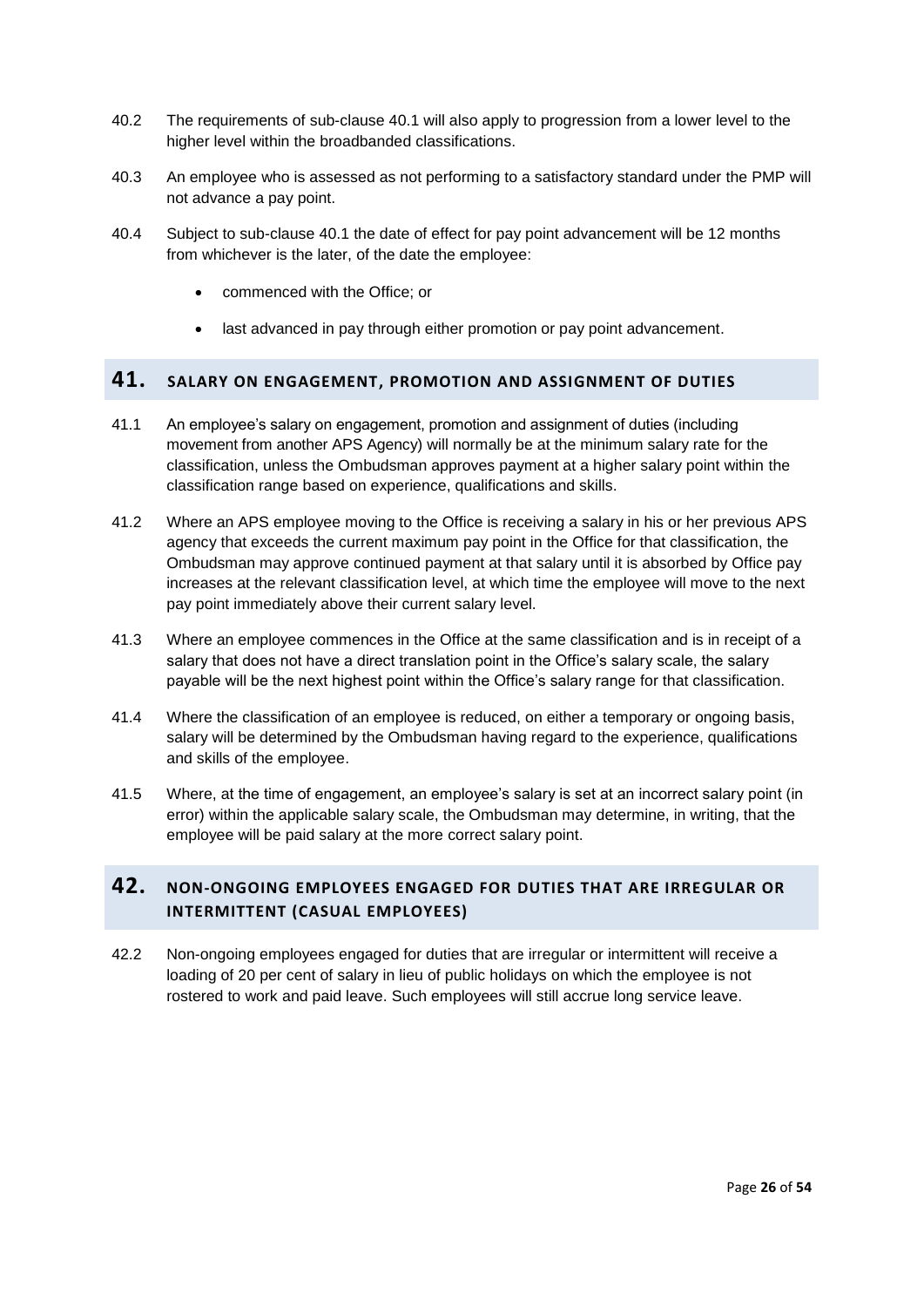## <span id="page-31-0"></span>**43. FLEXIBLE REMUNERATION PACKAGING**

- 43.1 All ongoing employees, and non-ongoing employees engaged for a period in excess of 12 months will have access to flexible remuneration packaging as detailed in the Office's Flexible Remuneration Packaging Guidelines.
- 43.2 In providing flexible remuneration packaging there will be no additional cost to the Office and any fees charged for administrative costs or fringe benefits tax as a result of these arrangements will be payable by the employees concerned.
- 43.3 The Office will also offer a limited menu administered in house for employees.
- 43.4 Where flexible remuneration packaging is accessed under this clause, salary for all purposes will continue to be calculated as if the packaging arrangements had not been entered into.

## <span id="page-31-1"></span>**44. SUPERANNUATION**

- 44.1 The Ombudsman will ensure that all new employees will be provided with information about superannuation options and levels of employer contributions on commencement or recommencement of employment.
- 44.2 The Ombudsman will make compulsory employer contributions as required by the applicable legislation and fund requirements.
- 44.3 Where employer contributions are to an accumulation superannuation fund the employer contribution will be 15.4% of the fortnightly superannuation contribution salary. This will not be reduced by any other contributions made through salary sacrifice arrangements. This clause does not apply where a superannuation fund cannot accept employer superannuation contributions (e.g. unable to accept contributions for people aged over 75).
- 44.4 The Ombudsman may choose to limit superannuation choice to complying superannuation funds that allow employee and/or employer contributions to be paid through fortnightly electronic funds transfer using a file generated by the Office's payroll system.

## <span id="page-31-2"></span>**45. PAYMENT ON DEATH**

- 45.1 Where an employee dies, or the Ombudsman directs that the employee will be presumed to have died on a particular date, the Ombudsman may approve the payment of the amount, which the former employee would have been entitled had he or she ceased employment on resignation or retirement. Long service leave credits will be paid out in accordance with the *Long Service Leave (Commonwealth Employees) Act 1976.*
- 45.2 Payment may be made to dependants or the partner of the former employee or the employee's legal representative. If a payment has not been made within twelve months of the former employee's death it shall be paid to the employee's legal representative.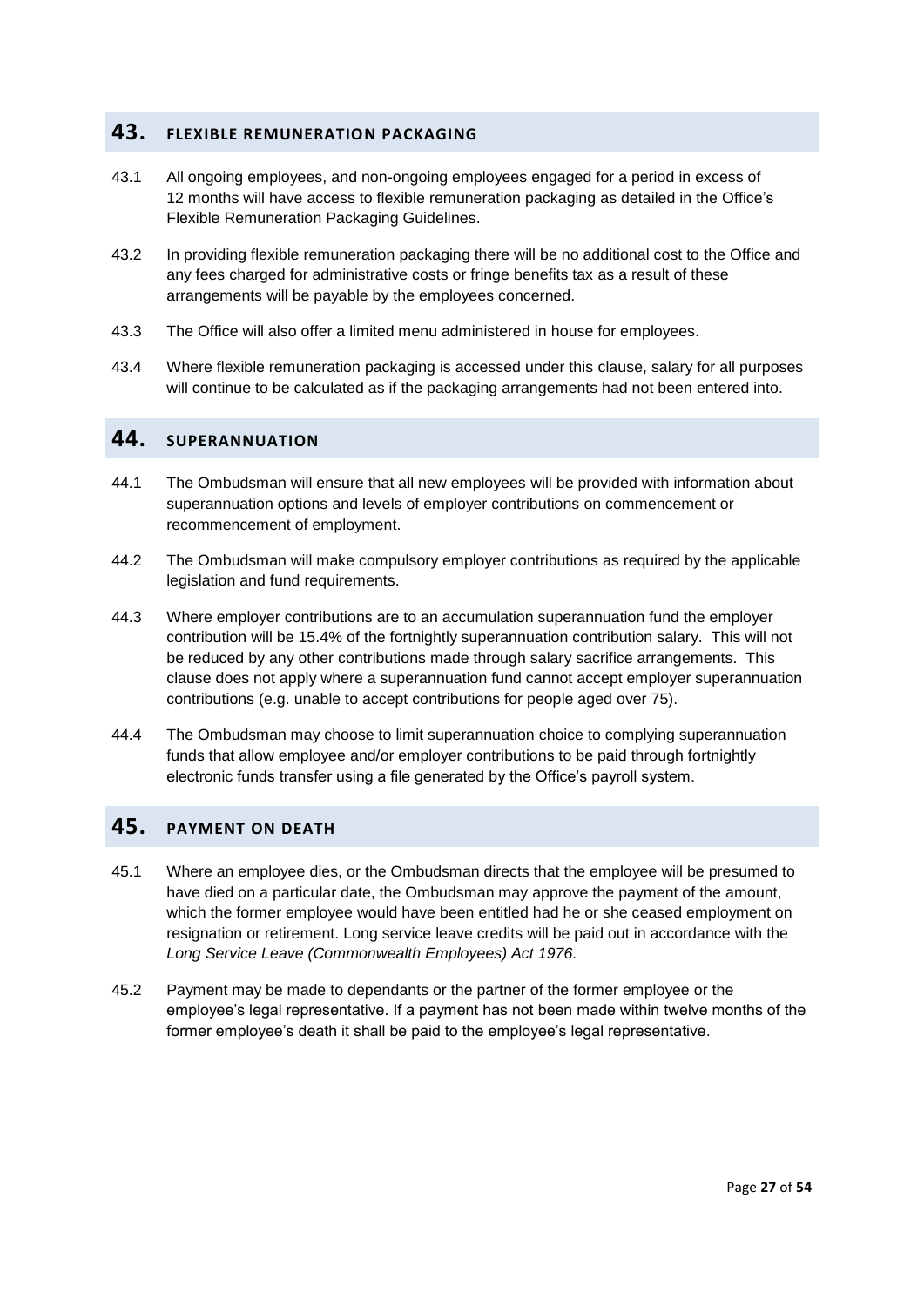#### <span id="page-32-1"></span><span id="page-32-0"></span>**PART G - ALLOWANCES AND REIMBURSEMENTS**

#### **46. GENERAL**

46.1 Unless otherwise specified the payments of allowances and reimbursements covered in this Part will not count as salary for any purpose.

## <span id="page-32-2"></span>**47. HIGHER DUTIES ALLOWANCE**

- 47.1 Where an employee is temporarily assigned to duties at a higher classification level, the Ombudsman may approve the payment of a higher duties allowance (HDA) as follows:
	- where the duties involve management responsibilities and are to be performed for a continuous period of at least one week the employee will be entitled to HDA for the entire period; or
	- where the duties do not involve management responsibilities and are to be performed for a continuous period of at least one month (i.e. any period of four consecutive weeks), the employee will be entitled to the HDA for the entire period.
- 47.2 An employee performing all of the duties of a position at a higher classification will be paid HDA equal to the difference between the employee's usual salary and the base salary of the higher classification unless the Ombudsman approves payment at a higher salary having regard to the employee's experience, skills and qualifications.
- 47.3 An employee performing part of the duties of a position at a higher classification will receive payment at a rate determined by the Ombudsman.
- 47.4 Where an employee does not qualify for an allowance under sub-clause 47.1, the employee may apply for the allowance where he or she has in a financial year performed duties of the higher value for a minimum of six non-consecutive weeks. The employee will be entitled on application within a reasonable period to the allowance in respect of any period in the financial year in excess of six weeks.
- 47.5 Where an employee, who is receiving the allowance, and is granted paid leave or observes a public holiday, the employee will continue to receive the allowance during that absence, however, the allowance will not be paid beyond the date for which the allowance is granted.
- <span id="page-32-3"></span>47.6 Where an employee, immediately prior to termination of employment, has been in receipt of the allowance for a continuous period of 12 months or more, the allowance will count as salary for all purposes.

## **48. FIRST AID ALLOWANCE**

48.1 Where the Ombudsman is satisfied that an employee possesses a current first aid certificate, a continuing ability commensurate with the qualification and the employee has been given first aid responsibilities, the Ombudsman will approve payment of an allowance as set out in the following table.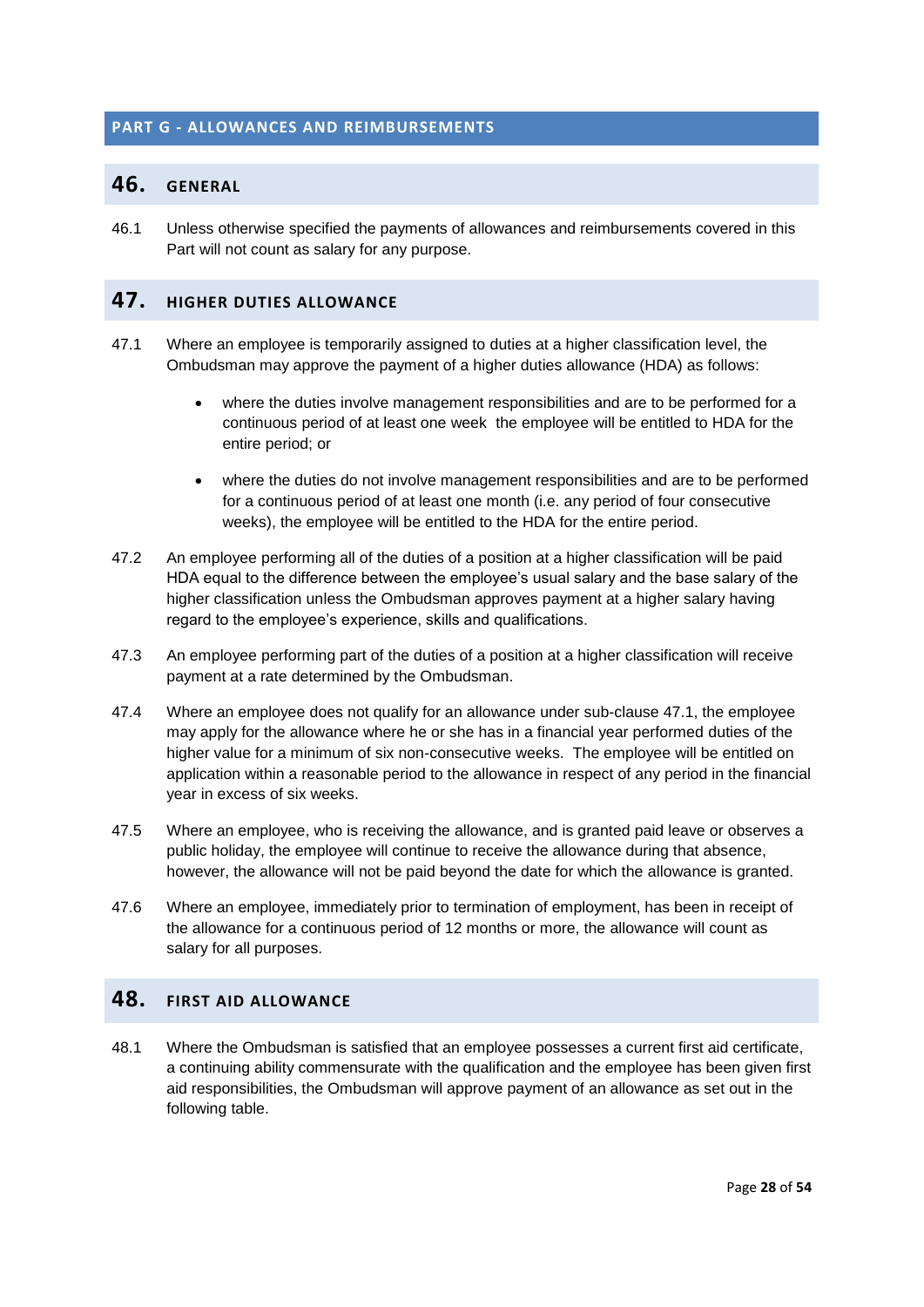| Current rate       | On commencement<br>of Agreement | 12 months after<br>commencement | 18 months after<br>commencement |
|--------------------|---------------------------------|---------------------------------|---------------------------------|
| \$32 per fortnight | \$32.95                         | \$33.60                         | \$33.95                         |

## <span id="page-33-0"></span>**49. HEALTH AND SAFETY REPRESENTATIVES, WORKPLACE HARASSMENT CONTACT OFFICERS AND EMERGENCY CONTROL WARDENS ALLOWANCE**

49.1 In recognition of the responsibilities of Health and Safety Representatives, Workplace Harassment Contact Officers and Emergency Control Wardens the Ombudsman will approve payment of an allowance to employees who fulfil each of these roles as set out in the following table.

| Current rate       | On commencement | 12 months after | 18 months after |
|--------------------|-----------------|-----------------|-----------------|
|                    | of Agreement    | commencement    | commencement    |
| \$32 per fortnight | \$32.95         | \$33.60         | \$33.95         |

49.2 Generally, a Health and Safety Representative, Workplace Harassment Contact Officer or Emergency Control Warden may not undertake the role of First Aid Officer. However, it is acknowledged that there may be circumstances when the Ombudsman may approve an employee undertaking a number of roles and in such cases the employee will be paid the allowance for each role.

## <span id="page-33-1"></span>**50. COMMUNITY LANGUAGE ALLOWANCE**

50.1 Where, in providing client or employee services, the Ombudsman determines there is a continuing need to utilise an employee's particular language skills for communication in languages other than English, (including Indigenous languages and utilising deaf communication skills), the employee will be paid a community language allowance on the following basis:

| <b>Standard</b> | <b>Level of Competence</b>                                                                                                                                                                                                   |  |
|-----------------|------------------------------------------------------------------------------------------------------------------------------------------------------------------------------------------------------------------------------|--|
| CLA Rate 1      | An employee who:                                                                                                                                                                                                             |  |
|                 | passes the Language Aide Test conducted by the National<br>Accreditation Authority for Translators and Interpreters (NAATI); or                                                                                              |  |
|                 | is recognised by NAATI to possess equivalent proficiency; or                                                                                                                                                                 |  |
|                 | is waiting to be assessed by the above means and whose supervisor<br>certifies that the employee uses the language skills to meet operating<br>requirements of the workplace, until such time assessment is<br>completed; or |  |
|                 | • is assessed to be at the equivalent level by the Ombudsman or body<br>approved by the Ombudsman.                                                                                                                           |  |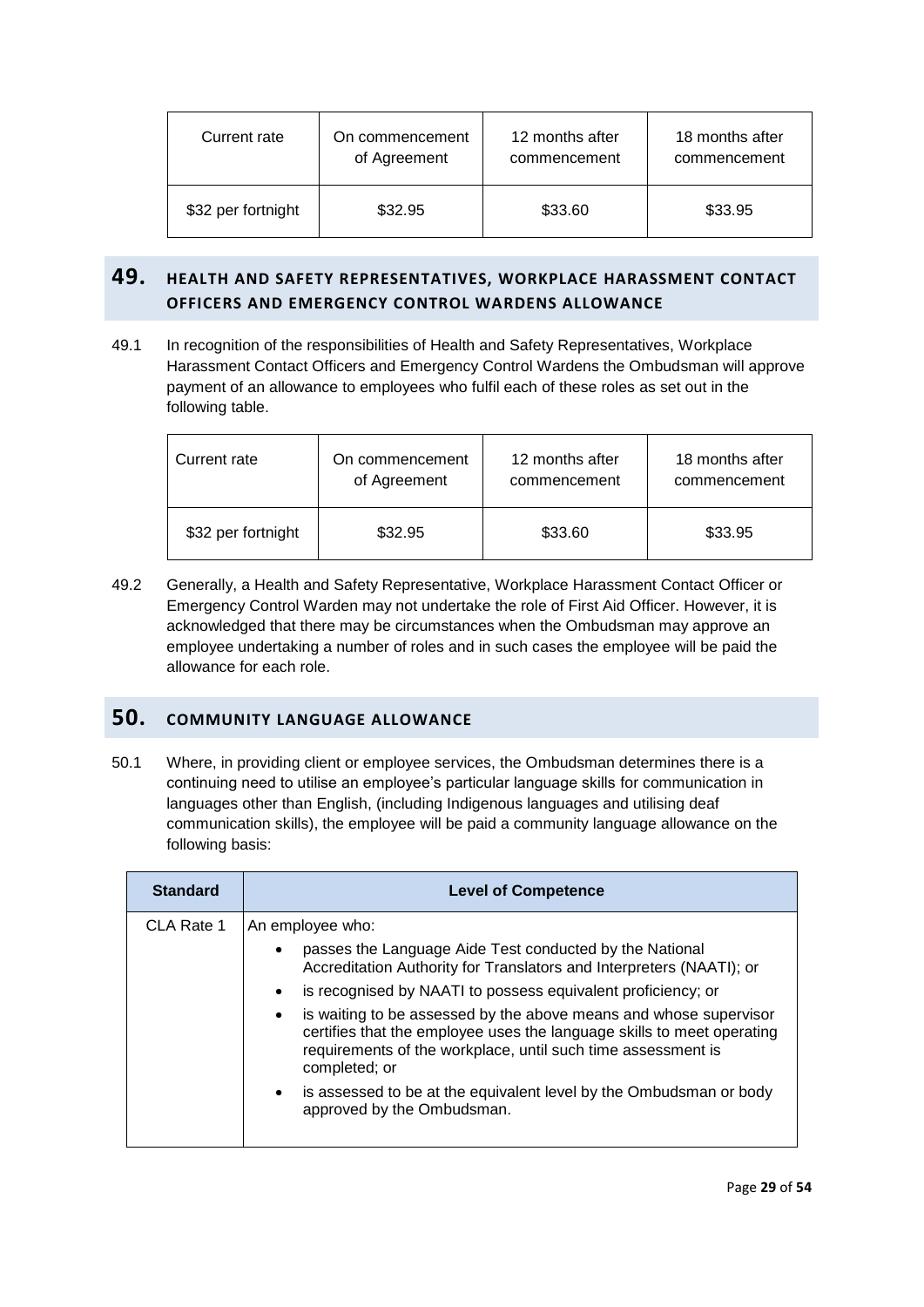| <b>Standard</b> | <b>Level of Competence</b>                                                                                            |  |
|-----------------|-----------------------------------------------------------------------------------------------------------------------|--|
| CLA Rate 2      | An employee who is:                                                                                                   |  |
|                 | accredited or recognised by NAATI at the Para professional Interpreter<br>$\bullet$<br>/Translator level or above; or |  |
|                 | assessed to be at the equivalent levels by the Ombudsman or body<br>٠<br>approved by the Ombudsman.                   |  |

- 50.2 The Community Language Allowance rates payable are:
	- a. CLA rate 1 \$848 per annum
	- b. CLA rate 2 \$1696 per annum.

## <span id="page-34-0"></span>**51. PROFESSIONAL PAYMENTS ASSISTANCE**

51.1 The Ombudsman will approve payment for professional practice, memberships or other fees for those employees in positions where the Ombudsman has determined that those professional skills, qualifications and memberships are required in order to enhance the performance or the effectiveness of the Office in the performance of its functions.

## <span id="page-34-1"></span>**52. RESTRICTION ALLOWANCE**

- 52.1 An employee who needs to be contactable and available to work outside their ordinary hours of work may be placed under a restriction direction by the Ombudsman. A restricted employee may be required to work at their usual workplace or at another designated workplace, including their home.
- 52.2 A restriction allowance will not be paid to Executive Level employees or an employee who does not remain contactable or available to perform extra duty.
- 52.3 The restriction allowance payments for each hour restricted are:
	- a. Monday to Friday 7.5 per cent of the hourly rate of salary
	- b. Saturday and Sunday 10 per cent of hourly salary
	- c. Public holidays 15 per cent of hourly salary
- 52.4 Where an employee on restriction is recalled to duty and receives an overtime payment, the employee will not be entitled to receive the Restriction Allowance for the period for which overtime is payable.

## **53. REMOTE LOCALITY PAYMENT**

53.1 Where an employee is required to perform field work in a remote geographic location for a period of three weeks or less and the employee does not have access to accommodation, but instead is required to 'camp', the Ombudsman will approve a remote localities payment of \$65 per day in addition to Travelling Allowance.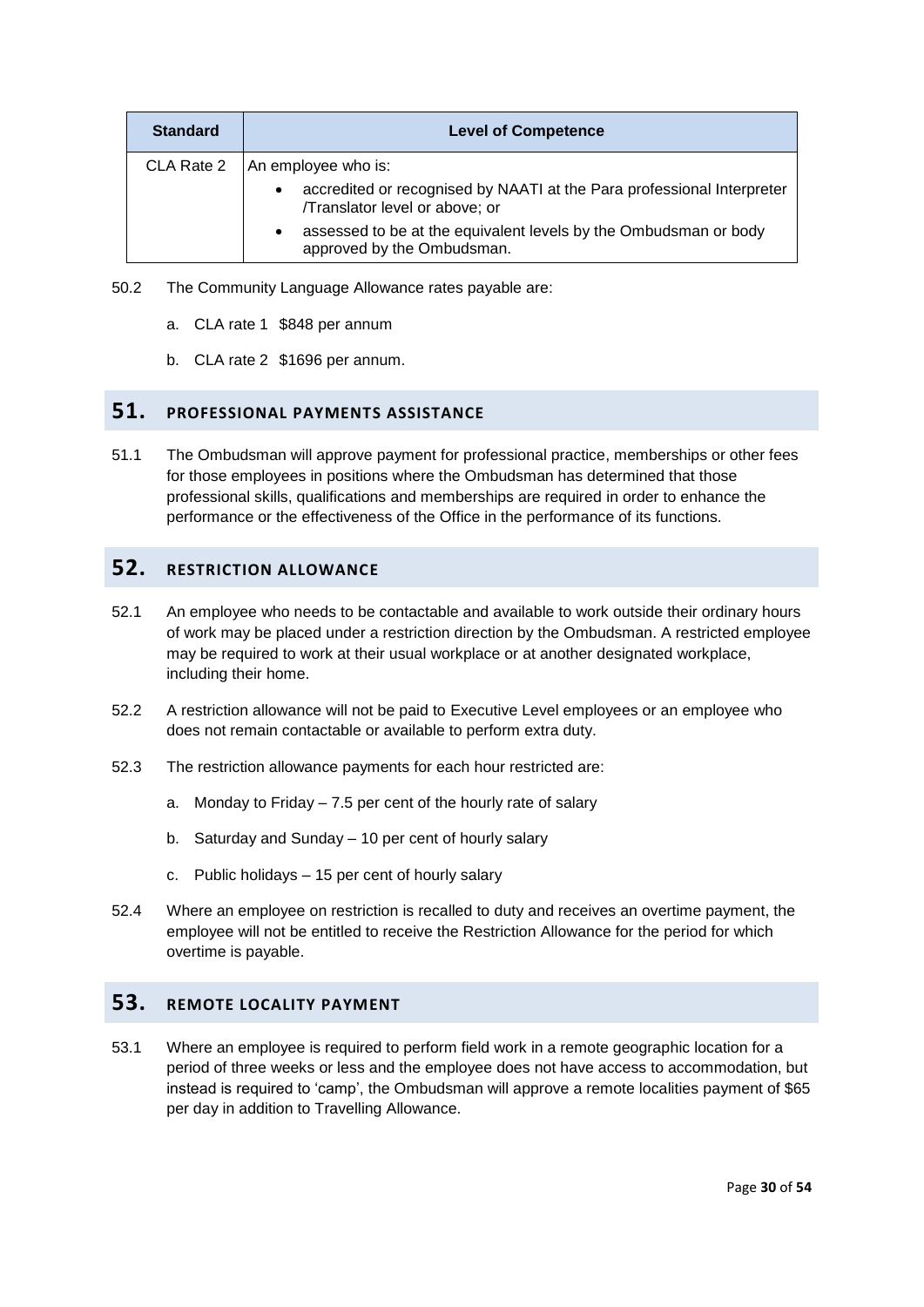#### <span id="page-35-0"></span>**54. MOTOR VEHICLE ALLOWANCE**

- 54.1 The Ombudsman may approve an employee's request to use a private vehicle at his or her own expense for work related travel. Where the Ombudsman's approval is obtained, the employee will be paid the lesser of:
	- a. the transport costs which would otherwise have been paid by the Office, including any discounted fares that would have been available (these are GST exclusive); or
	- b. a Motor Vehicle Allowance paid in accordance with the rates set by the *Tax Assessment Regulations 1997*.
- 54.2 A Motor Vehicle Allowance will only be paid where the employee has obtained prior approval and subject to any conditions that may be set by the Ombudsman including providing evidence that the vehicle is covered by comprehensive insurance.

#### <span id="page-35-1"></span>**55. MEAL ALLOWANCE**

- 55.1 If an employee is directed to work overtime as detailed in clause 12 and it has been more than five hours since their last meal break, they will be required to take a meal break of a minimum of 30 minutes and maximum of 60 minutes. Provided the employee works beyond the meal period and takes a meal break they will be paid a meal allowance. The amount of the meal allowance will be the amount published from time to time by the Australian Taxation Commissioner as the reasonable amount for overtime meal expenses in the Commissioner's ruling on reasonable travel and meal allowance expense amounts. Payment will be through the salary system.
- 55.2 The meal period means the following periods:
	- a. 7.00am to 9.00am
	- b. 12 noon to 2.00pm
	- c. 6.00pm to 7.00pm
	- d. Midnight to 1.00am.

#### <span id="page-35-2"></span>**56. LOSS AND DAMAGE TO CLOTHING OR PERSONAL EFFECTS**

56.1 The Ombudsman may approve reimbursement for loss or damage to an employee's clothing or personal effects that occurred in the course of the employee's duties.

## **57. EYEWEAR REIMBURSEMENT FOR SCREEN BASED WORK**

- <span id="page-35-3"></span>57.1 Where an approved examiner has certified that eyewear is required to perform screen based work the Ombudsman will approve reimbursement of:
	- a. \$120 for single focus lenses eyewear
	- b. \$165 for bifocal lenses eyewear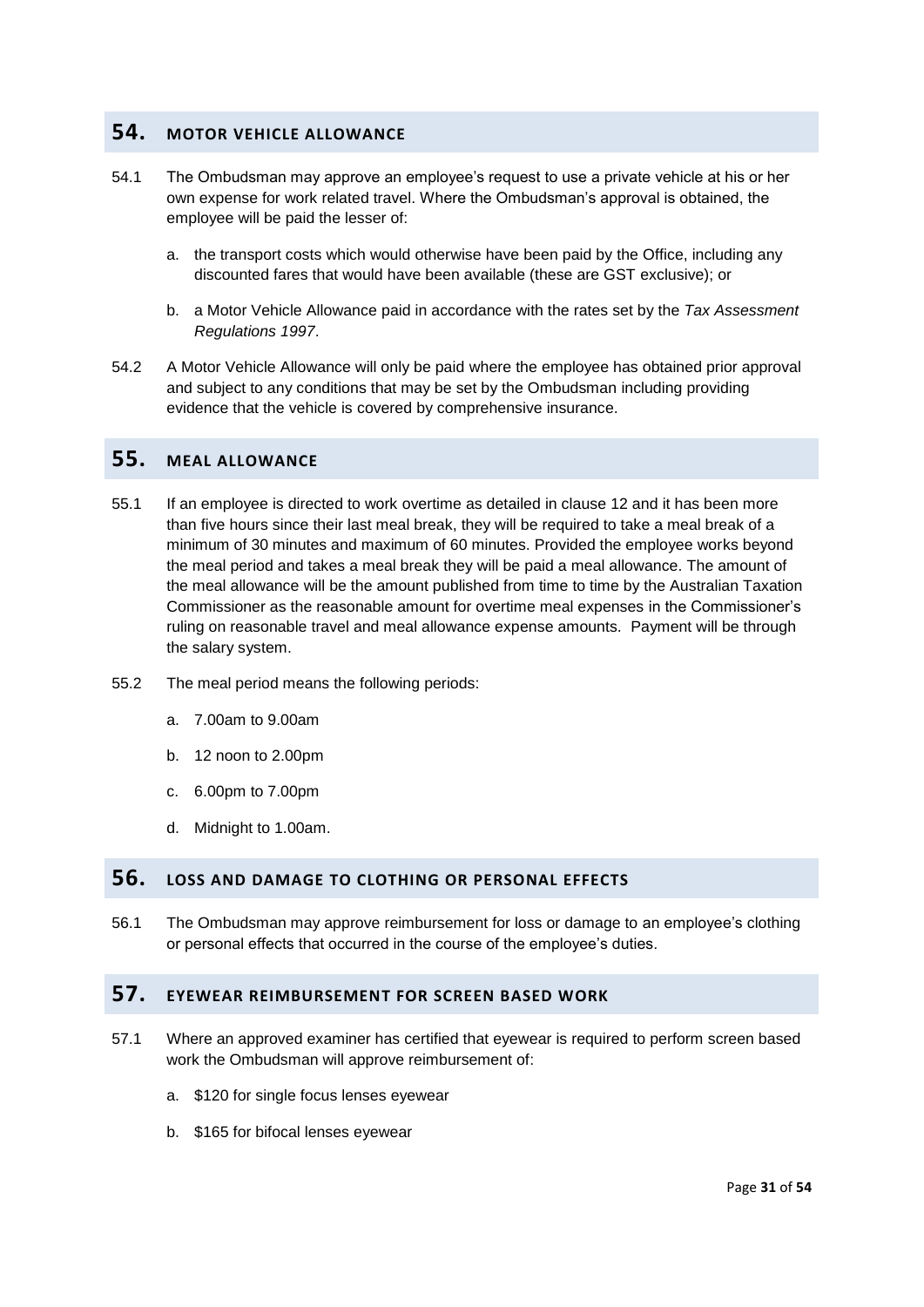- 57.2 Reimbursement for approved eyewear will only be granted once every two years.
- 57.3 Non ongoing employees, employed for a period in excess of six months will be granted reimbursement for approved eyewear.

## **58. LIFESTYLE CONTRIBUTION**

58.1 In recognition of the benefit to the Office of employees undertaking health and wellbeing initiatives of their own, each eligible ongoing employee may seek reimbursement of these expenses, up to a maximum of \$299 per annum (as a single payment). Further information is available in the Lifestyle Contribution guidelines.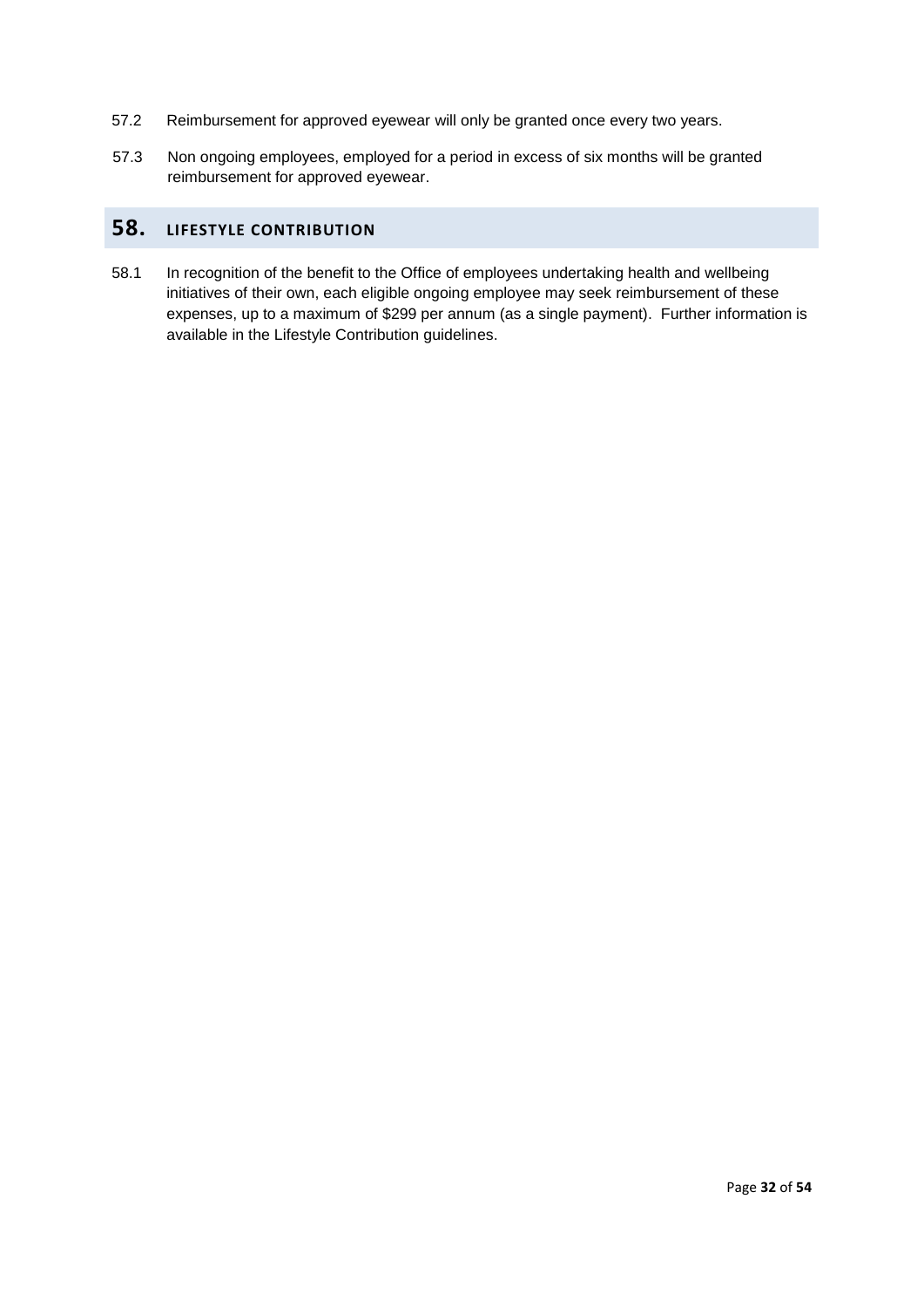#### **PART H – TRAVEL AND RELOCATION**

## **59. TRAVEL ALLOWANCES (TA)**

#### **ELIGIBILITY FOR TRAVEL ALLOWANCE**

- 59.1 Employees travelling between centres in Australia for official purposes which require an overnight absence will be entitled to an allowance in respect of accommodation, meals, and incidental expenses.
- 59.2 The Office will adopt the rates contained in the applicable Australian Taxation Office Determination as varied from time to time.
- 59.3 The principle behind the payment of travel assistance is that employees are not out of pocket for the costs of accommodation, meals and incidentals while travelling on official business.
- 59.4 Where the Ombudsman has made commercial accommodation arrangements (i.e. staying at hotel/motels), payment will be made directly to the provider by corporate credit card in order for the Ombudsman to recover the GST component.

#### **ELIGIBILITY FOR PART DAY TRAVEL ALLOWANCE**

59.5 An employee who travels away from the usual place of work on Ombudsman business for a period of not less than 10 hours, but is not absent overnight, will receive a reimbursement of costs, consisting of the lunch allowance rate and the incidental allowance in line with the relevant Ombudsman allowances rates. To be eligible for the payment, travel must be to a locality which would attract full payment of the travelling allowance if the employee were to stay overnight at that locality.

#### **ADJUSTMENT TO TRAVEL ALLOWANCE PAYMENTS**

- 59.6 Where an employee's travel arrangements have varied so as to affect the total amount payable as travel allowance, the employee must provide a statement of the travel actually undertaken and the expenses accrued for acquittal and any adjusting payment or repayment.
- 59.7 The Ombudsman may adjust the travel allowance where there is sufficient proof that a different travel allowance is needed to meet reasonable accommodation, meal and incidental costs incurred.
- 59.8 The Ombudsman may reimburse reasonable travel related expenses where costs have been incurred above the travel allowance rate, where there is sufficient proof that the expenses were incurred.

## **60. TEMPORARY RELOCATION ASSISTANCE FOR PERIODS OF GREATER THAN 3 WEEKS**

60.1 Where an employee is required to work in a different geographic location for more than three weeks the Ombudsman, in consultation with the employee, will approve an agreed package of assistance – from the day on which the employee commences work in the temporary locality. This will include reasonable temporary accommodation costs and payment for any reasonable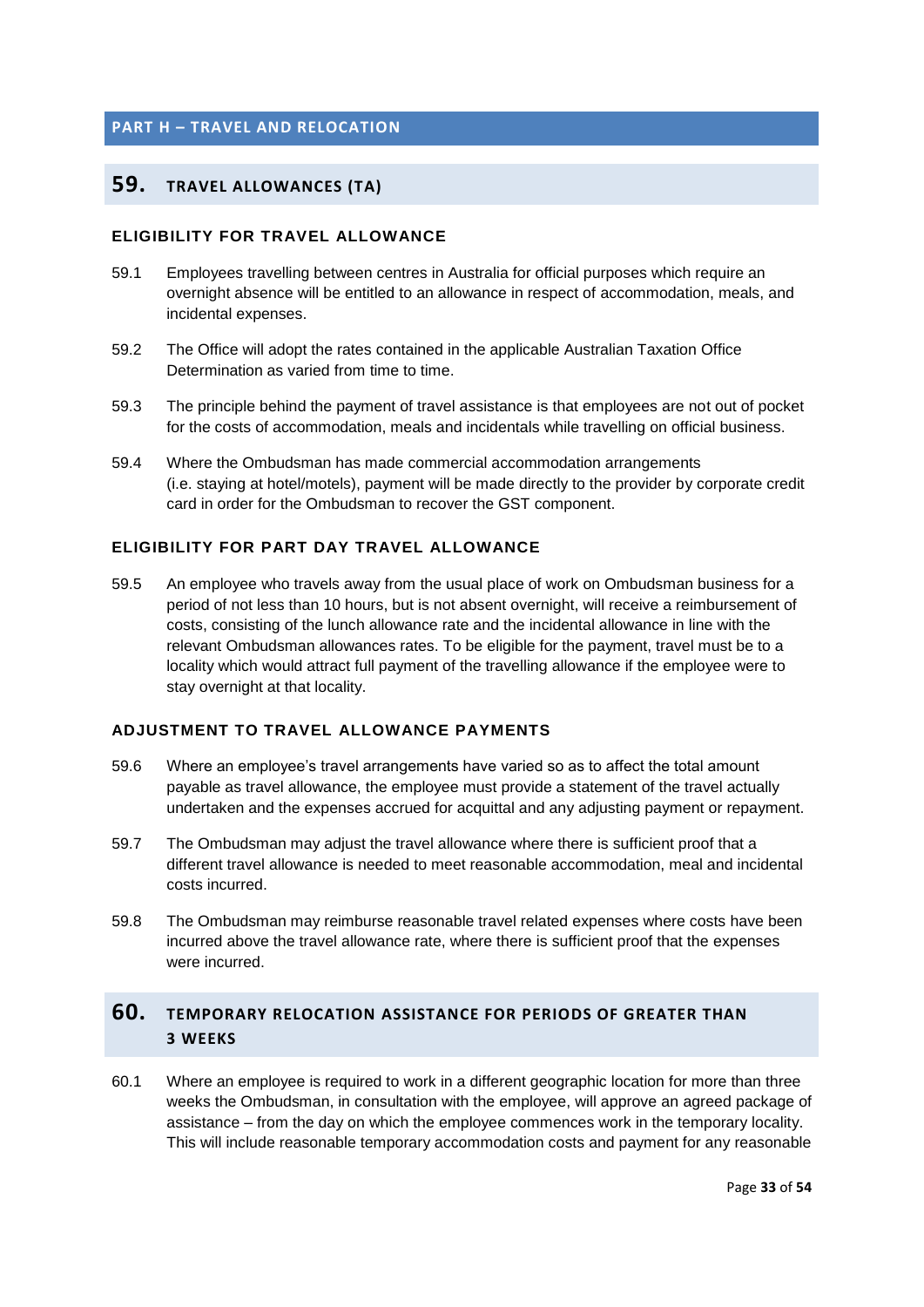and unavoidable continuing expenses incurred where the employee's usual residence is left unoccupied. This can include care-taking or maintenance costs. Any assistance will exclude payment for rates, land tax and insurance.

#### **TEMPORARY RELOCATION IN EXCESS OF 13 WEEKS**

- 60.2 Where an employee is required to work, on a temporary basis, in a different geographic location for more than 13 weeks, in addition to the package of assistance agreed under subclause 60.1 the Ombudsman will also agree to one or more of the following (where applicable):
	- a. payment of reasonable transport and removal costs to and from the new location;
	- b. payment of costs to store household furniture; and/or
	- c. where an employee is not accompanied to the new location by his or her dependant(s) or partner, the employee will be eligible for payment of one reunion visit to his or her place of work for each 13 week period he or she is away from his or her usual residence.
- 60.3 An employee who requests to temporarily work in another geographic location may receive temporary assistance at the discretion of the Ombudsman.

## <span id="page-38-0"></span>**61. PERMANENT RELOCATION ASSISTANCE**

- 61.1 Where an existing Office employee is compulsorily assigned duties on an ongoing basis to another location and as a result is required to relocate his or her domicile, the Ombudsman will approve reasonable costs associated with the move, including:
	- a. moving of household furniture and effects to the new location;
	- b. cost of transporting the employee and his or her family to the new location;
	- c. up to four weeks temporary accommodation at the new location;
	- d. payment of a disturbance allowance of \$512 (employee without dependants or partner), \$1042 (employee with one or more dependants or partner) and \$219 (full-time student dependant child);
	- e. where appropriate reasonable costs associated with sale of a home in the old locality and purchase of a home in the new locality or, where appropriate, termination of a lease;
	- f. reasonable familiarisation and organisation travel ahead of the move; and
	- g. movement of pets, motor vehicles or costs associated with the move that is reasonable or unavoidable.
- 61.2 The Ombudsman may agree to the payment of some or all of the costs detailed in sub-clause 61.1 where an existing employee has:
	- a. a partner who is also entitled to the payment of removal or similar expenses; or
	- b. already received some or all of the above expenses as part of a temporary relocation immediately preceding removal.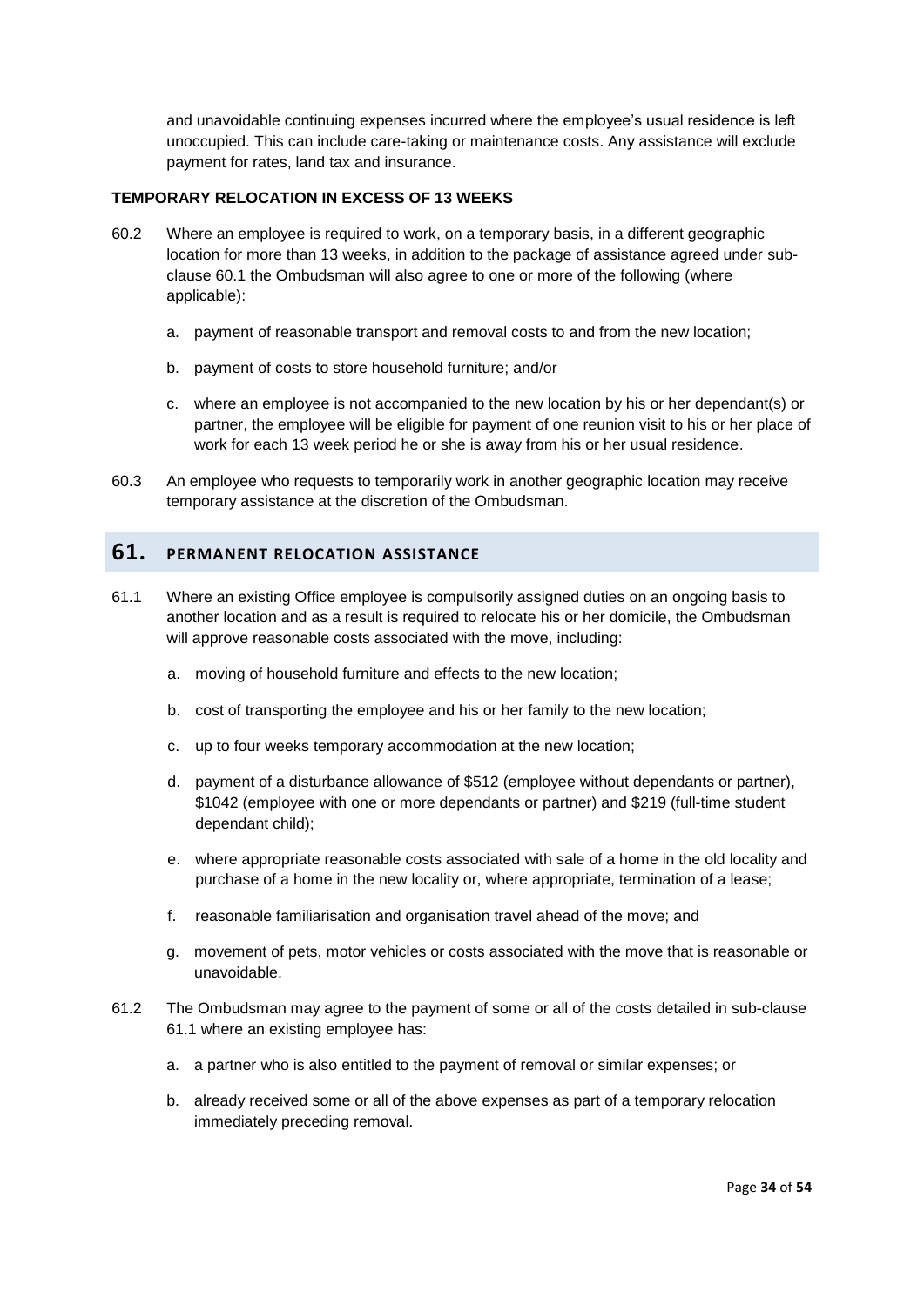## **62. OVERSEAS TRAVEL**

- 62.1 Business class travel may be used where an employee is required to travel overseas on official business
- 62.2 Where an employee travels overseas on official business, subject to Ombudsman approval, he or she will be provided with:
	- a. a corporate credit card to meet expenses that cannot be direct billed to the Office, for example, accommodation costs and any unforeseen work related expenses;
	- b. an Overseas Travelling Allowance for meals and incidental expenses to be calculated in accordance with the rates advised from time to time by the Australian Taxation Office, Taxation Ruling – Income Tax: reasonable allowances amounts as varied from time to time; and
	- c. a cash advance to cover projected expenses likely to be incurred in the course of his or her work. For example, Interpreter fees.
- 62.3 The Ombudsman may adjust the Overseas Travel Allowance where there is sufficient proof, such as receipts, that the Travel Allowance paid was insufficient to meet reasonable costs incurred.
- 62.4 The Ombudsman will agree to meet the reasonable costs of medical or dental attention required by an employee as a result of an injury or disease that requires immediate attention while the employee is travelling overseas. An employee may use his or her corporate credit card to pay for any necessary medical, dental or hospital treatment.
- 62.5 Where the employee pays for any such treatment themselves, the Ombudsman will reimburse the employee the cost of the treatment.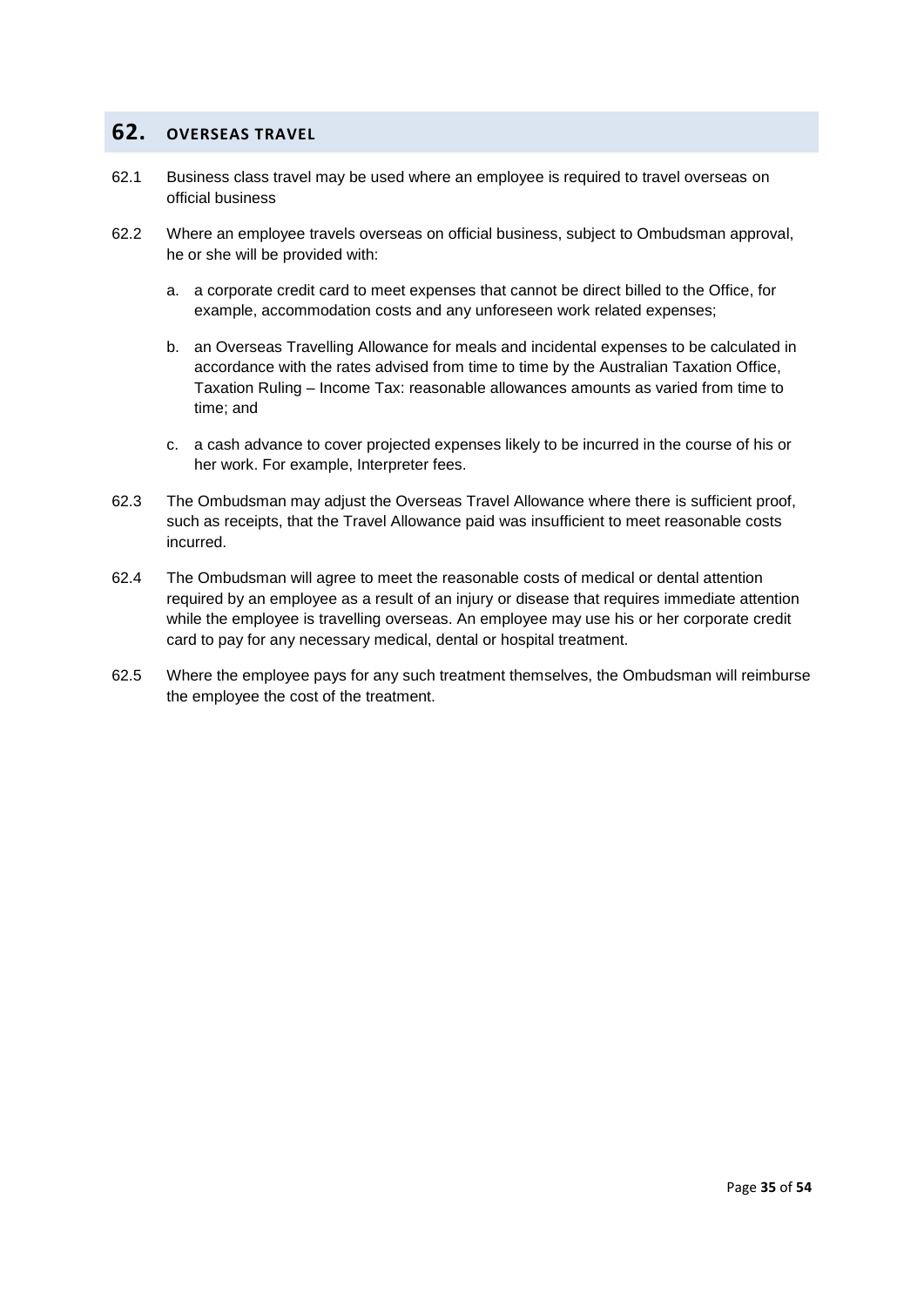#### <span id="page-40-1"></span><span id="page-40-0"></span>**PART I - LEAVE PROVISIONS**

#### **63. GENERAL PROVISIONS**

- 63.1 All employees (other than casual employees) will be entitled to leave as specified in this Part, subject to the approval of the Ombudsman.
- 63.2 Absences on approved leave should be recorded in the manner determined by the Ombudsman.
- 63.3 All paid leave will count as service, subject to sub-clause 80.4.

#### <span id="page-40-2"></span>**64. PORTABILITY OF LEAVE**

- 64.1 Where an employee moves (including on promotion or for an agreed period) from another agency where they were an ongoing APS employee, the employee's unused accrued annual leave and Personal/Carer's leave (however described) will be recognised, provided there is no break in continuity of service.
- 64.2 Where an employee is engaged as either an ongoing or non-ongoing APS employee immediately following a period of ongoing employment in the Parliamentary Service or the ACT Government Service, the employee's unused accrued annual leave and personal/carers leave (however described) will be recognised.
- 64.3 Where a person is engaged as an ongoing employee, and immediately prior to the engagement the person was employed as a non-ongoing APS employee, the Ombudsman may, at the request of the employee, recognise any accrued annual leave and personal/carers leave (however described), provided there is no break in continuity of service. Any recognised annual leave excludes any accrued leave paid out on separation.
- 64.4 For the purpose of this clause:
	- a. 'APS employee' has the same meaning as the *Public Service Act 1999.*
	- b. 'Parliamentary Service' refers to employment under the *Parliamentary Service Act 1999.*

## <span id="page-40-3"></span>**65. ANNUAL LEAVE**

- 65.1 Annual leave credits will accrue on a daily basis at the rate of twenty working days for each completed year of service. Part time employees will accrue annual leave on a pro-rata basis.
- 65.2 Employees will have access to annual leave entitlements as they accrue, subject to Ombudsman approval.
- 65.3 Annual leave will not accrue during periods not regarded as service for annual leave purposes.
- 65.4 Annual leave may be accessed for part day absences.
- 65.5 Where an employee has an existing annual leave credit in excess of 40 days (or a pro-rata amount for part time employees) at the end of any month during the year or on the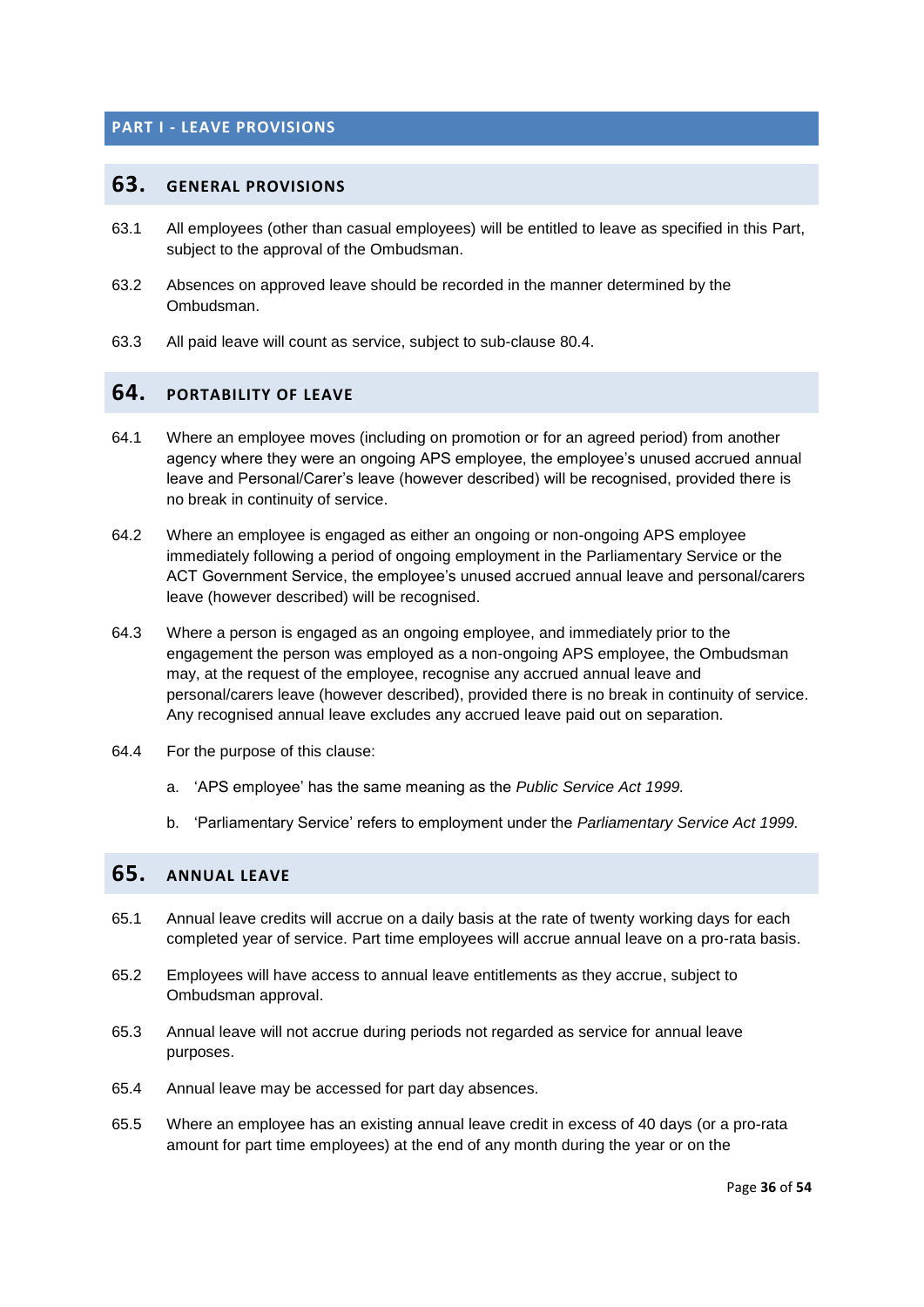employee's commencement with the Office, the employee will continue to accrue annual leave, but may be directed, in writing, to take a period of leave, of not more than one quarter of their total leave credit, within a 3 month period.

- 65.6 Where an employee's leave is cancelled without reasonable notice at any time after it has been approved, or an employee is recalled to duty from leave, the employee will be entitled to be reimbursed reasonable travel costs and incidental expenses not otherwise recoverable under any insurance or from any other source.
- 65.7 The Ombudsman may approve other types of leave during a period of annual leave if satisfactory evidence is provided. Annual leave will be re-credited to the extent of any other leave granted.
- 65.8 Where an employee is recalled to duty from annual leave, the period that the employee is recalled to duty will be re-credited to his or her annual leave entitlement.
- 65.9 An employee will be entitled to payment in lieu of annual leave on separation from the APS in respect of unused credits that have accrued to the date of separation.

#### **VOLUNTARY CASH OUT OF ANNUAL LEAVE**

- 65.10 The Ombudsman may agree to an employee's request to 'cash out' up to two weeks of their accrued annual leave entitlement. The cash out is subject to:
	- the employee retaining a balance of annual leave credits of at least 20 days after the cash-out;
	- the employee providing a written election to forgo the amount of annual leave to be cashed out; and
	- only one application being made in a calendar year.
- 65.11 When an employee cashes out leave he/she must be paid at least the full amount that would have been payable to the employee had the employee taken the leave that the employee has forgone.

#### <span id="page-41-0"></span>**66. PERSONAL LEAVE**

#### **ACCRUAL**

- 66.1 Ongoing full time employees accrue progressively 18 days full-pay personal leave for each completed year of service.
- 66.2 Ongoing Ombudsman employees new to the APS are credited with their full entitlement on commencement and thereafter annually on the anniversary of commencement.
- 66.3 Non-ongoing employees are entitled to 18 days personal leave for each completed year of service, which accrues progressively. Employees will have access to entitlements as they accrue.
- 66.4 Part time employees will have his or her personal leave calculated on a pro rata basis.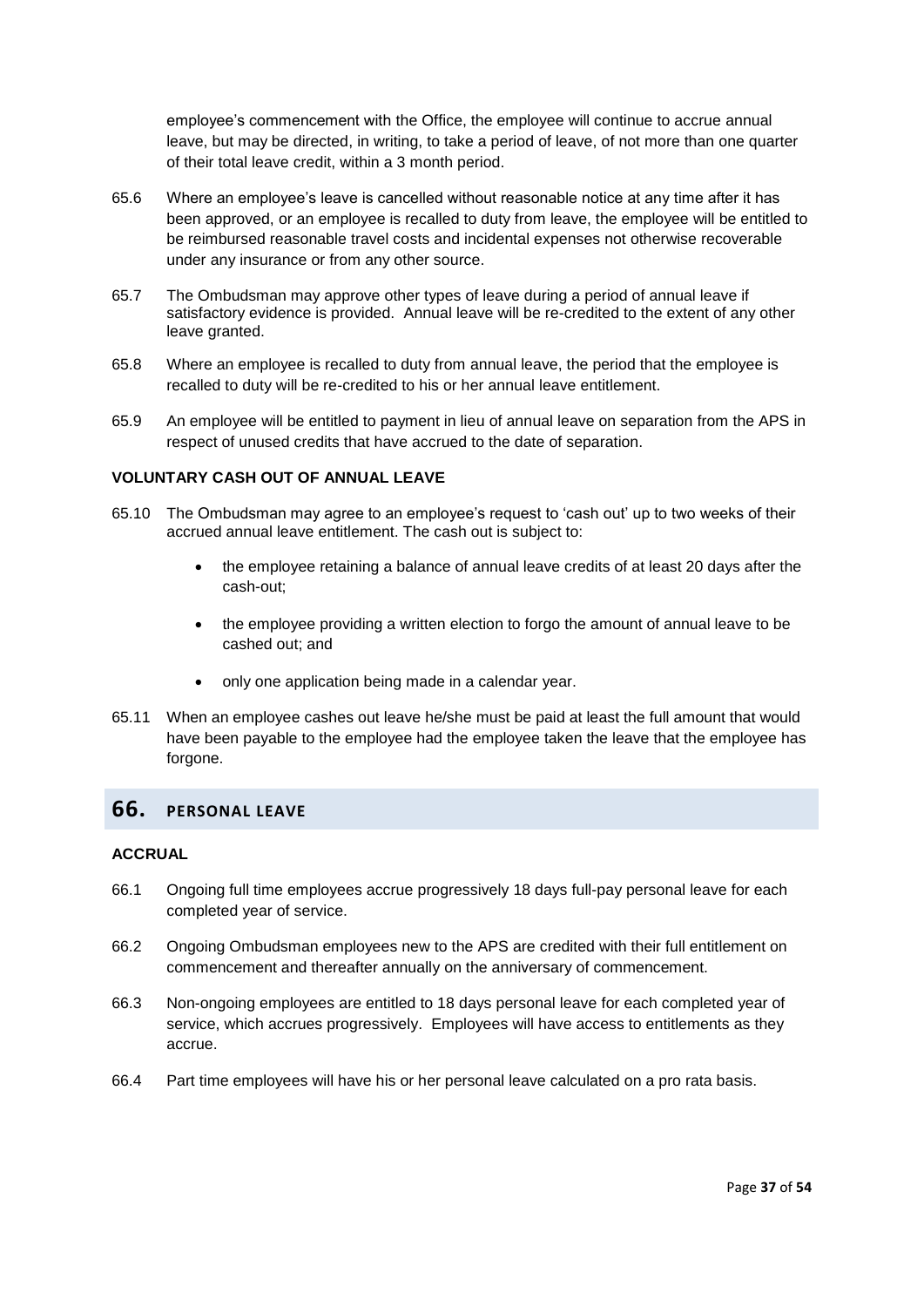#### **APPROVAL OF PERSONAL LEAVE**

- 66.5 The Ombudsman will, subject to available credits, approve personal leave with pay for an employee who is absent in the following circumstances:
	- a. personal illness or injury;
	- b. attending medical or health related appointments;
	- c. to provide care or support to a member of the employee's immediate family, or a member of the employee's household, who requires care or support because of:
		- a personal illness, or personal injury, affecting the member; or
		- an unexpected emergency affecting the member.
	- d. attending to legal matters of an immediate nature;
	- e. urgent personal matters of an immediate nature;
	- f. accompanying family with health and legal matters;
	- g. urgent household matters or repairs;
	- h. work relocation in relation to clause 60; and
	- i. extraordinary circumstances.
- 66.6 Leave must not be used for the purposes of sub-clauses 66.5(d) to 66.5(i) if it would be detrimental to an employee in any respect, when compared to the National Employment Standards under the *Fair Work Act 2009.* Employees may not use more than three consecutive days of personal leave in respect of these matters.
- 66.7 Where personal leave for the purposes of sub-clauses 66.5(a) to 66.5(c):
	- is for more than three consecutive days; or
	- the employee has taken more than 10 days of personal leave without documentary evidence in a calendar year;

the employee must provide a satisfactory medical certificate or other documentary evidence.

- 66.8 The Ombudsman may request that an employee provide a satisfactory medical certificate or other documentary evidence for any period of personal leave.
- 66.9 Where an ongoing employee has exhausted all of his or her personal leave credits, he or she may anticipate up to 18 days of personal leave credits from his or her next year's credits. Employees must make the nomination in writing. If separation occurs prior to credit accruing, final salary will be adjusted to recover any anticipation.
- 66.10 If personal leave credits are exhausted, personal leave due to personal illness or injury may be granted without pay.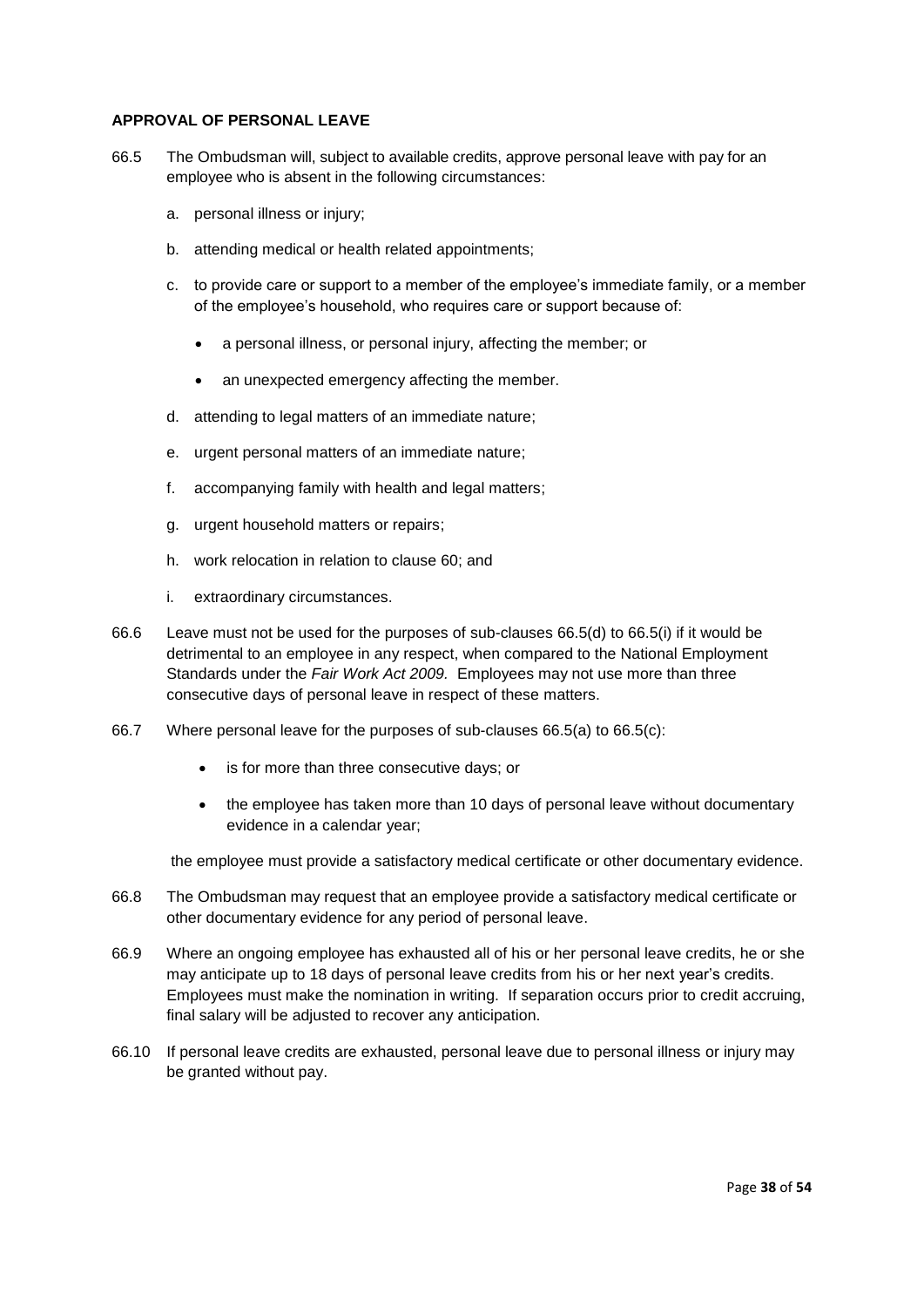#### **CASUAL EMPLOYEES**

66.11 Casual employees are entitled to two days unpaid personal leave for caring purposes for each permissible occasion, subject to notifying the employee's supervisor and providing satisfactory evidence.

#### **NOTIFYING ABSENCES**

- 66.12 An employee must give their supervisor, via a telephone call, unless otherwise agreed or not practicable, notice of taking the leave as soon as practicable and must also advise their supervisor of the period or expected period of leave. If the employee's supervisor cannot be contacted by telephone then the employee must notify an appropriate alternative supervisor.
- 66.13 Where an employee has been absent on personal leave for illness or injury purposes for a continuous period of more than two weeks, the employee's supervisor should contact the HR Team, which will assess whether support or rehabilitation intervention is necessary.

#### **PUBLIC HOLIDAYS DURING LEAVE**

66.14 Personal leave will not be debited where an employee is medically unfit for duty on a public holiday that the employee would otherwise observe.

#### **INTERACTION WITH OTHER LEAVE TYPES**

- 66.15 An employee on personal leave who has exhausted their paid personal leave credits may, subject to Ombudsman approval, be granted annual leave or long service leave. Any grant of long service leave for this purpose is subject to the requirements of sub-clause 68.2. Any such application must be supported by a medical certificate.
- 66.16 An employee on annual, compassionate, long service or purchased leave can, on production of a medical certificate, apply to take personal leave and have the annual, compassionate, long service or purchased leave recredited.

#### **TERMINATION OF EMPLOYMENT – INVALIDITY RETIREMENT**

- 66.17 An employee will not, without his or her consent, be terminated on invalidity grounds before his or her personal leave credits have been exhausted, unless provided by legislation.
- 66.18 An employee who has been terminated from the APS on the grounds of invalidity, and is subsequently re-appointed as a result of action taken under s 75 of the *Superannuation Act 1976*, can be credited with personal leave equal to the balance of personal leave in credit at the time of termination.

#### **EMPLOYEE RETURNING TO WORK AFTER RECEIVING COMPENSATION PAYMENTS FOR MORE THAN 45 WEEKS**

66.19 An employee in receipt of workers' compensation payments for more than 45 weeks will, on return to work, accrue personal leave on the basis of actual hours worked.

#### **PAYMENT ON SEPARATION**

66.20 Unused personal leave credits will not be paid out on separation.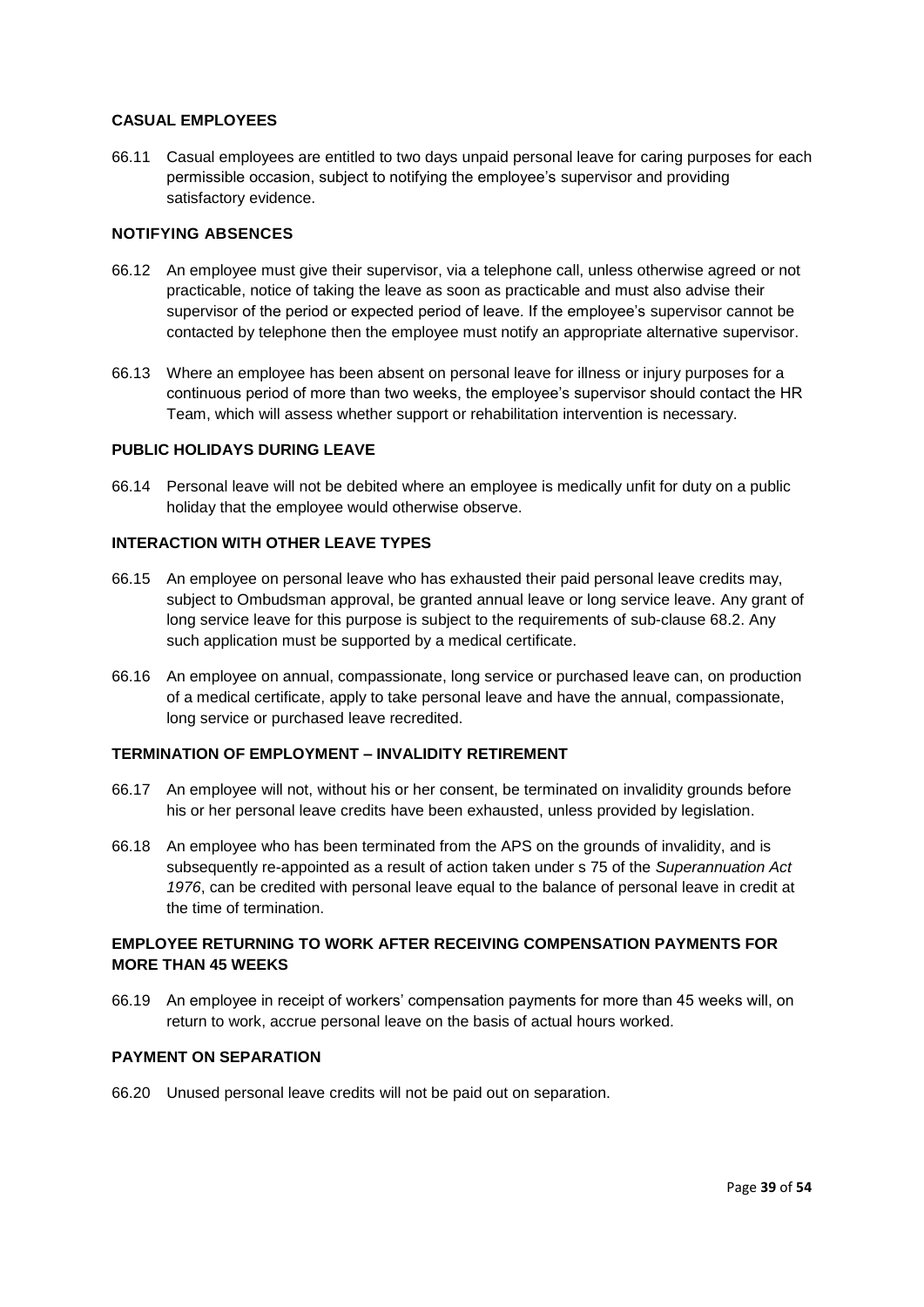#### <span id="page-44-0"></span>**67. COMPASSIONATE/BEREAVEMENT LEAVE**

- 67.1 An employee is entitled to three days compassionate leave for each occasion where a member of the employee's immediate family or household contracts an illness, or sustains an injury, that poses a serious threat to his or her life, or dies.
- 67.2 Subject to the discretion of the Ombudsman, additional leave may be granted to employees from his or her personal leave entitlement. Leave must not be taken for this purpose to the extent that it would be detrimental to an employee in any respect, when compared to the National Employment Standards under the *Fair Work Act 2009.*

## <span id="page-44-1"></span>**68. LONG SERVICE LEAVE**

- 68.1 The entitlement to long service leave is provided for under *the Long Service Leave (Commonwealth Employees) Act 1976*.
- 68.2 The minimum period during which long service leave can be taken, subject to Ombudsman approval, is seven calendar days at full pay (or 14 calendar days at half pay). Long service leave cannot be broken with other periods of leave, except as otherwise provided by legislation.

#### **69. PURCHASED LEAVE**

- 69.1 Ongoing employees may, subject to Ombudsman approval, purchase one, two, three or four weeks purchased leave credits each year. Credits must be purchased in one week blocks.
- 69.2 Purchased leave must be used within 12 months of the commencement of salary deductions.
- 69.3 Where the Ombudsman approves the application for purchased leave credits, the employee will have an amount deducted from his or her fortnightly salary over a 12 month period or at a lesser period at the request of the employee according to the following formula

Gross fortnightly salary X number of weeks of Purchased Leave credits

52

- 69.4 Purchased leave counts as service for all purposes.
- 69.5 Purchased leave credits will be allocated to the employee following the commencement of salary deductions.
- 69.6 Approval of purchased leave does not affect the employee's continuity of service or salary for superannuation purposes.

## <span id="page-44-2"></span>**70. MATERNITY LEAVE**

- 70.1 The Ombudsman will grant eligible employees maternity leave in accordance with the provisions of the *Maternity Leave (Commonwealth Employees) Act 197*3.
- 70.2 Employees may be eligible for up to 12 weeks of paid maternity leave subject to the requirements of the *Maternity Leave (Commonwealth Employees) Act 197*3.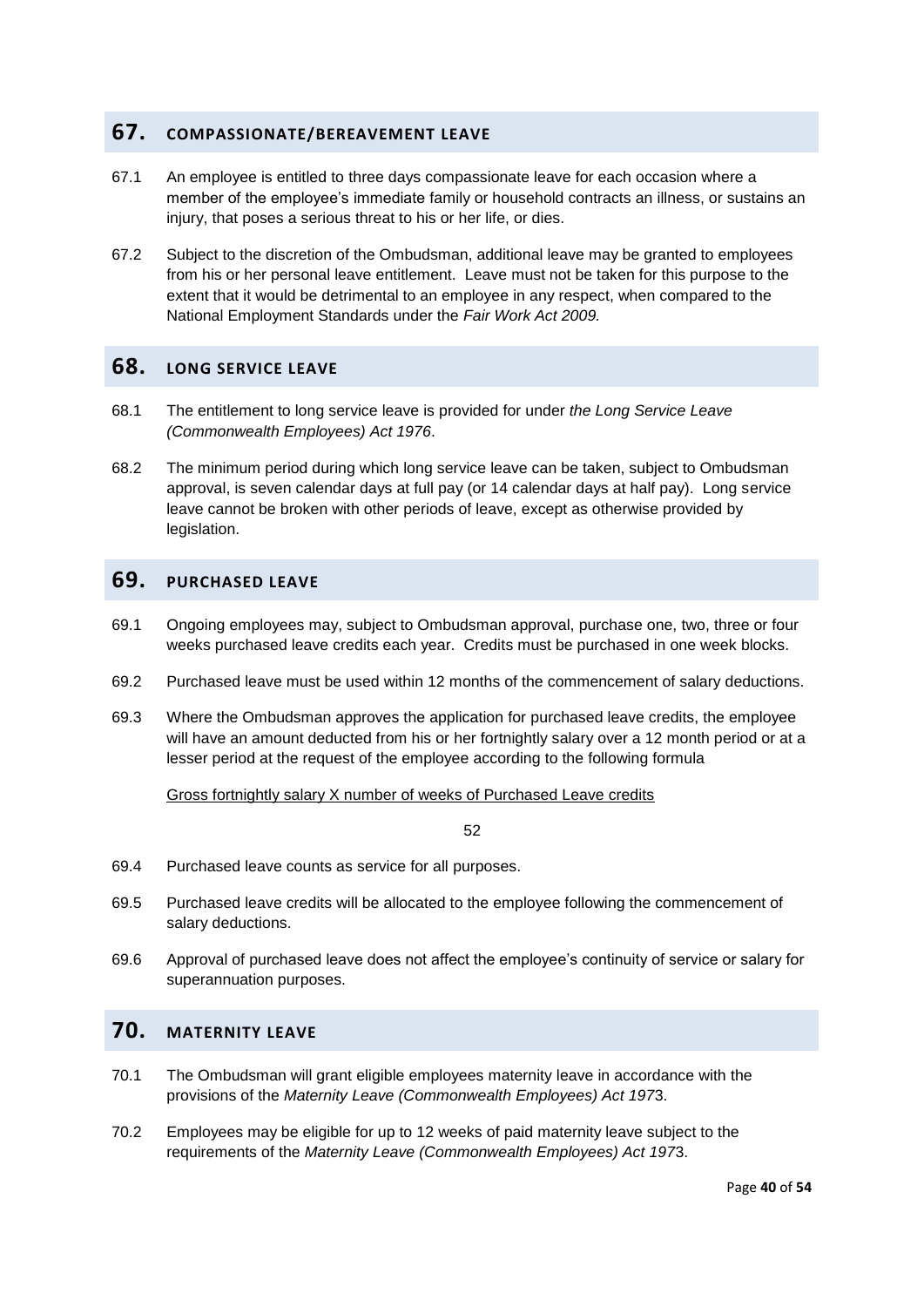- 70.3 Employees who are eligible for paid maternity leave may elect to have the payment for that leave spread over a maximum of 24 weeks at a rate no less than half normal salary. Where payment is spread over a longer period, only half of the total weeks of the leave period will count as service.
- 70.4 Where an employee is entitled to paid leave under the *Maternity Leave (Commonwealth Employees) Act 1973*, the Ombudsman will grant the employee an additional two weeks paid leave, to be taken in conjunction with the paid maternity leave. The additional two weeks paid maternity leave may be taken at half pay, and will count as service for all purposes.
- 70.5 Paid maternity leave provided by the *Maternity Leave (Commonwealth Employees) Act 197*3 is not extended by public holidays or any closedown period occurring during the initial period of up to 12 weeks or the period of up to 24 weeks, where payment for maternity leave is spread over a longer period.
- 70.6 Leave during the additional 2 week period (or 4 week period where taken at half pay) will be extended by public holidays and/or any closedown occurring during this period.
- 70.7 An employee is unable to access paid personal leave while on paid maternity leave.

## <span id="page-45-0"></span>**71. ADOPTION AND FOSTER PARENTS LEAVE**

- 71.1 An employee who is the primary carer is entitled, subject to Ombudsman approval, to paid adoption leave or paid foster parent leave of 14 weeks at full pay or 28 weeks at half pay for the purposes of adopting or fostering a child, where the employee has 12 months or more continuous service in the APS as at the date of placement of the child. Adoption leave may be taken in one block or as separate absences over a 12 month period at the discretion of the Ombudsman.
- 71.2 An employee with less than 12 months continuous service in the APS is eligible for adoption/foster parent leave, but only two weeks will be paid.
- 71.3 Where an employee elects to take paid adoption/foster parent leave at half pay, a maximum of 14 weeks counts as service for all purposes.
- 71.4 An employee is not entitled to adoption/foster parents leave unless the child that is, or is to be, placed with the employee:
	- is, or will be, under 16 as at the day of placement, or the expected day of placement, of the child; and
	- has not, or will not have, lived continuously with the employee or the employee's partner for a period of 6 months or more, as at the day of placement, or the expected day of placement, of the child; and
	- is not (otherwise than because of the adoption or fostering arrangement) a child or step child of the employee or the employee's spouse or partner, unless that child had not been in the custody and care of the employee or their partner for a significant period.
- 71.5 Where a fostered child is subsequently adopted by the employee, the employee is not eligible for further leave under this section in relation to the same child where adoption or foster care leave has previously been granted.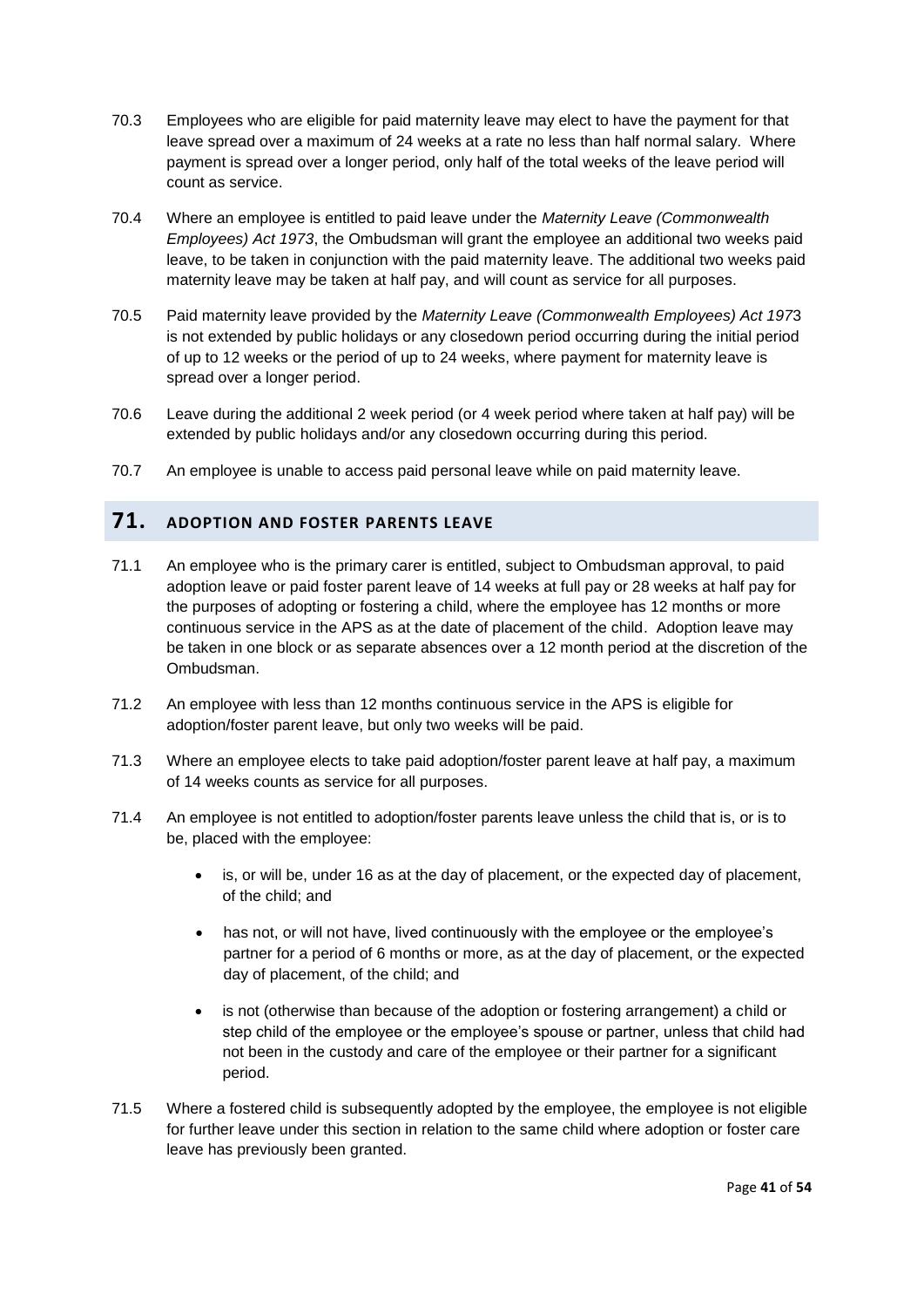71.6 Foster parents leave applies in relation to a child for whom the employee has assumed long term responsibility arising from the placement of the child by a permanent 'fostering' arrangement by a person/organisation with statutory responsibility for the placement of the child, and where the child is not expected to return to their family.

## <span id="page-46-0"></span>**72. SUPPORTING PARTNER LEAVE**

- 72.1 The Ombudsman will grant 10 days paid supporting partner leave to an ongoing employee where the employee's partner has given, or is giving birth, to a child or whose partner is the primary care giver for an adopted or fostered child.
- 72.2 Supporting partner leave is available from one week prior to the expected due date or placement of the child and must be taken within 12 months of the birth of the child or in the case of adoption/fostering, within 12 months from the date when the adoption/fostering commences.
- 72.3 An employee may be required to provide evidence in support of their application for leave (e.g. evidence of the birth of a child, or the placement of an adopted/fostered child).
- 72.4 An employee who is eligible for maternity or adoption/foster parents leave is not eligible for supporting partner leave.

## <span id="page-46-1"></span>**73. RETURN TO WORK AFTER PARENTAL, MATERNITY, ADOPTION AND FOSTER PARENTS LEAVE**

73.1 The return to work guarantee provided by [section 84](https://www.fwc.gov.au/documents/documents/legislation/fw_act/FW_Act-01.htm#P2137_202355) of the *Fair Work Act 2009* applies in respect of employees ending maternity leave, adoption or foster or general parental leave.

## **74. UNPAID PARENTAL LEAVE**

- 74.1 The Ombudsman will approve unpaid parental leave for an employee in accordance with sub-clauses 74.2 to 74.4.
- 74.2 Employees who have completed at least 12 months of continuous service in the APS and are entitled to access maternity or adoption and foster parents or supporting partner leave are entitled to take a period of up to 24 months unpaid parental leave. This period is reduced by any paid periods of maternity or adoption and foster parents or supporting partner leave.
- 74.3 Where an employee's partner is entitled to access maternity or adoption and foster parents or supporting partner or unpaid parental leave either under this Agreement, or in accordance with the terms and conditions of employment provided by another employer, the total period of leave (i.e. maternity or adoption and foster parents or supporting partner or unpaid parental leave) that may be taken between the couple cannot exceed 24 months in duration, or extend beyond 24 months after the date of birth or date of placement of the child.
- 74.4 Periods of unpaid parental leave will not count as service for any purpose.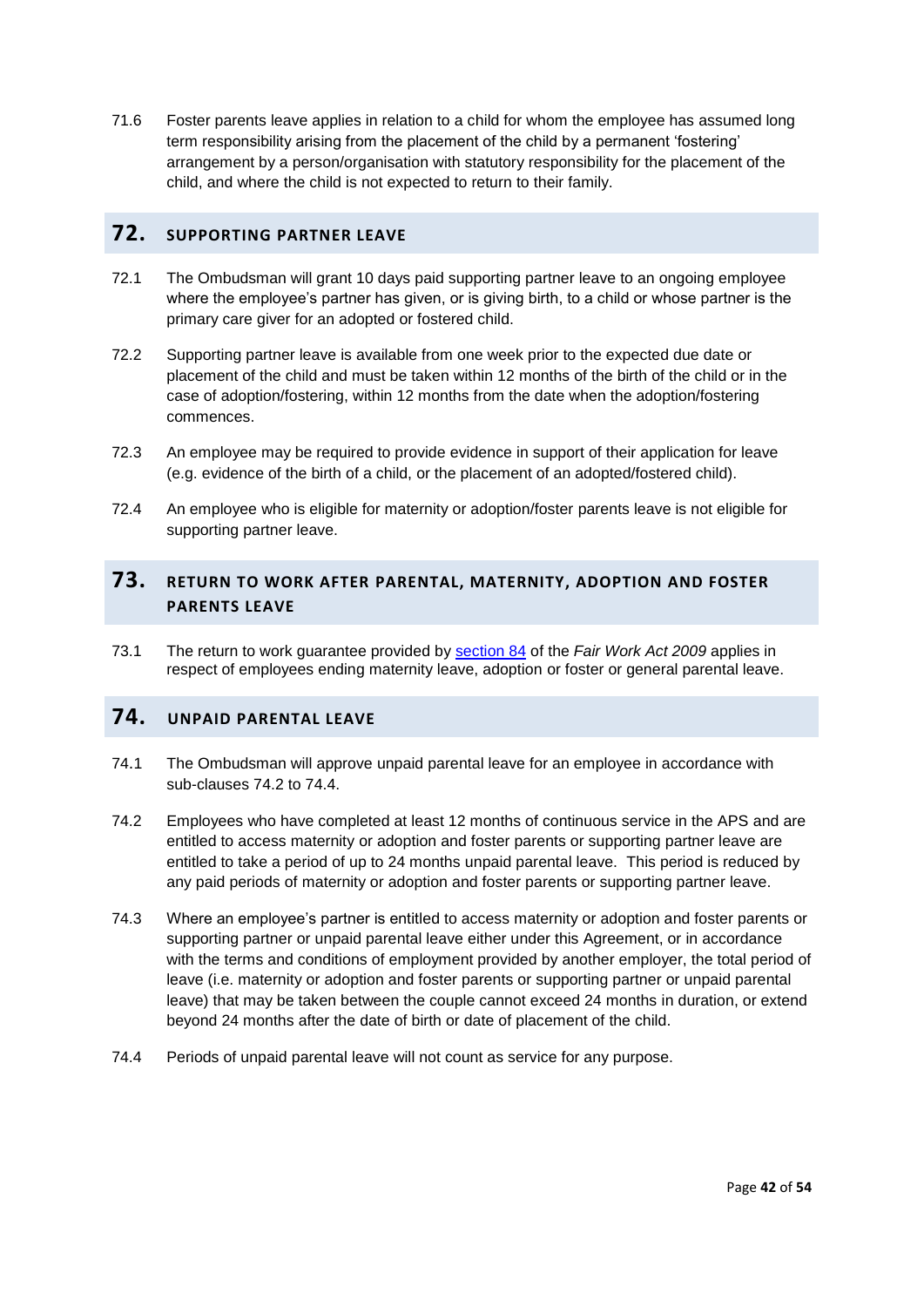#### <span id="page-47-0"></span>**75. JURY LEAVE**

75.1 The Ombudsman will grant an employee leave to attend jury service. An employee will continue to be paid by the Office but the amount payable to the employee will be reduced by the total amount of jury service pay that has been paid, or is payable, to the employee.

## <span id="page-47-1"></span>**76. RELIGIOUS, CULTURAL AND CEREMONIAL LEAVE**

- 76.1 The Ombudsman may grant employees reasonable paid and unpaid miscellaneous leave to take part in activities associated with their culture or ethnicity, including participation in NAIDOC week activities. Any leave without pay granted under this clause will not count as service for any purpose, unless required by legislation.
- 76.2 The Ombudsman may grant miscellaneous leave without pay to Indigenous Australian employees for ceremonial purposes arising under Aboriginal or Torres Strait Islander law. This leave does not count as service.

## <span id="page-47-2"></span>**77. WAR SERVICE SICK LEAVE**

- 77.1 The Ombudsman will grant war service sick leave to employees with a war-caused or defence-caused medical condition/injury accepted by the Department of Veterans' Affairs within the meaning of all relevant legislation.
- 77.2 Eligible employees may accrue two separate credits, a special credit of nine weeks on commencement in the APS and an annual credit of three weeks for each year of APS service. Unused credits will accumulate to a maximum of nine weeks.

#### <span id="page-47-3"></span>**78. SUPPORT FOR DEFENCE RESERVISTS**

- 78.1 The Ombudsman may grant an employee leave (with or without pay) to enable the employee to fulfil Australian Defence Force (ADF) Reserve and Continuous Full Time Service (CFTS) or Cadet Force obligations.
- 78.2 An employee is entitled to ADF Reserve leave with pay, for up to four weeks during each financial year for the purpose of fulfilling service in the ADF Reserve. These purposes include training and operational duty as required.
	- a. During the employee's first year of ADF Reserve service, a further two weeks paid leave may be granted to facilitate participation in additional ADF Reserve training, including induction requirements.
	- b. With the exception of the additional two weeks in the first year of service, leave can be accumulated and taken over a period of two years, to enable the employee to undertake training as a member of the ADF Reserves.
	- c. Employees are not required to pay their tax free ADF Reserve salary to the Office in any circumstances.
- 78.3 An employee who is an officer or instructor of cadets in a Cadet Force may be granted paid leave of up to three weeks each financial year to perform duties as an officer or instructor of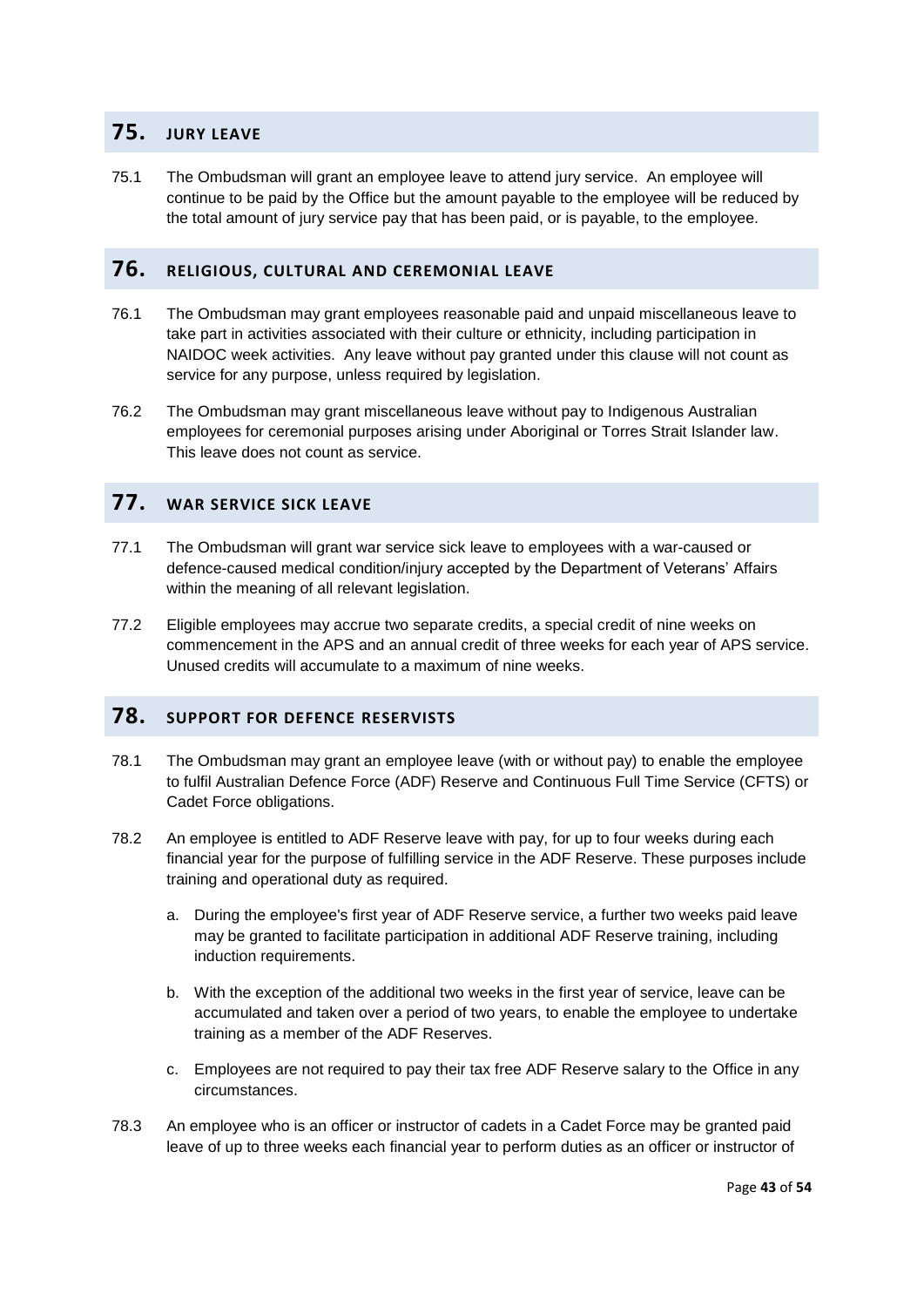Cadets. For these purposes 'Cadet Force' means the Australian Navy Cadets, Australian Army Cadets, or the Australian Air Force Cadets.

- 78.4 Defence Reserve leave counts as service for all purposes, except for unpaid leave to undertake Continuous Full Time Service (CFTS). Unpaid leave for the purpose of CFTS counts for all purposes except Annual leave.
- 78.5 Eligible employees may also apply for annual leave, long service leave, leave without pay, top-up pay or they may use flextime or make up time for the purpose of fulfilling ADF Reserve, CFTS or Cadet Force obligations.
- 78.6 Employees are to notify supervisors at the earliest opportunity once the dates for ADF Reserve, CFTS or Cadet Force activities are known and/or changed.

## <span id="page-48-0"></span>**79. COMMUNITY SERVICE LEAVE**

- 79.1 Employees who are members of a recognised emergency management body have access, subject to Ombudsman approval, to reasonable periods of paid leave for:
	- a. emergency services responses; and
	- b. reasonable travel and recovery time.
- 79.2 Employees who are members of a recognised emergency management body have access, subject to Ombudsman approval, to reasonable periods of non-paid leave for:
	- a. regular training; and
	- b. ceremonial duties.

#### <span id="page-48-1"></span>**80. MISCELLANEOUS LEAVE**

- 80.1 The Ombudsman may approve paid or unpaid miscellaneous leave, which may count as service or not count as service, for any reason considered by the Ombudsman to be appropriate and subject to any conditions which may be set by the Ombudsman.
- 80.2 Where possible, accrued paid leave should be accessed prior to the taking of unpaid leave.
- 80.3 Miscellaneous leave for a part day may be approved where no viable alternative exists.
- 80.4 Where an employee does not resume duty in the APS at the end of a period of miscellaneous leave, whether paid or unpaid, the leave will not count as service for any purpose, unless required by legislation.

## <span id="page-48-2"></span>**81. UNAUTHORISED ABSENCE**

81.1 Where an employee is absent for any period without approval, the Ombudsman may deem the employee to be on unauthorised absence. Unauthorised absences will be unpaid and will not count as service for any purpose. All pay and other benefits provided under this Agreement will cease to be available until the employee resumes duty or is granted leave for the period.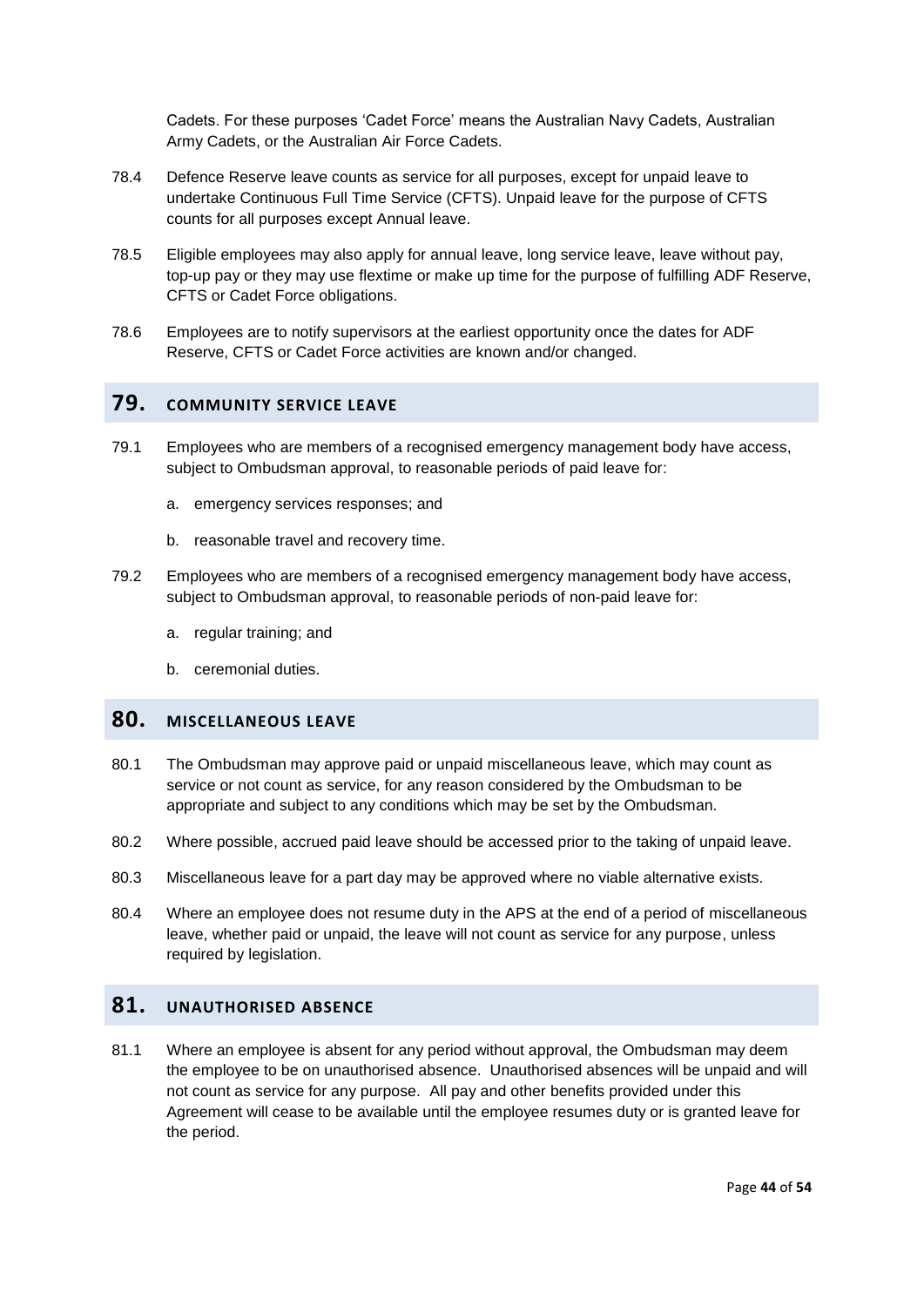#### <span id="page-49-1"></span><span id="page-49-0"></span>**PART J - CONSULTATION, AND PREVENTION AND SETTLEMENT OF DISPUTES**

#### **82. CONSULTATION ON MAJOR CHANGES**

- 82.1 This Part applies if the Office:
	- a. has made a definite decision to introduce a major change to production, program, organisation, structure, or technology in relation to the Office; and the change is likely to have a significant effect on employees; or
	- b. proposes to introduce a change to the regular roster or ordinary hours of work of employees.

#### **Major Change**

- 82.2 For a major change referred to in sub-clause 82.1a:
	- a. the Office must notify the relevant employees of the decision to introduce the major change; and
	- b. Sub-clauses 82.3 to 82.9 apply.
- 82.3 The relevant employees may appoint a representative for the purposes of the procedures in this Part.
- 82.4 If:
	- a. a relevant employee appoints, or relevant employees appoint, a representative for the purposes of consultation; and
	- b. the employee or employees advise the employer of the identity of the representative;

the employer must recognise the representative.

- 82.5 As soon as practicable after making its decision, the Office must:
	- a. discuss with the relevant employees:
		- (i) the introduction of the change; and
		- (ii) the effect the change is likely to have on the employees; and
		- (iii) measures the Office is taking to avert or mitigate the adverse effect of the change on the employees; and
	- b. For the purposes of the discussion provide, in writing, to the relevant employees:
		- (i) all relevant information about the change including the nature of the change proposed; and
		- (ii) information about the expected effects of the change on the employees; and
		- (iii) any other matters likely to affect the employees.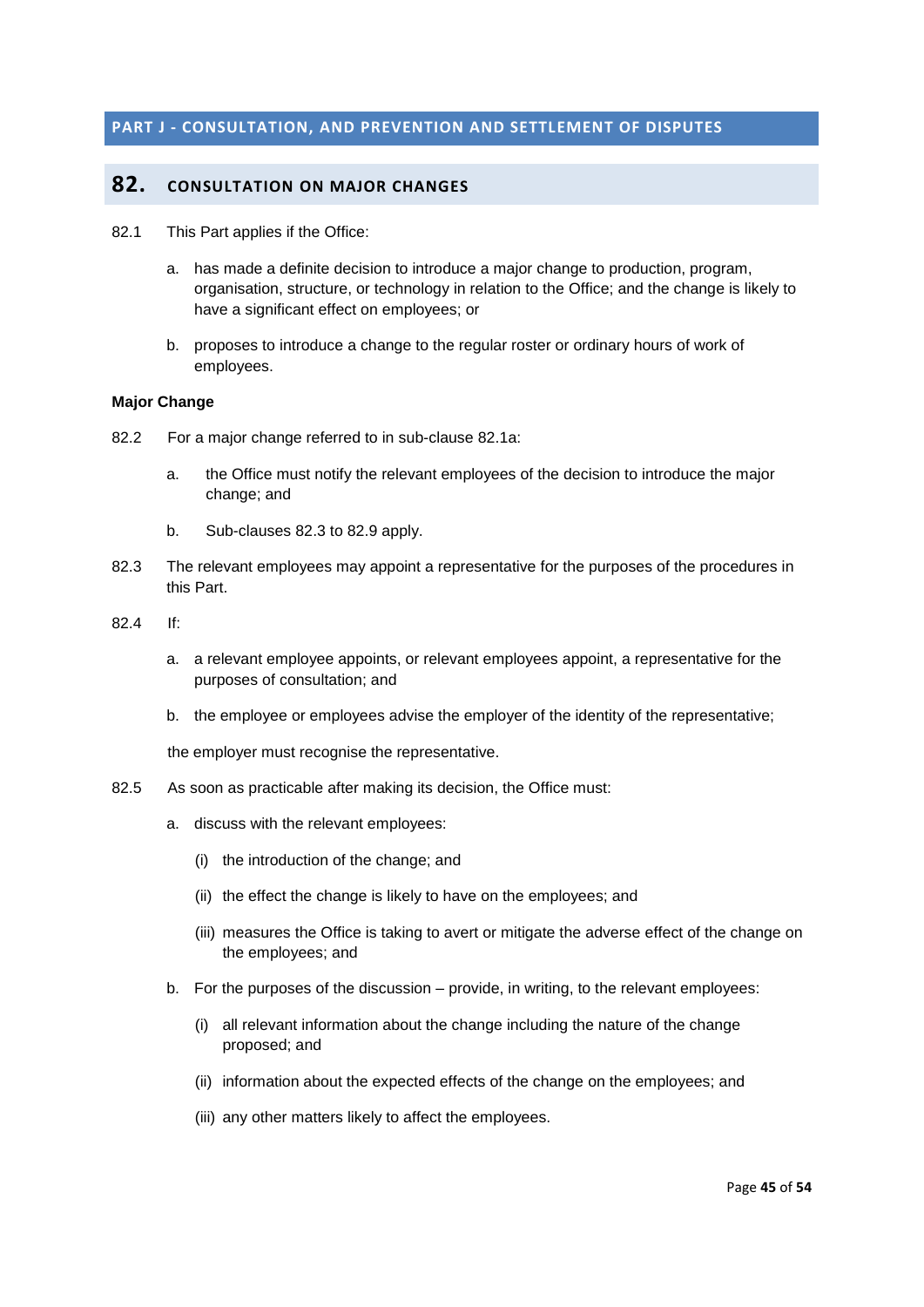- 82.6 The Office is not required to disclose confidential or commercially sensitive information to the relevant employees.
- 82.7 The Office must give prompt and genuine consideration to matters raised about the major change by the relevant employees.
- 82.8 If a Part in this Enterprise Agreement provides for a major change to production, program, organisation, structure, or technology in relation to the Office, the requirements set out in subclauses 82.2a, 82.3 and 82.5 are taken not to apply.
- 82.9 In this Part, a major change is *likely to have significant effect on employees* if it results in:
	- a. the termination of the employment of employees; or
	- b. major change to the composition, operation or size of the Office's workforce or to the skills required of employees; or
	- c. the elimination or diminution of job opportunities (including opportunities for promotion or tenure); or
	- d. the alteration of hours of work; or
	- e. the need to retrain employees; or
	- f. the need to relocate employees to another workplace; or
	- g. the restructuring of jobs.

#### **Change to regular roster or ordinary hours of work**

- 82.10 For a change referred to in sub-clause 82.1b:
	- a. the Office must notify the employees of the proposed change; and
	- b. sub-clauses 82.11 to 82.15 apply.
- 82.11 The relevant employees may appoint a representative for the purposes of the procedures in this Part.
- 82.12 If:
	- a. the relevant employee(s) appoint(s) a representative for the purposes of consultation; and
	- b. the employee(s) advise(s) the Office of the identity of the representative,

the employer must recognise the representative.

- 82.13 As soon as practicable after proposing to introduce the change, the employer must:
	- a. discuss with the relevant employees the introduction of the change;
	- b. for the purposes of the discussion provide to the relevant employees:
		- (i) all relevant information about the change including the nature of the change proposed;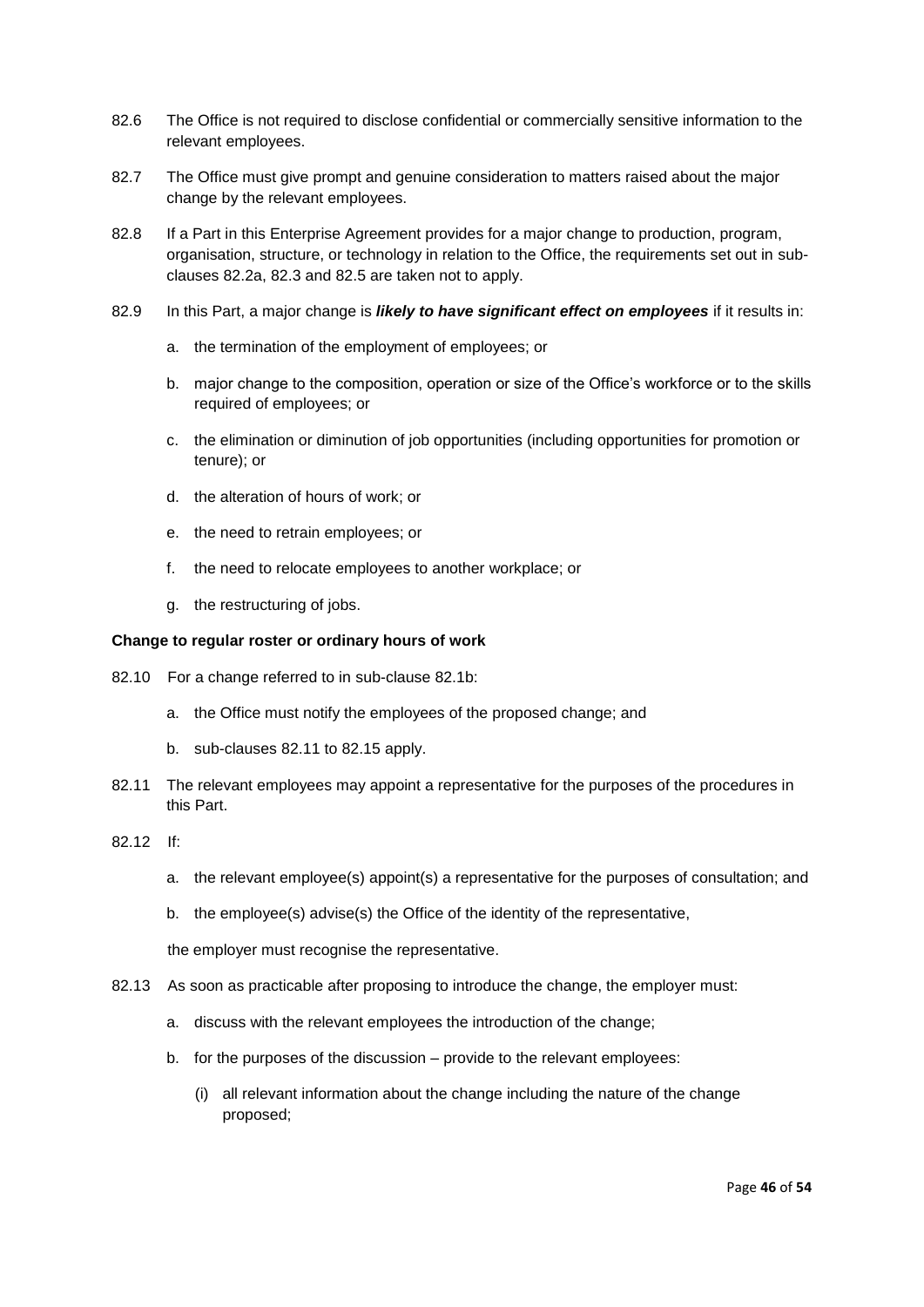- (ii) information about what the Office reasonably believes will be the effects of the change on the employees; and
- (iii) information about any other matters that the Office reasonably believes are likely to affect the employees; and
- (iv) invite the relevant employees to give their views about the impact of the change (including any impact in relation to their family or caring responsibilities).
- 82.14 The Office is not required to disclose confidential or commercially sensitive information to the relevant employees.
- 82.15 The Office must give prompt and genuine consideration to matters raised about major change by the employees.
- 82.16 In this Part the term: "relevant employees" means the employees who may be affected by a change referred to in sub-clause 82.1.

#### <span id="page-51-0"></span>**83. WORKPLACE RELATIONS COMMITTEE**

- 83.1 It is agreed that a Workplace Relations Committee (WRC), consisting of management and employee representatives, will continue to be the forum for consultation on office employment and workplace relations matters, including the implementation and operation of the Agreement.
- 83.2 The detail on the operation of the Workplace Relations Committee will be outlined in the Workplace Relations Committee's Terms of Reference.
- 83.3 The WRC will:
	- meet at least three times per year (unless otherwise agreed by the WRC)
	- establish and amend the Terms of Reference by agreement; and
	- have the number of employees and/or employee representatives being equal to or greater than the number of management representatives.

#### <span id="page-51-1"></span>**84. DISPUTE RESOLUTION PROCEDURE**

- 84.1 This clause sets out the procedures to settle a dispute relating to:
	- a. a matter arising under this Agreement; or
	- b. the National Employment Standards.
- 84.2 An employee who is a party to the dispute may appoint a representative for the purposes of the procedures in this clause.
- 84.3 The parties to the dispute must first attempt to resolve the matter at the workplace level by discussions between the employee or employees concerned and the relevant supervisor/s and/or management.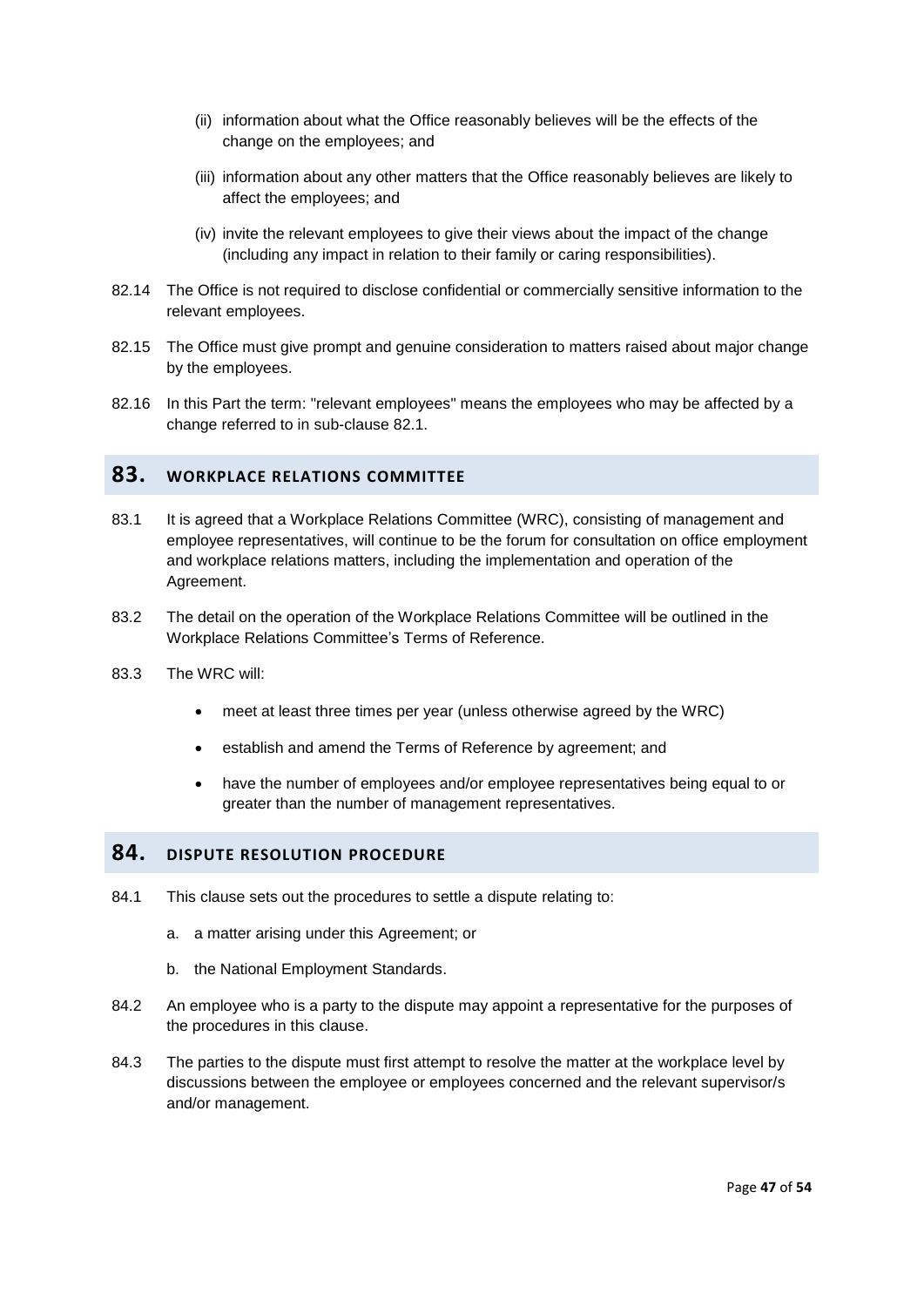- 84.4 If discussions at the workplace level do not resolve the dispute a party to the dispute may refer the matter to the Fair Work Commission.
- 84.5 The Fair Work Commission may deal with the dispute in 2 stages:
	- a. the Fair Work Commission will first attempt to resolve the dispute as it considers appropriate, including by mediation, conciliation, expressing an opinion or making a recommendation; and
	- b. if the Fair Work Commission is unable to resolve the dispute at the first stage, the Fair Work Commission may then:
		- arbitrate the dispute; and
		- make a determination that is binding on the parties.

Note: If the Fair Work Commission arbitrates the dispute, it may also use the powers that are available to it under the Act.

A decision that the Fair Work Commission makes when arbitrating a dispute is a decision for the purpose of Div 3 of Part 5.1 of the Act. Therefore, an appeal may be made against the decision.

- 84.6 While the parties are trying to resolve the dispute using the procedures in this clause:
	- a. an employee must continue to perform his or her work as he or she would normally unless he or she has a reasonable concern about an imminent risk to his or her health or safety; and
	- b. an employee must comply with a direction given by the Ombudsman to perform other available work at the same workplace, or at another workplace, unless:
		- the work is not safe; or
		- applicable occupational health and safety legislation would not permit the work to be performed; or
		- the work is not appropriate for the employee to perform; or
		- there are other reasonable grounds for the employee to refuse to comply with the direction.
- 84.7 The parties to the dispute agree to be bound by a decision made by the Fair Work Commission in accordance with this clause.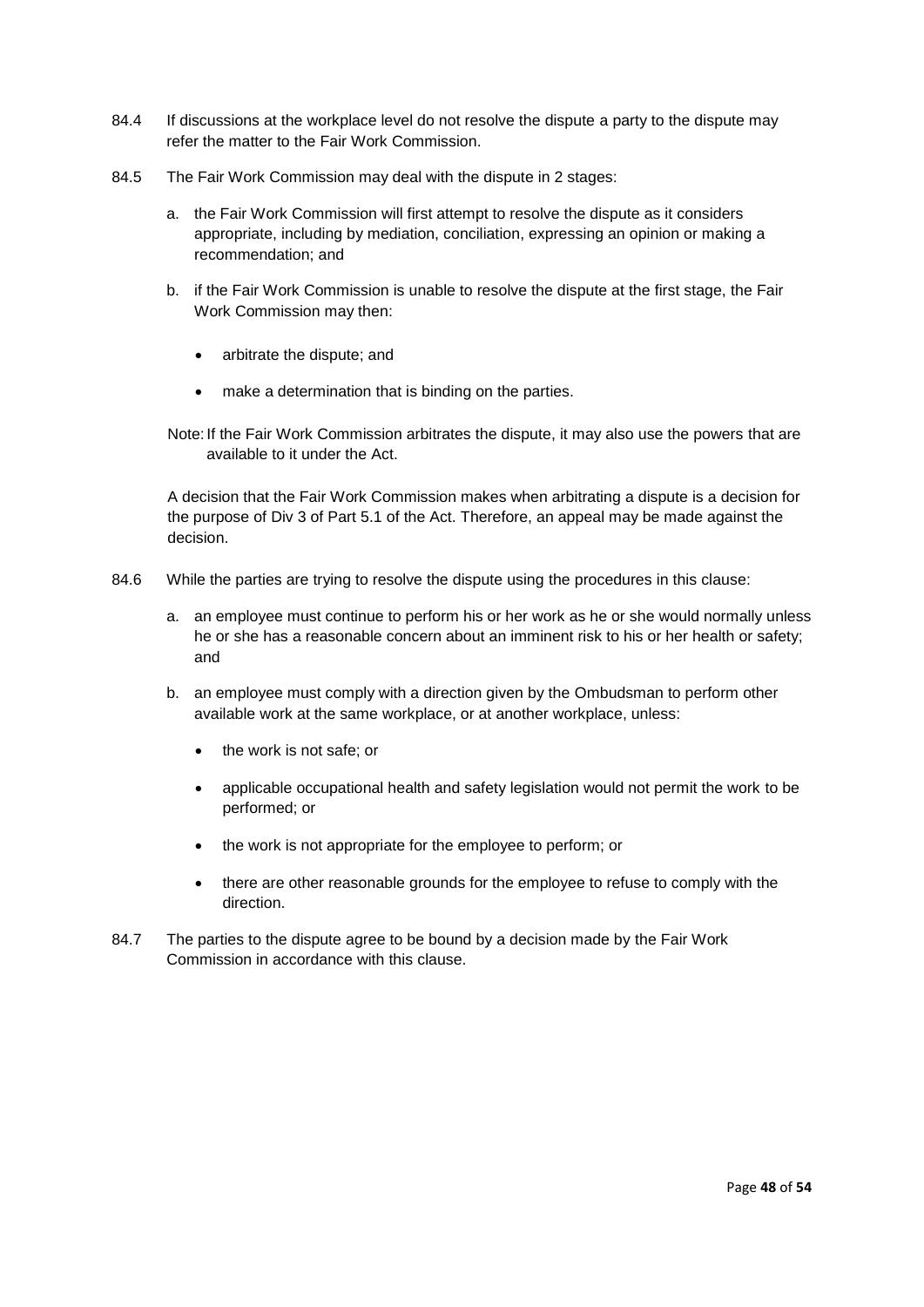## <span id="page-53-0"></span>**ATTACHMENT A – OFFICE CLASSIFICATION STRUCTURE AND SALARY RATES**

| <b>Ombudsman</b><br><b>Band</b> | <b>Current APS</b><br><b>Structure</b> | <b>Current Salary</b> | 3% on<br><b>Commencement</b><br>of Agreement | 2%<br>12 months after<br>commencement | 1%<br>18 months after<br>commencement |
|---------------------------------|----------------------------------------|-----------------------|----------------------------------------------|---------------------------------------|---------------------------------------|
|                                 | <b>APS level 1</b>                     |                       |                                              |                                       |                                       |
| OMB <sub>1</sub>                | $\mathbf{1}$                           | \$43,283              | \$44,582                                     | \$45,474                              | \$45,929                              |
|                                 | $\overline{2}$                         | \$44,737              | \$46,080                                     | \$47,002                              | \$47,473                              |
|                                 | 3                                      | \$45,950              | \$47,329                                     | \$48,276                              | \$48,759                              |
|                                 | $\overline{4}$                         | \$47,841              | \$49,277                                     | \$50,263                              | \$50,766                              |
|                                 | <b>APS level 2</b>                     |                       |                                              |                                       |                                       |
|                                 | $\mathbf{1}$                           | \$48,985              | \$50,455                                     | \$51,465                              | \$51,980                              |
| OMB <sub>2</sub>                | $\overline{2}$                         | \$50,335              | \$51,846                                     | \$52,883                              | \$53,412                              |
|                                 | 3                                      | \$51,659              | \$53,209                                     | \$54,274                              | \$54,817                              |
|                                 | $\overline{4}$                         | \$53,000              | \$54,590                                     | \$55,682                              | \$56,239                              |
|                                 | 5                                      | \$54,321              | \$55,951                                     | \$57,071                              | \$57,642                              |
| OMB <sub>3</sub>                | <b>APS level 3</b>                     |                       |                                              |                                       |                                       |
|                                 | $\mathbf{1}$                           | \$55,796              | \$57,470                                     | \$58,620                              | \$59,207                              |
|                                 | $\overline{2}$                         | \$57,246              | \$58,964                                     | \$60,144                              | \$60,746                              |
|                                 | 3                                      | \$58,700              | \$60,461                                     | \$61,671                              | \$62,288                              |
|                                 | $\overline{4}$                         | \$60,222              | \$62,029                                     | \$63,270                              | \$63,903                              |
|                                 | <b>APS level 4</b>                     |                       |                                              |                                       |                                       |
| OMB <sub>4</sub>                | $\mathbf{1}$                           | \$62,186              | \$64,052                                     | \$65,334                              | \$65,988                              |
|                                 | $\mathbf{2}$                           | \$64,164              | \$66,089                                     | \$67,411                              | \$68,086                              |
|                                 | $\sqrt{3}$                             | \$65,833              | \$67,808                                     | \$69,165                              | \$69,857                              |
|                                 | $\overline{4}$                         | \$67,518              | \$69,544                                     | \$70,935                              | \$71,645                              |
|                                 | <b>APS level 5</b>                     |                       |                                              |                                       |                                       |
|                                 | $\mathbf{1}$                           | \$69,359              | \$71,440                                     | \$72,869                              | \$73,598                              |
|                                 | $\mathbf{2}$                           | \$71,535              | \$73,682                                     | \$75,156                              | \$75,908                              |
|                                 | $\sqrt{3}$                             | \$73,547              | \$75,754                                     | \$77,270                              | \$78,043                              |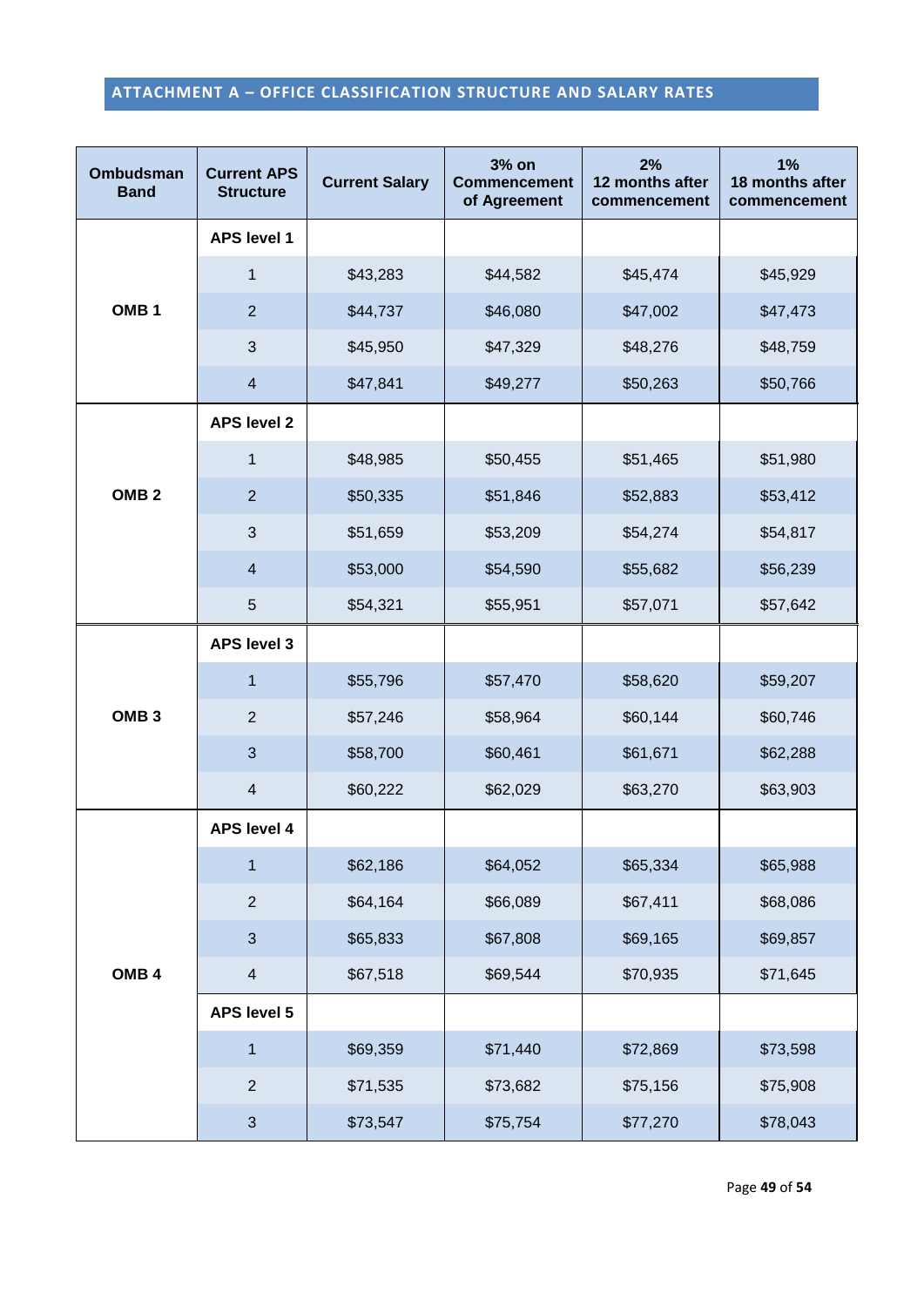| <b>Ombudsman</b><br><b>Band</b> | <b>Current APS</b><br><b>Structure</b> | <b>Current Salary</b> | 3% on<br><b>Commencement</b><br>of Agreement | 2%<br>12 months after<br>commencement | 1%<br>18 months after<br>commencement |
|---------------------------------|----------------------------------------|-----------------------|----------------------------------------------|---------------------------------------|---------------------------------------|
|                                 | <b>APS level 6</b>                     |                       |                                              |                                       |                                       |
|                                 | $\mathbf{1}$                           | \$74,914              | \$77,162                                     | \$78,706                              | \$79,494                              |
| OMB <sub>5</sub>                | $\overline{2}$                         | \$76,779              | \$79,083                                     | \$80,665                              | \$81,472                              |
|                                 | 3                                      | \$78,879              | \$81,246                                     | \$82,871                              | \$83,700                              |
|                                 | $\overline{4}$                         | \$82,844              | \$85,330                                     | \$87,037                              | \$87,908                              |
|                                 | 5                                      | \$86,053              | \$88,635                                     | \$90,408                              | \$91,313                              |
|                                 | <b>Executive</b><br>level 1            |                       |                                              |                                       |                                       |
| OMB <sub>6</sub>                | $\mathbf{1}$                           | \$96,035              | \$98,917                                     | \$100,896                             | \$101,905                             |
|                                 | $\overline{2}$                         | \$103,702             | \$106,814                                    | \$108,951                             | \$110,041                             |
|                                 | <b>Executive</b><br>level <sub>2</sub> |                       |                                              |                                       |                                       |
| OMB <sub>7</sub>                | 1                                      | \$111,820             | \$115,175                                    | \$117,479                             | \$118,654                             |
|                                 | $\overline{2}$                         | \$117,936             | \$121,475                                    | \$123,905                             | \$125,145                             |
|                                 | 3                                      | \$126,743             | \$130,546                                    | \$133,157                             | \$134,489                             |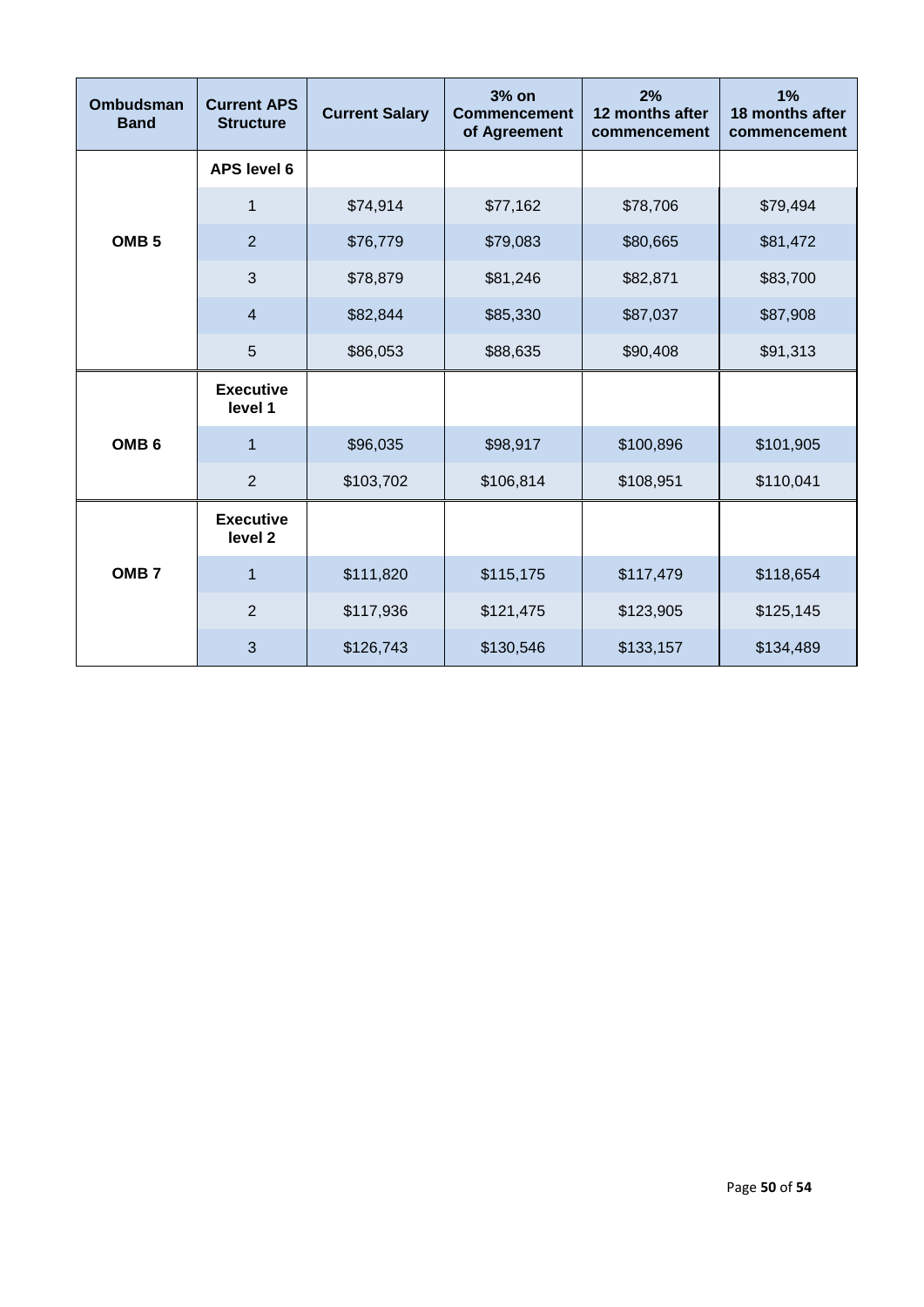#### **ATTACHMENT B –OFFICE TRAINING BROADBAND**

| <b>Broadband</b>                    | <b>Classification</b>    | <b>Current Salary</b> | 3% on<br><b>Commencement</b><br>of Agreement | 2%<br>12 months after<br>commencement | 1%<br>18 months after<br>commencement |
|-------------------------------------|--------------------------|-----------------------|----------------------------------------------|---------------------------------------|---------------------------------------|
|                                     | <b>APS level 4</b>       |                       |                                              |                                       |                                       |
|                                     | $\mathbf{1}$             | \$62,186              | \$64,052                                     | \$65,334                              | \$65,988                              |
|                                     | $\overline{2}$           | \$64,164              | \$66,089                                     | \$67,411                              | \$68,086                              |
|                                     | 3                        | \$65,833              | \$67,808                                     | \$69,165                              | \$69,857                              |
|                                     | $\overline{\mathbf{4}}$  | \$67,518              | \$69,544                                     | \$70,935                              | \$71,645                              |
|                                     | <b>APS level 3</b>       |                       |                                              |                                       |                                       |
|                                     | $\overline{1}$           | \$55,796              | \$57,470                                     | \$58,620                              | \$59,207                              |
|                                     | $\overline{2}$           | \$57,246              | \$58,964                                     | \$60,144                              | \$60,746                              |
| <b>Training</b><br><b>Broadband</b> | 3                        | \$58,700              | \$60,461                                     | \$61,671                              | \$62,288                              |
|                                     | $\overline{\mathbf{4}}$  | \$60,222              | \$62,029                                     | \$63,270                              | \$63,903                              |
|                                     | <b>APS level 2</b>       |                       |                                              |                                       |                                       |
|                                     | $\mathbf 1$              | \$48,985              | \$50,455                                     | \$51,465                              | \$51,980                              |
|                                     | $\overline{2}$           | \$50,335              | \$51,846                                     | \$52,883                              | \$53,412                              |
|                                     | 3                        | \$51,659              | \$53,209                                     | \$54,274                              | \$54,817                              |
|                                     | $\overline{\mathbf{4}}$  | \$53,000              | \$54,590                                     | \$55,682                              | \$56,239                              |
|                                     | 5                        | \$54,321              | \$55,951                                     | \$57,071                              | \$57,642                              |
|                                     | <b>APS level 1</b>       |                       |                                              |                                       |                                       |
|                                     | $\mathbf{1}$             | \$43,283              | \$44,582                                     | \$45,474                              | \$45,929                              |
|                                     | $\sqrt{2}$               | \$44,737              | \$46,080                                     | \$47,002                              | \$47,473                              |
|                                     | $\mathfrak{S}$           | \$45,950              | \$47,329                                     | \$48,276                              | \$48,759                              |
|                                     | $\overline{\mathcal{A}}$ | \$47,841              | \$49,277                                     | \$50,263                              | \$50,766                              |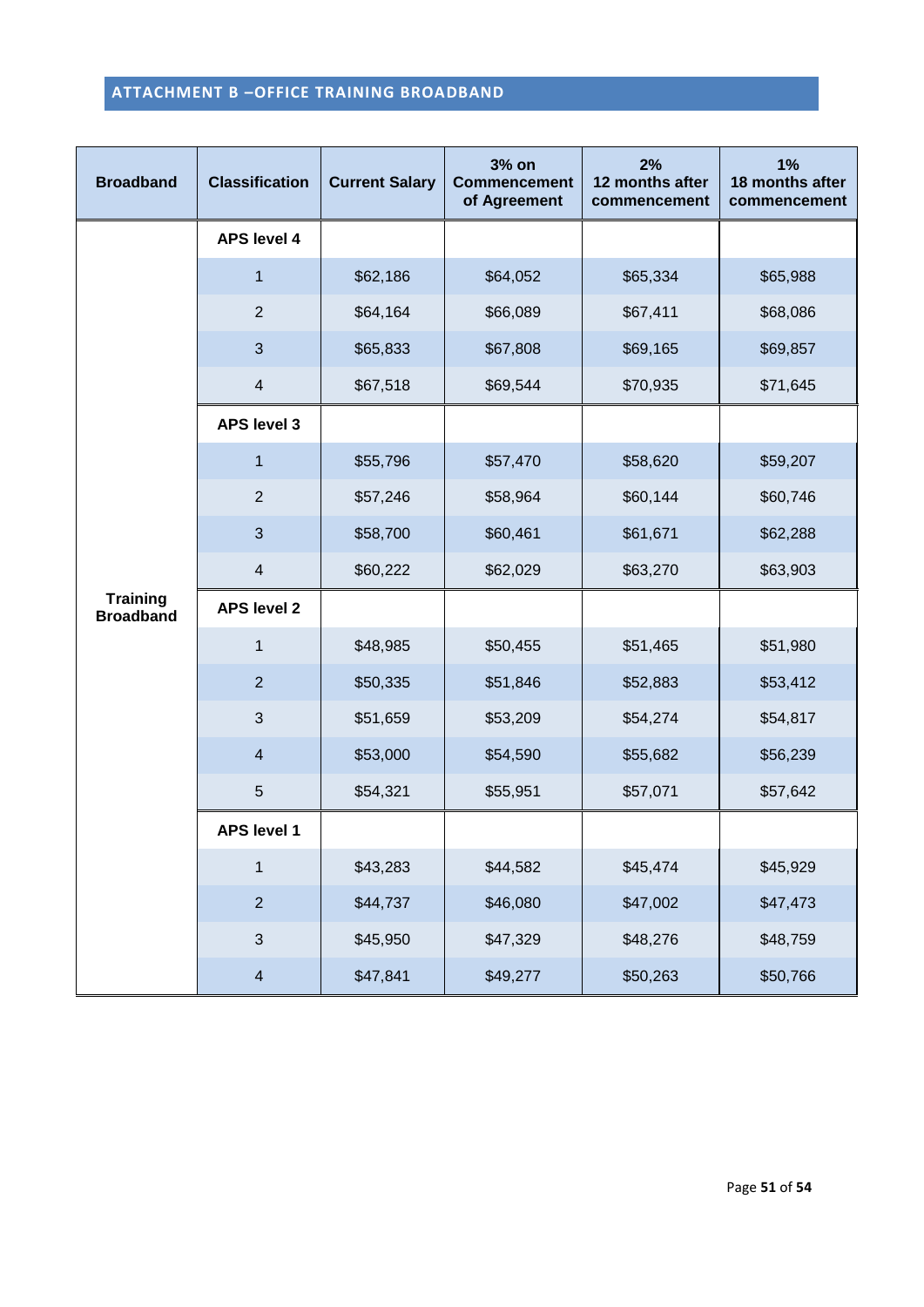#### <span id="page-56-0"></span>**ATTACHMENT C - SUPPORTED WAGE SYSTEM**

## **C1. EMPLOYEES ELIGIBLE FOR A SUPPORTED WAGE**

C1.1 This Attachment defines the conditions that will apply to employees who, because of the effects of a disability, are eligible for a supported wage. In the context of this Attachment, the following definitions will apply:

| 'Supported Wage System'                              | means the Commonwealth Government system to<br>promote employment for people who cannot work at<br>full award wages because of a disability, as<br>documented in 'Supported Wage System Handbook.<br>The Handbook is available from the following<br>website: www.jobaccess.gov.au. |
|------------------------------------------------------|-------------------------------------------------------------------------------------------------------------------------------------------------------------------------------------------------------------------------------------------------------------------------------------|
| 'Approved Assessor'                                  | means a person accredited by the managing unit<br>established by the Commonwealth under the<br>Supported Wage System to perform assessments of<br>an individual's productive capacity within the<br>Supported Wage System.                                                          |
| 'Disability Support Pension'                         | means the Commonwealth Government pension<br>scheme to provide income security for persons with a<br>disability as provided for under the Social Security<br>Act 1991 (Cth), as amended from time to time, or any<br>successor to that scheme.                                      |
| 'Assessment Instrument'                              | means the tool provided for under the Supported<br>Wage System that records the assessment of the<br>productive capacity of the person to be employed<br>under the Supported Wage System.                                                                                           |
| 'Relevant Minimum Wage'                              | means the minimum wage prescribed in this<br>Agreement for the class of work for which an<br>employee is engaged.                                                                                                                                                                   |
| 'Supported Wage System Wage<br>Assessment Agreement' | means the document in the form required by the<br>relevant Commonwealth Government department<br>that records the employee's productive capacity and<br>agreed wage rate.                                                                                                           |

## **C2. ELIGIBILITY CRITERIA**

C2.1 Employees covered by this Attachment will be those who are unable to perform the range of duties to the competence level required within the class of work for which the employee is engaged, because of the effects of a disability on his or her productive capacity and who meet the impairment criteria test for a Disability Support Pension.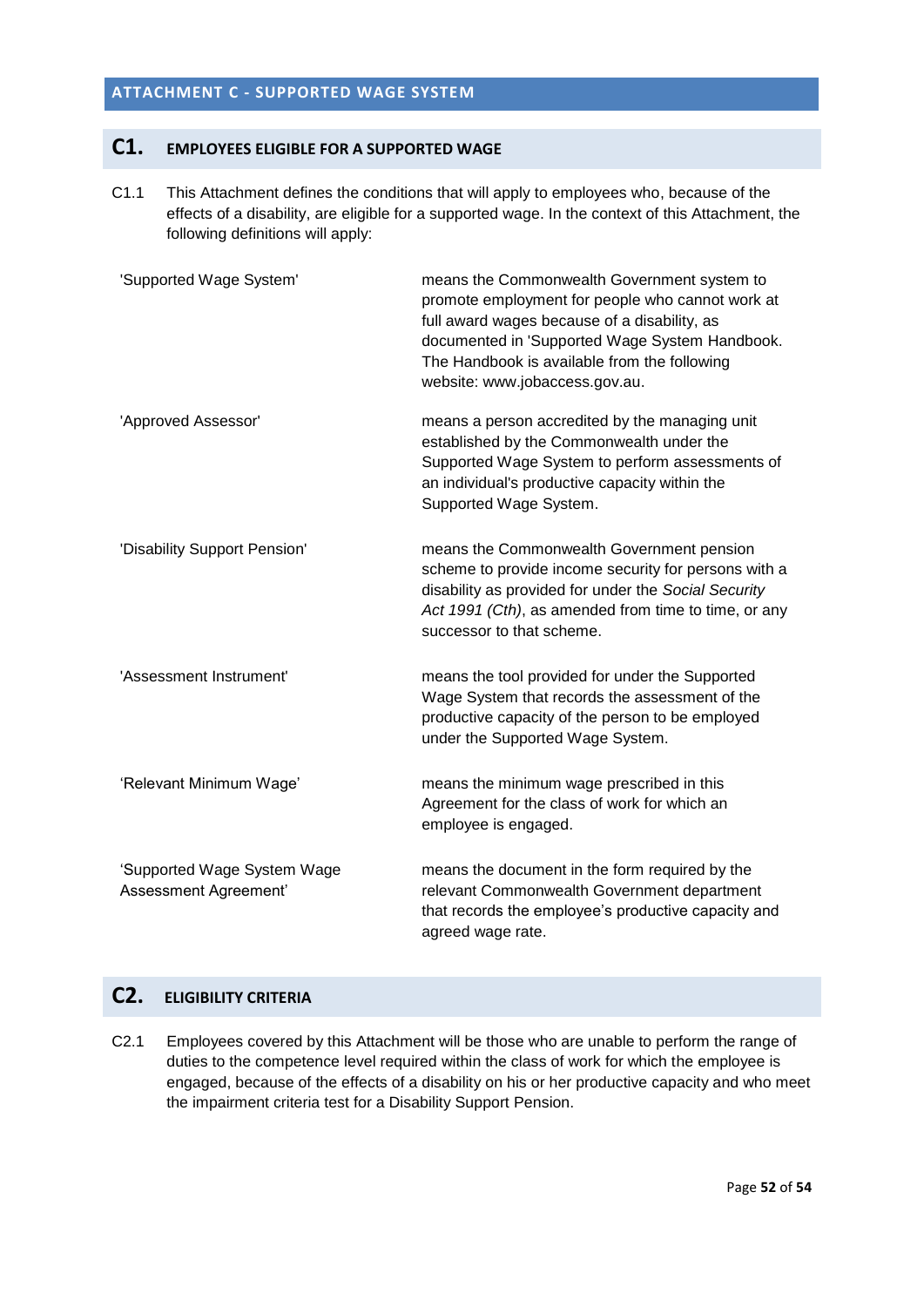C2.2 This Attachment does not apply to any existing employee who has a claim against the employer that is subject to the provisions of workers' compensation legislation or any provision of this Agreement relating to the rehabilitation of employees who are injured in the course of his or her employment.

#### **C3. SUPPORTED WAGE RATES**

- C3.1 Employees to whom this Attachment applies shall be paid the applicable percentage of the relevant minimum wage, according to the following schedule:
	- Provided that the minimum payment should not be less than \$84 per week or an amount higher as prescribed by the Fair Work Commission.
	- Where an employee's assessed capacity is 10%, they must receive a high degree of assistance and support.

| <b>Assessed Capacity</b> | % of Relevant Salary Rate |
|--------------------------|---------------------------|
| 10%                      | 10%                       |
| 20%                      | 20%                       |
| 30%                      | 30%                       |
| 40%                      | 40%                       |
| 50%                      | 50%                       |
| 60%                      | 60%                       |
| 70%                      | 70%                       |
| 80%                      | 80%                       |
| 90%                      | 90%                       |
|                          |                           |

## <span id="page-57-0"></span>**C4. ASSESSMENT OF CAPACITY**

- C4.1 For the purpose of establishing the percentage of the relevant minimum wage, the productive capacity of the employee will be assessed in accordance with the Supported Wage System by an approved assessor, having consulted the employer and employee and, if the employee so desires, a union which the employee is eligible to join.
- C4.2 All assessments made under this schedule must be documented in a Supported Wage System wage assessment agreement, and retained by the employer as a time and wages record in accordance with the *Fair work Act 2009*.